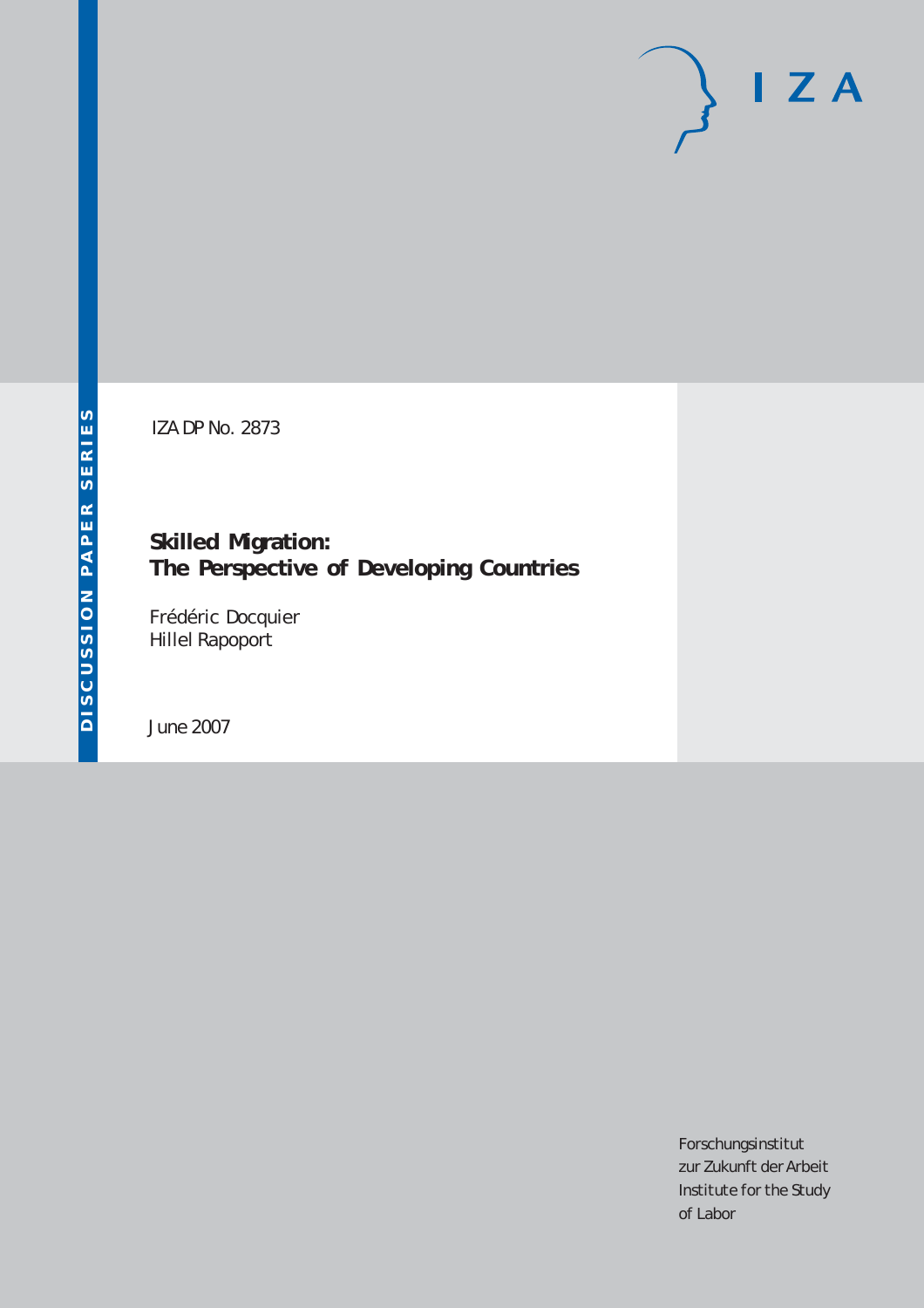# **Skilled Migration: The Perspective of Developing Countries**

# **Frédéric Docquier**

*FNRS, IRES, Université Catholique de Louvain and IZA* 

## **Hillel Rapoport**

*Bar-Ilan University and EQUIPPE, Universités de Lille* 

## Discussion Paper No. 2873 June 2007

IZA

P.O. Box 7240 53072 Bonn Germany

Phone: +49-228-3894-0 Fax: +49-228-3894-180 E-mail: [iza@iza.org](mailto:iza@iza.org)

Any opinions expressed here are those of the author(s) and not those of the institute. Research disseminated by IZA may include views on policy, but the institute itself takes no institutional policy positions.

The Institute for the Study of Labor (IZA) in Bonn is a local and virtual international research center and a place of communication between science, politics and business. IZA is an independent nonprofit company supported by Deutsche Post World Net. The center is associated with the University of Bonn and offers a stimulating research environment through its research networks, research support, and visitors and doctoral programs. IZA engages in (i) original and internationally competitive research in all fields of labor economics, (ii) development of policy concepts, and (iii) dissemination of research results and concepts to the interested public.

IZA Discussion Papers often represent preliminary work and are circulated to encourage discussion. Citation of such a paper should account for its provisional character. A revised version may be available directly from the author.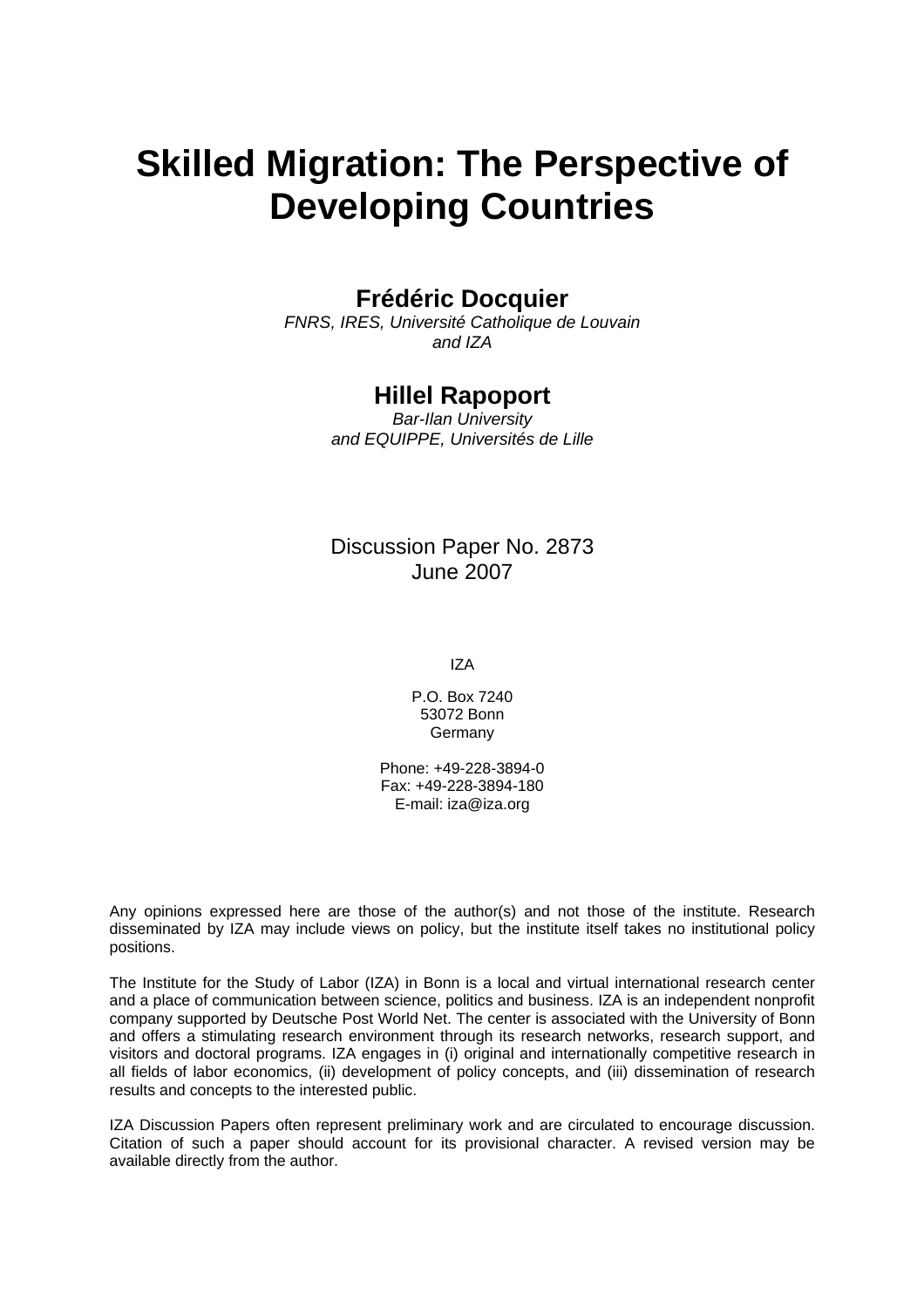IZA Discussion Paper No. 2873 June 2007

# **ABSTRACT**

# **Skilled Migration: The Perspective of Developing Countries[\\*](#page-2-0)**

This chapter focuses on the effects of skilled migration on developing countries. We first present new evidence on the magnitude of the "brain drain" at the international level. Using a stylized model of education investment in a context of migration, we then survey the theoretical and empirical brain drain literature in a unified framework. Finally we use a particular specification of the model to discuss a number of policy issues from the perspective of developing countries.

JEL Classification: F22, J61

Keywords: migration, brain drain, economic development

Corresponding author:

Hillel Rapoport Department of Economics Bar-Ilan University 52900 Ramat Gan Israel E-mail: [hillel@mail.biu.ac.il](mailto:hillel@mail.biu.ac.il)

 $\overline{a}$ 

<span id="page-2-0"></span><sup>\*</sup> We thank for their comments Jose Antonio Gonzalez, Gordon Hanson, Arye Hillman, Hubert Jayet, Maurice Schiff, participants at the IZA/Urban Institute Workshop on Migration, Washington, May 2004, the conference on "Skilled migration today: prospects, problems and policies", New York, March 2005, our discussants Prachi Mishra and David Weinstein, and seminar audiences at Bar-Ilan, Ben-Gurion, Haifa, the Inter-American Development Bank, Lille, Southampton, and the World Bank. A previous version of this paper appeared as World Bank Policy Research Working Paper No 3382, August 2004 (Docquier and Rapoport, 2004). This project is part of the World Bank Migration and Development Program, which we thank for financial support. The usual disclaimer applies.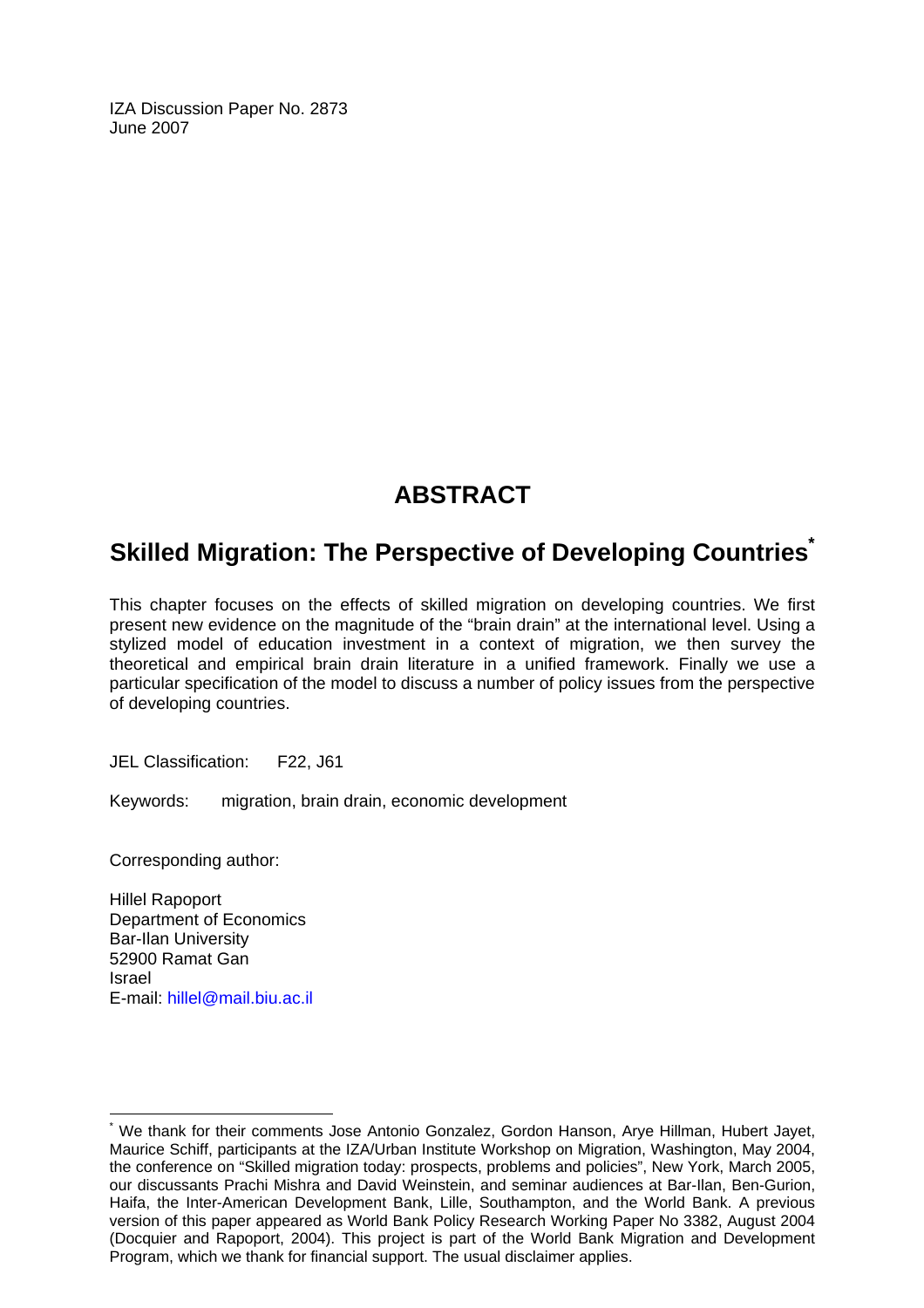# **Contents**

|                             |                                                                                             | 3              |  |  |  |  |  |  |  |
|-----------------------------|---------------------------------------------------------------------------------------------|----------------|--|--|--|--|--|--|--|
| $\mathcal{L}$               | How big is the brain drain? $\ldots \ldots \ldots \ldots \ldots \ldots \ldots \ldots$       | $\overline{4}$ |  |  |  |  |  |  |  |
| $\mathcal{S}_{\mathcal{S}}$ |                                                                                             | 7              |  |  |  |  |  |  |  |
|                             | 31                                                                                          | 8              |  |  |  |  |  |  |  |
|                             | 10<br>32                                                                                    |                |  |  |  |  |  |  |  |
|                             | 12<br>3.3                                                                                   |                |  |  |  |  |  |  |  |
|                             | 15<br>3.4                                                                                   |                |  |  |  |  |  |  |  |
|                             | 18<br>35                                                                                    |                |  |  |  |  |  |  |  |
|                             | 20<br>36.                                                                                   |                |  |  |  |  |  |  |  |
| $\overline{4}$              | 22                                                                                          |                |  |  |  |  |  |  |  |
|                             | 23<br>Migration policy: the optimal rate of skilled migration $\ldots \ldots \ldots$<br>4.1 |                |  |  |  |  |  |  |  |
|                             | 24<br>4.2                                                                                   |                |  |  |  |  |  |  |  |
|                             | 25                                                                                          |                |  |  |  |  |  |  |  |
| 5.                          | 27                                                                                          |                |  |  |  |  |  |  |  |
|                             | 28                                                                                          |                |  |  |  |  |  |  |  |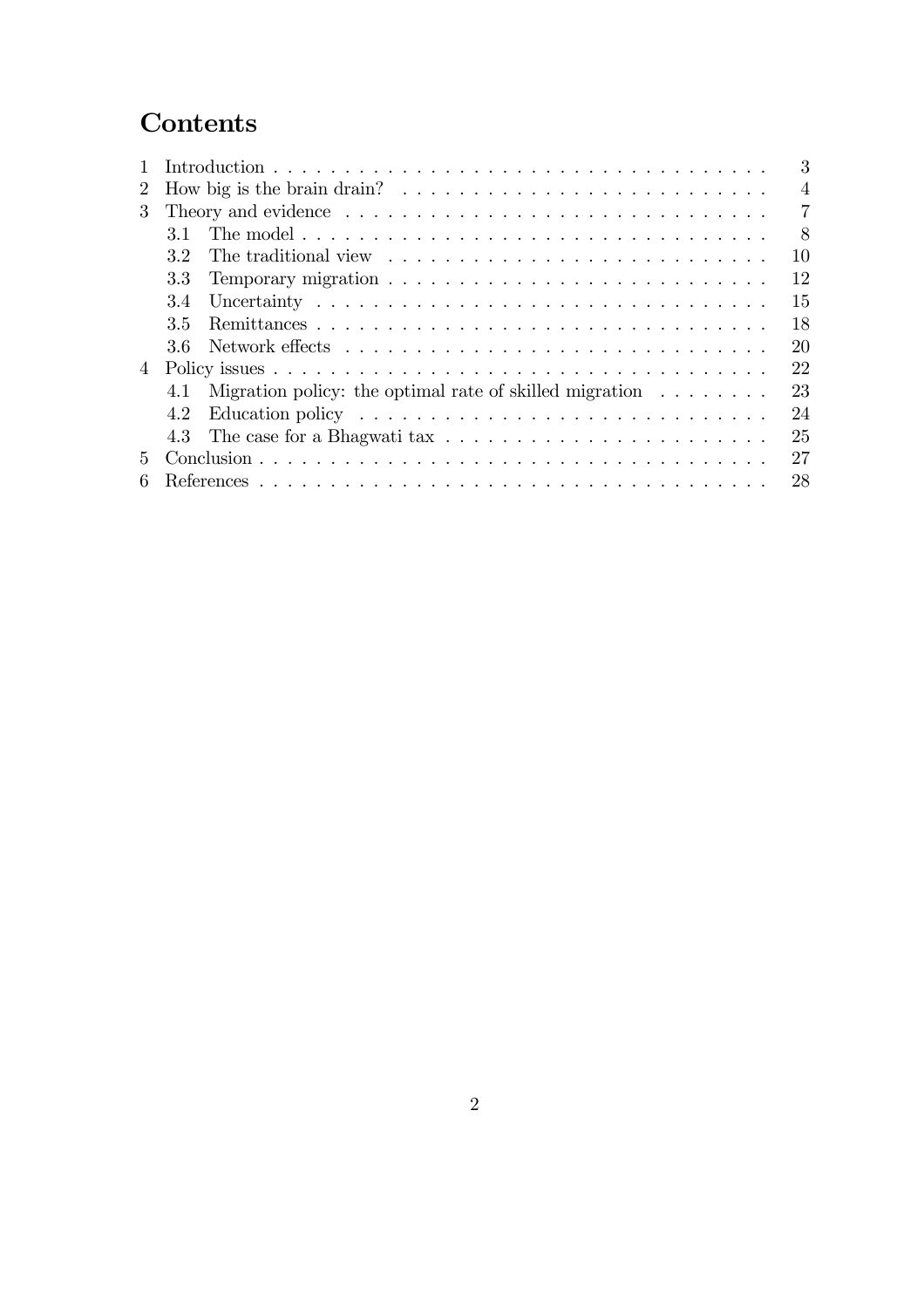# 1 Introduction

The current wave of economic globalization has opened a window of opportunity for human capital to agglomerate where it is already abundant and yet best rewarded, i.e, in the most economically advanced countries. This trend has been strengthened by the gradual introduction of selective immigration policies in many OECD countries since the 1980s. What started as an effort to increase the quality of immigration in countries such as Australia or Canada has developed into an international competition for attracting the highly educated and skilled. Together with traditional self-selection effects on the supply-side, this explains the overall tendency for migration rates to be much higher for the highly-skilled. Globalization indicators reveal that between 1990 and 2000, the world Export/GDP ratio has been multiplied by 1.5 and the FDI/GDP ratio by three (WTO, 2004). During the same period, the total number of foreign-born individuals legally residing in the OECD member countries has also been multiplied by 1.4, with a larger increase for highly skilled migrants  $(\times 1.64)$  than for low skilled migrants  $(\times 1.14)$  (Docquier and Marfouk, 2006).

What are the consequences of this human capital flight for sending (developing) countries? In a world of perfect competition with complete markets, the free mobility of labor is pareto-improving: migrants receive higher incomes, natives in the receiving countries can share the immigration surplus, and remaining residents in the sending countries can benefit from the rise in the land/labor and capital/labor ratios. However, it is obvious that a number of "externalities" also have to be factored in. First, skilled migrants are net fiscal contributors and their departure therefore represents a fiscal loss for those left behind (fiscal externality). Second, skilled and unskilled labor complement one another in the production process; in a context of scarcity of skilled labor and abundant unskilled labor, as is the case in developing countries, skilled labor migration may have a substantial negative impact on unskilled workers' productivity and wages and lead to higher inequality in the home country. Third, think of an economy where human capital is the engine of growth and education decisions engender both intragenerational and intergenerational externalities  $(Lucas, 1988)$ ; in such a setting, brain drain migration will negatively affect the home country's current economic performance as well as its growth prospects. And fourth, as demonstrated in various new economic geography (e.g., Hoffmann,  $2003$ ) and new growth (e.g., Klenow and Rodriguez-Clare, 2005) frameworks, skilled labor is key to attracting FDI and fostering R&D activities (technological externality).

At the same time, skilled migrants continue to affect the economy of their origin country after they have left, be it through remittances, return migration, or participation in business and scientific networks. Putting all these channels together and taking account of the various externalities listed above within a single model is a very complex if not impossible task. In this chapter, we make the simplification that the impact of highly-skilled migration on source countries may ultimately be captured through its effect on the long-run level of the human capital stock there; this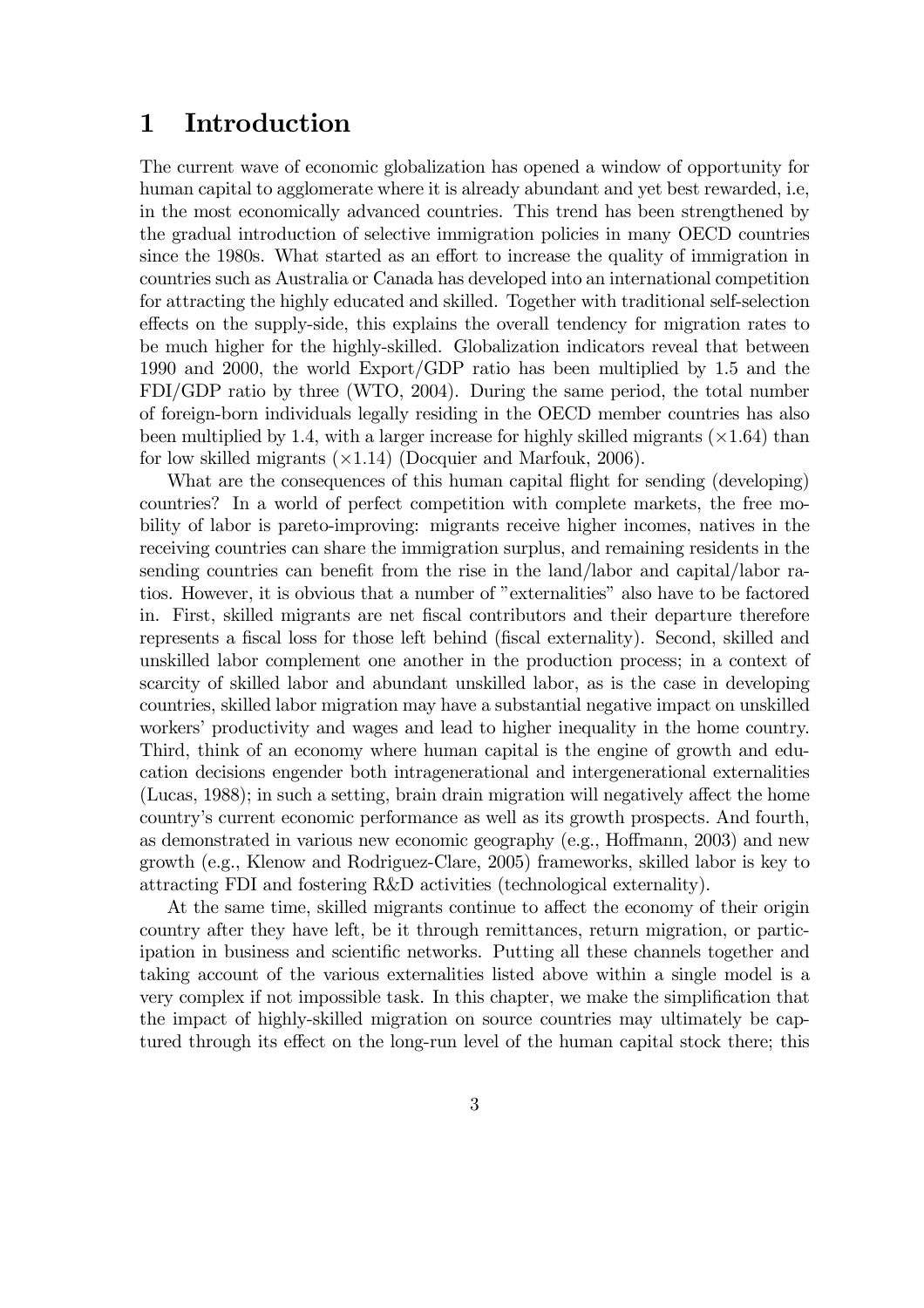simplification will allow for a unified treatment of the different channels mentioned above.

The rest of this chapter is organized as follows. Section 2 provides updated figures on the size and distribution of the brain drain at the international level. This is based on immigration data collected from OECD countries for 1990 and 2000 by Docquier and Marfouk (2006) (henceforth DM) and on the corrections for age of entry of Beine, Docquier and Rapoport (2007a). These data show that the brain drain has gained in magnitude over the period covered but that substantial differences remain across regions and countries. In Section 3 we develop a stylized model of brain drain migration and human capital formation that allows for presenting the recent and less recent findings of the brain drain literature in a fully harmonized framework. We first present the relatively pessimistic view of the early brain drain literature, and contrast it to more recent models exploring various channels through which developing countries may experience a social gain from the brain drain. Section 4 uses a particular specification of the model to discuss a number of policy issues from the perspective of developing countries. Section 5 concludes.

## 2 How big is the brain drain?

There is clear evidence that the brain drain has increased dramatically since the 1970s. Thirty years ago, the United Nations estimated the total number of highlyskilled South-North migrants for 1961-72 at only 300,000 (UNCTAD, 1975); less than a generation later, in 1990, the U.S. Census revealed that there were more than 2.5 million highly educated immigrants from developing countries residing in the U.S. alone, excluding people under age 25 (that is, without counting most foreign students). Country studies commissioned by the International Labor Organization also showed that nearly 40% of Philippines' emigrants are college educated, and, more surprisingly, that Mexico in 1990 was the world's third largest exporter of collegeeducated migrants (Lowell and Findlay, 2001). Since 1990, the chief causes of the brain drain have gained in strength due to a combination of changes on the supply side  $(e.g., skill-biased technologyical progress, human capital agglomeration effects)$ that contribute to positive self-selection among migrants and of quality-selective immigration policies on the demand-side. Quality-selective immigration policies were first introduced in Australia and Canada in the 1980s in the form of point-systems before being gradually adopted by other OECD countries. In the U.S., the Immigration Act of 1990 and the substantial relaxation of the quotas for highly-skilled professionals (H1-B visas) represent an major step in that direction, while European countries such as France, Germany, Ireland or the UK have recently adopted policies aiming at attracting a qualified workforce (OECD, 2002).

Until very recently, there were no comparative data on the magnitude of the brain drain. The first serious effort to put together harmonized international data on migration rates by education level is due to William Carrington and Enrica Detra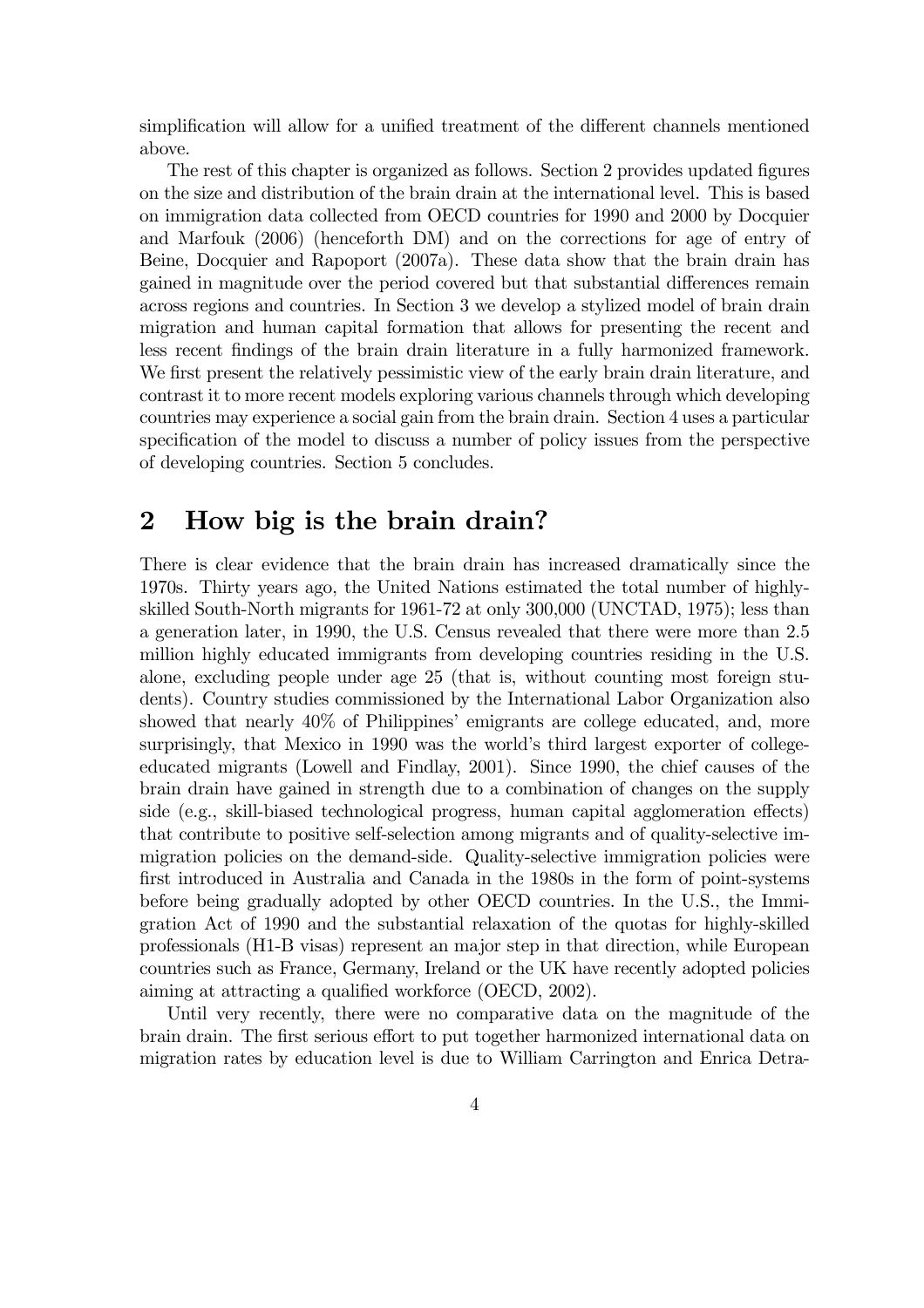giache from the International Monetary Fund, who used US 1990 Census data and other OECD statistics on international migration to construct estimates of emigration rates at three education levels (primary, secondary and tertiary schooling) for about 60 developing countries.<sup>1</sup> The Carrington-Detragiache (henceforth CD) estimates, however, suffer from four main shortcomings. First, CD assumed for each country that the skill composition of its emigration to non-US OECD countries is identical to that of its emigration to the US; for example, Nigerian immigrants in the UK are assumed to be distributed across educational categories in the same way as Nigerian immigrants in the US. Consequently, the CD estimates are not reliable for countries for which the US is not the main destination (transposition problem). Second, at the time CD conducted their study, the OECD immigration data (notably for the EU, Japan, Switzerland or New Zealand) did not allow for a full decomposition of the immigrants' origin-mix; more precisely, many OECD countries used to publish statistics indicating the immigrants' origin country for the top 5 or 10 sending countries only. For small countries not captured in these statistics, the figures reported in the CD database are therefore biased: the total number of emigrants is under-estimated, and in some cases one is (mis)led to conclude that 100% of a given country's workers who immigrated to an OECD member-country immigrated to the US (under-reporting problem); as acknowledged by Carrington and Detragiache, this may approximate the reality for Latin America, but is clearly erroneous, for example, in the case of most African countries and of many Asian countries. Third, the CD data excludes South-South migration, which may be significant in some cases (e.g., migration to the Gulf States from Arab and Islamic countries, or to South-Africa from its neighboring countries). Finally, recall that all foreign-born individuals residing in an OECD country are defined as immigrants independently of their age at arrival; for example, Mexican-born individuals who arrived in the US at age 5 or 10 and then graduated from US high-education institutions later on are counted as highly-skilled Mexican immigrants.

In an attempt to extend Carrington and Detragiache's work, Docquier and Marfouk (2006) collected data on the immigration structure by education levels and country of birth from most OECD countries in 1990 and 2000. They used the same methodology and definitions as Carrington and Detragiache (1998), but extended their work in a number of ways. First, Census, Register and Survey data reporting educational levels and countries of birth were used for all OECD countries. On this basis, Docquier and Marfouk (2006) published emigration rates by education level for 195 countries in 2000 and 174 countries in 1990. Their estimates address two of the above-mentioned problems arising from the CD database: under-reporting for small countries, and transposition of the US immigration education structure to the rest of the OECD countries (and, in addition, they provide data for a second year, 2000). Aggregating over countries, it appears from the DM database that the total number

<sup>&</sup>lt;sup>1</sup>See Carrington and Detragiache (1998). Relying on the same assumptions, Adams (2003) provides estimates for the year 2000.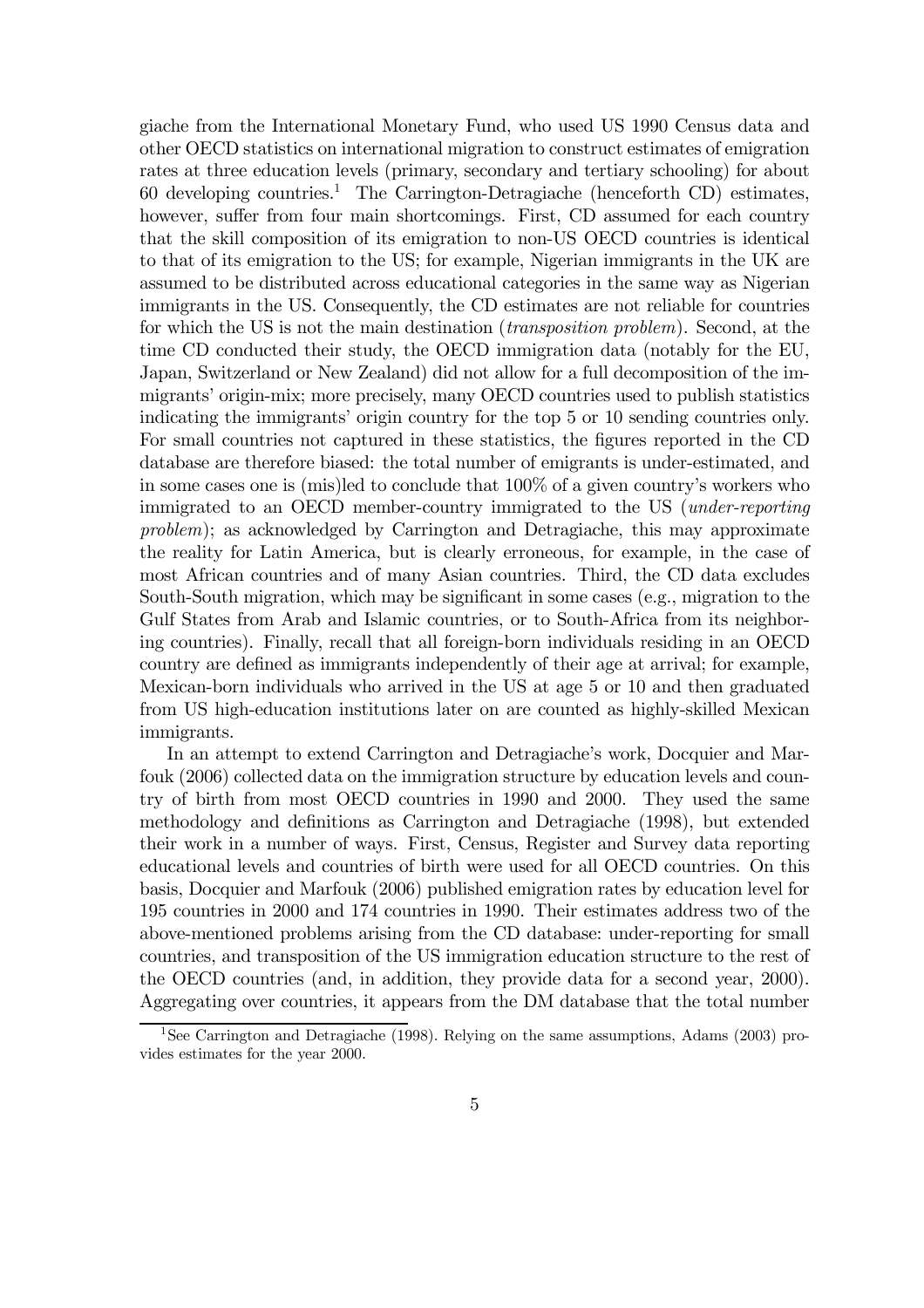of adult immigrants living in the OECD area and aged 25 or more may be estimated at 59 million for 2000 and 41.8 million for 1990. Emigration rates by education levels are then obtained by comparing the number of emigrants to the population from which they are drawn (taken from Barro and Lee  $(2001)$ ), giving average emigration rates to the OECD of 1.1%, 1.8% and 5.4% respectively for low-skill, medium-skill and high-skill workers.

Table 1 compares total and skilled-emigration rates in 1990 and 2000 by region, income group (using the 4-group classication of the World Bank) and country size (for countries with population higher than 25 million, between 10 to 25 million, between 2.5 to 10 million, and lower than 2.5 million). It shows that average migration rates are strongly decreasing with country size, which is hardly surprising as small countries tend to be more open to trade and migration. Regarding income groups, the highest rates are observed for middle-income countries, where people have both the incentives and means to emigrate. High-income countries (less incentive to emigrate) and lowincome countries (where liquidity constraints are more binding and/or for which the transferability of human capital is problematic) exhibit the lowest rates. Finally, the analysis by region shows that the regions most affected are Africa, Central America and, due to small-size effects, the Pacific and the Carribean.

#### [INSERT TABLE 1]

After excluding high-income countries from our sample, the left panel of Table 2 gives the data for developing countries only. Obviously, the size of the brain drain depends on whether it is measured in absolute or relative terms. In terms of absolute numbers (see Column 1), the Philippines, India, Mexico, China, Vietnam and Poland appear as the major sending countries. In terms of emigration rates (that is, as percent of the native-born skilled labor force), the rankings are of course very different. Columns 2 and 3 show the 30 countries for which emigration rates among the highlyskilled are respectively the highest and the lowest in 2000. The brain drain appears very strong in small countries, with emigration rates as high as  $80\%$  in some Pacific and Carribean islands. By contrast, Eastern-European and South-American countries exhibit relatively low brain drain levels. It is also noteworthy that India, China, Brazil are among the least affected countries in relative terms despite their important contribution to the overall stock of skilled migrants at the world level.

#### [INSERT TABLE 2]

The DM data set considers as skilled immigrants all foreign-born workers with university or post-secondary training living in an OECD country. Such a definition based on the country of birth does not account for whether education has been acquired in the home or in the host country. Depending on the objective for which the data are going to be used, such a definition could appear either too inclusive or too exclusive. For example, it would seem appropriate (or even too exclusive) if one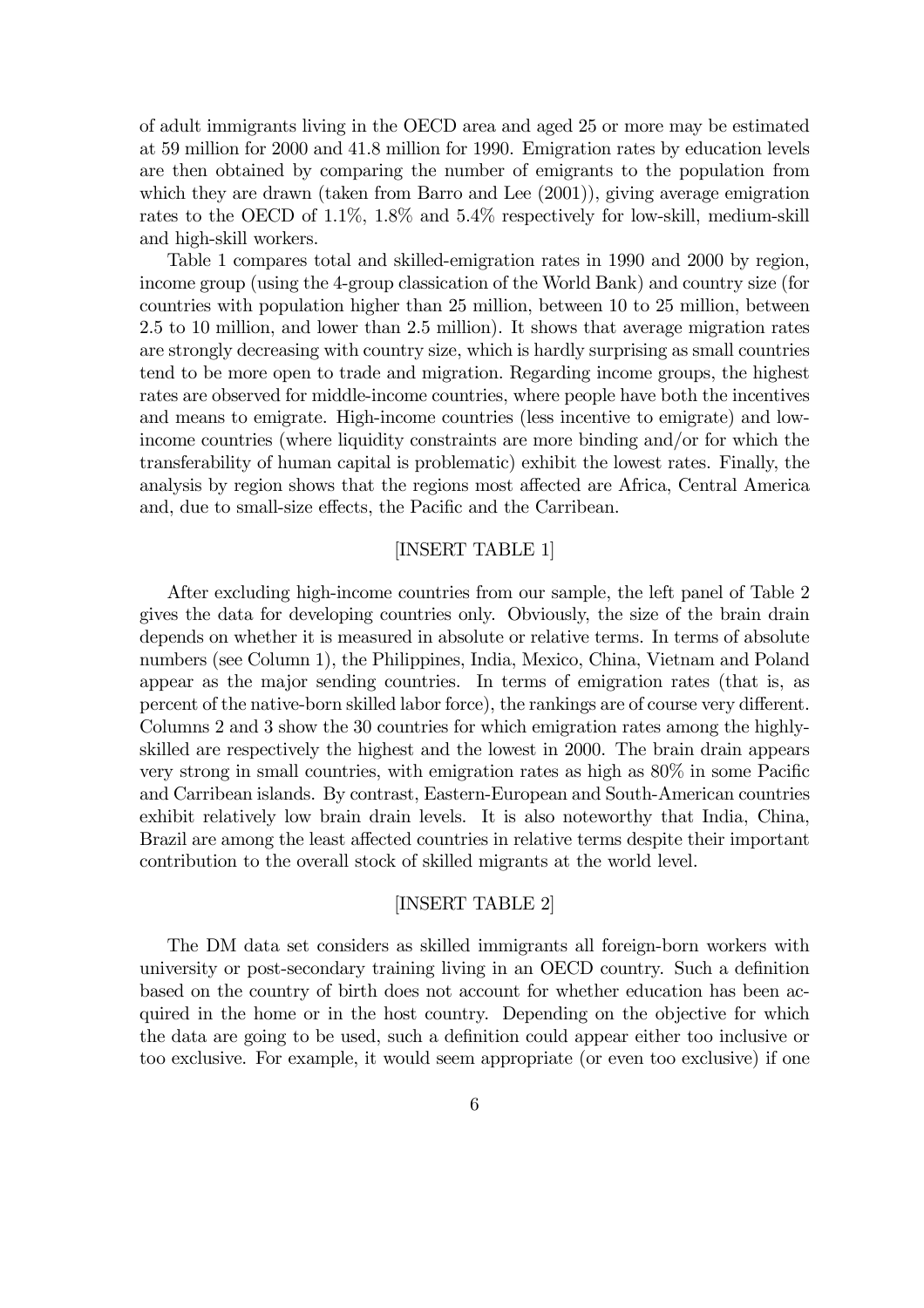wants to measure the extent of a country's "skilled diaspora". Conversely, it may seem too inclusive if one wants to estimate the fiscal cost of the brain drain for the source country, in which case only people with home-country higher education should be considered as skilled emigrants. Building on DM estimates, Beine, Docquier and Rapoport (2007a) used immigrants' age of entry as a proxy for where education has been acquired. They provide alternative measures of the brain drain by defining skilled immigrants as those who left their home country after age 12, 18 or 22, and to do so for 1990 and 2000.

On the right panel of Table 2 (columns 4 to 6), we compare the uncorrected DM rates (referred to as  $(0+)$  with the corrected rates excluding migrants who left their country before age 18 or 22 (referred to as 18+ and 22+). For a better illustration of the phenomenon, we present data only for countries with total population higher than 4 million. Controlling for familial migration does not significantly affect the rankings, as may be seen from the Table. The corrected rates are by construction lower than those calculated without age-of-entry restrictions. The correlation between corrected and uncorrected rates is very high and the country rankings by brain drain intensities are only mildly affected by the correction. Skilled emigration is highest (higher than 30 percent) in countries that suffered from civil war and political instability during the last decades (e.g., Haiti, Somalia, Ghana, Sierra Leone, Lebanon) and is particularly strong in Central America and Sub-saharan Africa.

# 3 Theory and evidence

This section provides an overview of the theoretical and empirical literature on the consequences of highly-skilled emigration for developing countries.<sup>2</sup> Roughly, three generations of economics research on the brain drain may be distinguished.

The first generation dates back to the late 1960s and includes mainly descriptive papers (see for example Grubel and Scott, 1966, and the collection of papers in Adams, 1968) and welfare analyses within standard trade-theoretic frameworks (Johnson, 1967, Berry and Soligo, 1969). Basically, these early contributions conclude to an essentially neutral impact of the brain drain on source countries. This is due to the general belief that the negative externalities at work are small if not "negligible" (Grubel and Scott, 1966, p. 270), to the fact that skilled emigrants may leave behind them part of their assets which complement remaining skilled and unskilled labor in the production process (Berry and Soligo, 1969), or simply to the role of remittances and other positive feedback effects that act to compensate those left behind for any real loss the brain drain may cause. From a broader perspective, these studies (with the exception of Berry and Soligo) generally emphasize the benefits of free migration to the world economy as a whole and tend to disregard "nationalistic" and "outdated" claims about the alleged losses of developing countries.

<sup>2</sup>Commander, Kangasniemi and Winters (2004a) also survey this literature.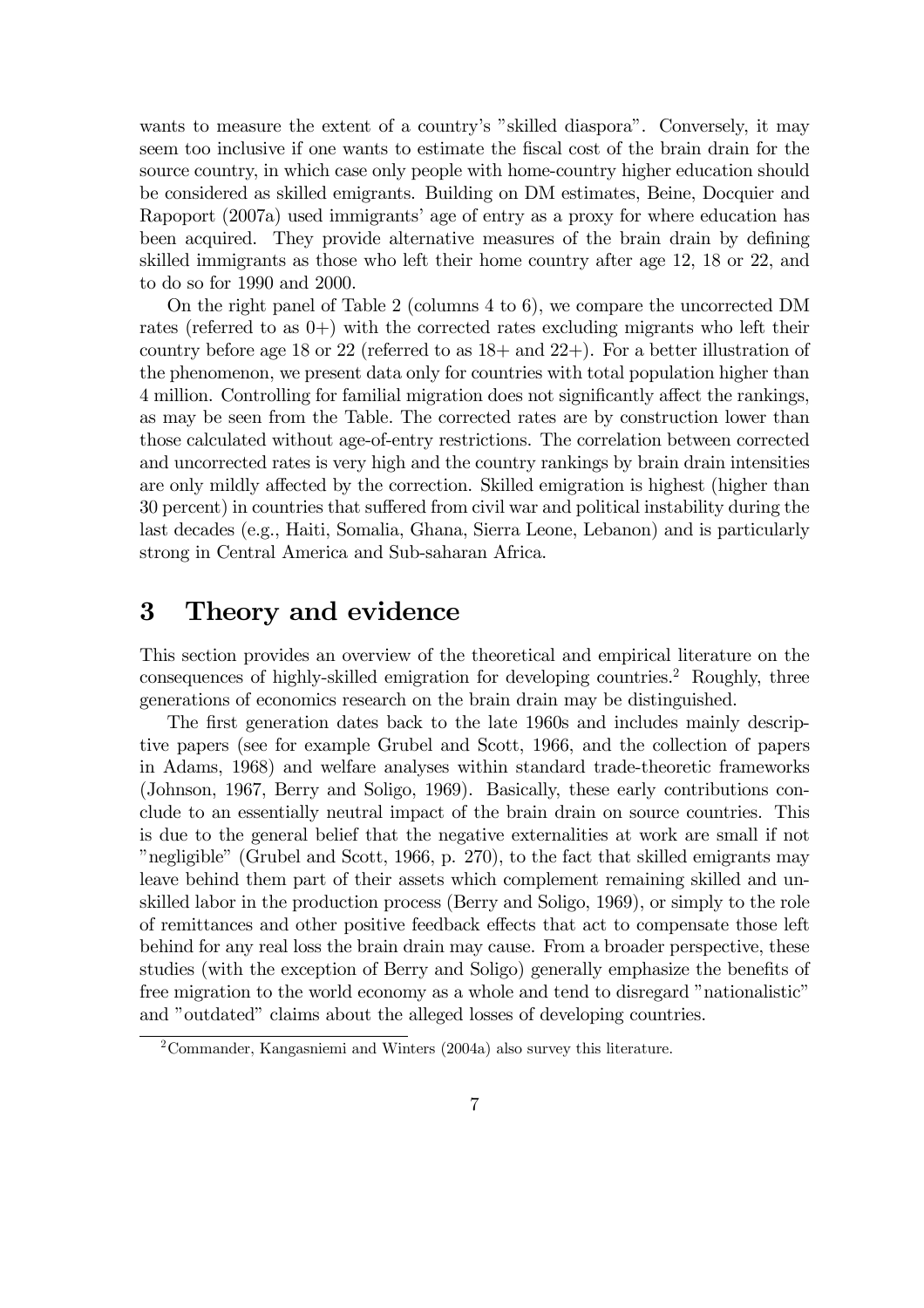The second generation of brain drain studies is in sharp contrast with the previous one. Under the leadership of Jagdish Bhagwati, a series of alternative models were developed throughout the 1970s to explore the welfare consequences of the brain drain in more reallistic institutional settings. Domestic labor markets rigidities (Bhagwati and Hamada, 1974), informational imperfections (Hamada and Bhagwati, 1975), as well as fiscal and other types of externalities (Bhagwati and Hamada, 1974, Bhagwati and Rodriguez, 1975, Rodriguez, 1975, McCulloch and Yellen, 1977) were introduced to emphasize instead the negative consequences of the brain drain for those left behind. Consequently, skilled emigration was viewed as contributing to increased inequality at the international level, with rich countries becoming richer at the expenses of poor countries. $3$  About twenty years later, the first papers to investigate the migrationhuman capital formation relationship in an endogenous growth framework rested on similar arguments and also emphasized the negative effects of the brain drain  $(e.g.,)$ Miyagiwa, 1991, Haque and Kim, 1995). Together with the literature of the 1970s, these papers constitute what we may term the "traditional" or "pessimistic" view.

Finally, a third generation of brain drain research has emerged since the mid-1990s around the idea that migration prospects can foster domestic enrollment in education in developing countries, raising the possibility for a brain drain to be beneficial to the source country (e.g., Mountford, 1997, Stark et al., 1998, Beine et al., 2001). These studies look at how the country's stock of human capital is built up and how migration modifies the incentive structure faced by developing countries' residents when making their education decisions. This literature is mainly theoretical but also includes a small number of empirical studies. At the same time, the various feedback effects underlined in the early literature (remittances, return migration and business networks) have also given rise to an important literature, also contributing to nuance the negative view still dominant in many academic and international forums.

In the next section, we first present the general set-up, reformulate the results of early contributions within this framework, and then introduce the various channels emphasized in later research. We also present the existing evidence on each particular channel.

#### 3.1 The model

Consider a stylized small open economy populated by two-period lived individuals. For the sake of simplicity, we assume that a composite good is produced at each period of time according to a linear production function,  $Y_t = w_t L_t$ . We do not model capital accumulation and set the interest rate to zero. The labor supply,  $L_t$ , sums up skilled

 $3$ An additional feature of this strand of the literature is to examine different possible taxation schemes that could compensate the sending countries for the losses incurred, for example through a "tax on brains" (later coinded "Bhagwati tax") to be collected on skilled emigrants' earnings abroad and redistributed within the country of origin (Bhagwati and Dellalfar, 1973, McCulloch and Yellen, 1975, Bhagwati, 1976). See also the special issue of the Journal of Public Economics on "Income taxation in the presence of international personal mobility", August 1982.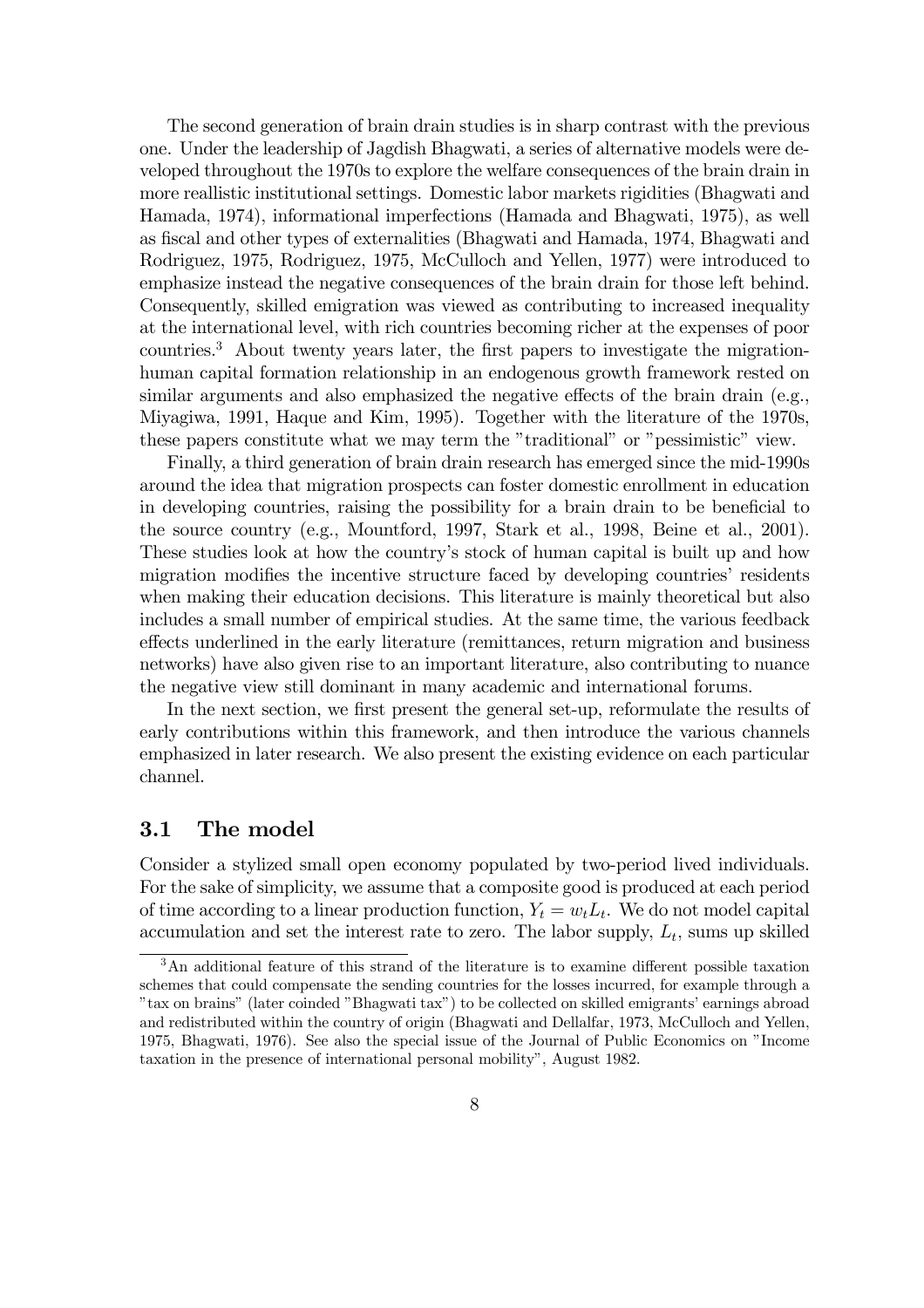and unskilled labor. Normalizing the number of efficiency units offered by an unskilled individual to 1, a skilled individual is assumed to offer  $h > 1$  such units.

The scale factor  $w_t$  measures the wage rate per efficiency unit of labor. It is endogenous and time-varying. To formalize the spillover effects associated to human capital formation, we assume that  $w_t$  is an increasing function of the economy-wide average level of human capital of the workers remaining in the country,  $H_t$ , itself a function of the proportion of skilled workers in that generation,  $P_t$  (we write  $H_t =$  $1+P_t(h-1)$ , with  $P_t$  the share of skilled workers and  $h > 1$  their relative productivity). Hence, the domestic wage rate per efficiency unit of labor is given by:

$$
w_t \equiv w(H_t)
$$

with the derivative  $w' > 0$ .

When young, people are offered the choice between working as unskilled workers or devoting part of their time to education. There is a single education program, the cost of which is proportional to the domestic wage rate  $w_t$ . However, individuals are heterogenous in their ability to learn and may therefore be characterized by different education costs, with high-ability individuals incurring a lower cost. The cost of education for a type-c agent is denoted by  $cw_t$ , with c distributed on [0, 1] according to the cumulative distribution  $F(c)$ . When adult, skilled (educated) and unskilled agents work full-time, with education enhancing one's productivity and, thus, one's income, by the exogenous skill premium  $h$ . Utility is linear in consumption, there is no discounting of income and no domestic savings. In the following we will assume for simplicity an uniform distribution of education costs and, consequently, restrict the values of h to the interval  $[1,2]$  in order to obtain interior solutions.<sup>4</sup>

Without migration, the lifetime income of an uneducated agent is given by  $w_t$  +  $w_{t+1}$ . By contrast, the lifetime income for an educated agent is  $w_t - cw_t + w_{t+1}h$ . Clearly, education is worthwhile for individuals whose education cost is lower than a critical value. At the steady state  $(w_{t+1} = w_t)$ , the condition for investing in education in an economy with no migration (henceforth denoted using the subscript  $n$ ) is:

$$
c < c_n \equiv h - 1.
$$

In poor countries, however, liquidity constraints are likely to impact on education choices. Assume, therefore, that the first-period consumption cannot be lower than a minimal threshold,  $\phi w_t$ , which is assumed to be proportional to domestic wages. Hence, an agent with education cost above  $c_L \equiv 1-\phi$  has no access to education, and the liquidity constraint may or may not be binding depending on whether  $c_L \geq c_n$ .

Consequently, the economy-wide average level of human capital of the current generation of adults may be written as:

$$
H_n = 1 + P_n(h-1)
$$

<sup>&</sup>lt;sup>4</sup>Given that  $c \in [0, 1]$ , the restriction  $h < 2$  ensures that the proportion of educated is lower than unity even when  $c$  is uniformly distributed.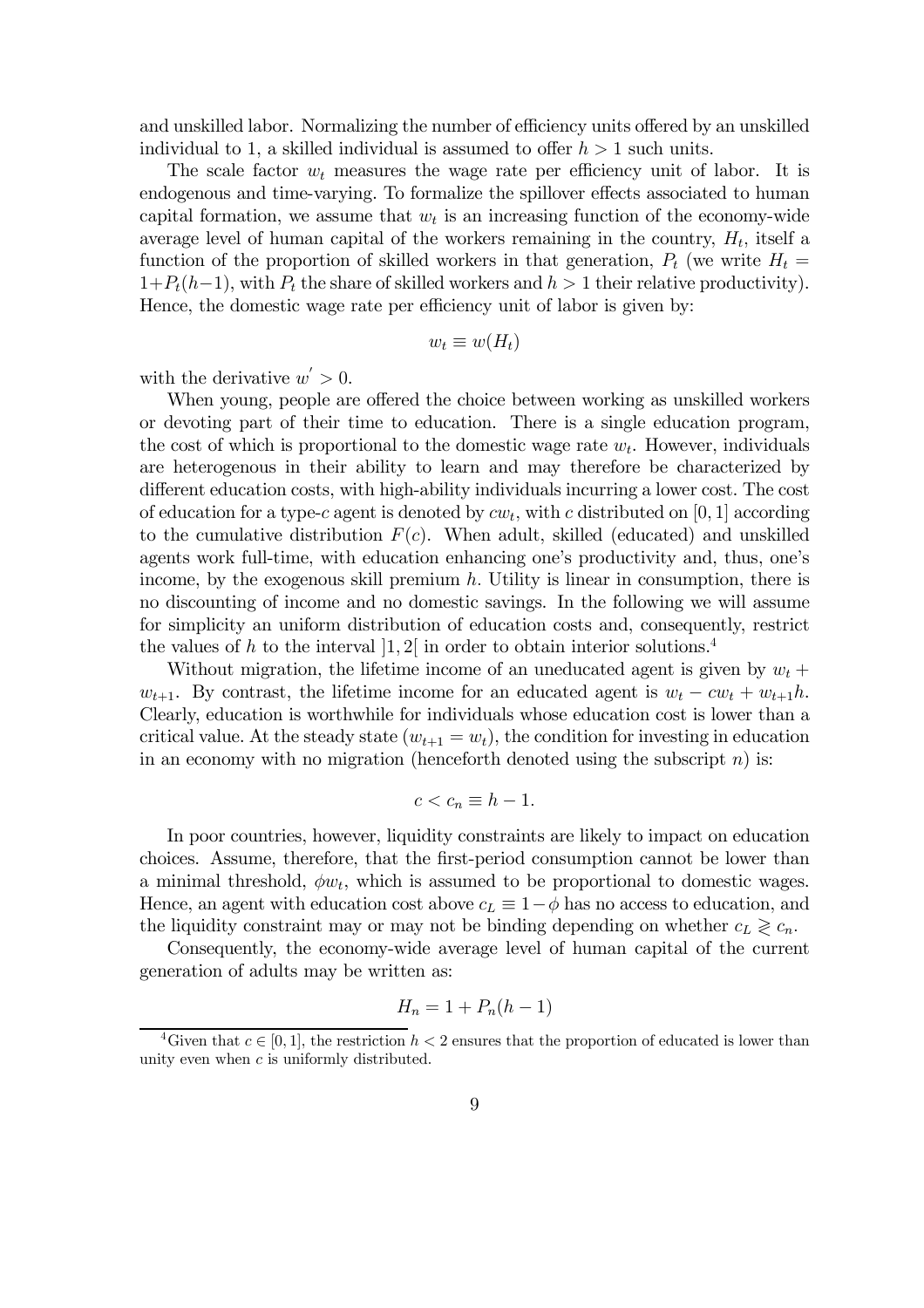where  $P_n = Min[F(c_n); F(c_L)]$  measures the proportion of educated adults.

Let us now examine the impact of skilled migration on the sending economy. In our setting, the impact of migration on remaining residents is related to the way it affects the composition of the labor force. Obviously, the relationship between social welfare and skilled emigration is likely to depend on other channels. For example, skilled emigration may cause a loss of social capital (Schiff, 2002) or have redistributive effects we are abstracting from in this paper.<sup>5</sup> We focus instead on the impact of the brain drain on the source country's average stock of human capital, our proxy for the country's long-run economic potential.

#### 3.2 The traditional view

As explained above, the literature of the 1970s developed a pessimistic view of the brain drain. Careful examination of these models reveals that their central conclusions rest on a number of critical assumptions. In particular, it is assumed that: (i) Migrants self-selected out of the general population, (ii) There is free international mobility of skilled labor and, therefore, no uncertainty regarding future migration opportunities for the educated, and (iii) There is a complete disconnection between emigrants and their country of origin once they have left. Is such conditions, clearly, skilled emigration can only affect negatively the proportion of educated in the remaining population, P:

Building on the stylized model above, consider that workers now have the possibility to emigrate toward a developed country where, due to an exogenous technological gap, one unit of human capital is paid  $w^* > w_t$ . The wage ratio can be written as  $\omega_t = w^*/w_t = \omega(P_t)$  with  $\omega' < 0$ . Migration entails a cost kw<sup>\*</sup> which captures transportation, search, assimilation and psychic costs of leaving one's home country. Individuals have to choose whether to educate (ED or NE) and whether to migrate (MI or NM). The lifetime income associated to each pair of decisions is given by:

$$
U(NE, NM) = w_t + w_{t+1}
$$
  
\n
$$
U(NE, MI) = w_t + w^*(1 - k)
$$
  
\n
$$
U(ED, NM) = w_t - cw_t + w_{t+1}h
$$
  
\n
$$
U(ED, MI) = w_t - cw_t + w^*(h - k)
$$

At the steady state, the condition for a positive self-selection equilibrium to emerge (i.e., skilled workers only emigrate) is :

$$
\omega(1-k) < 1 < \omega(1-\frac{k}{h})
$$

 $5$ See however Section 4.2. below where we discuss such redistributive effects when education is publicly financed.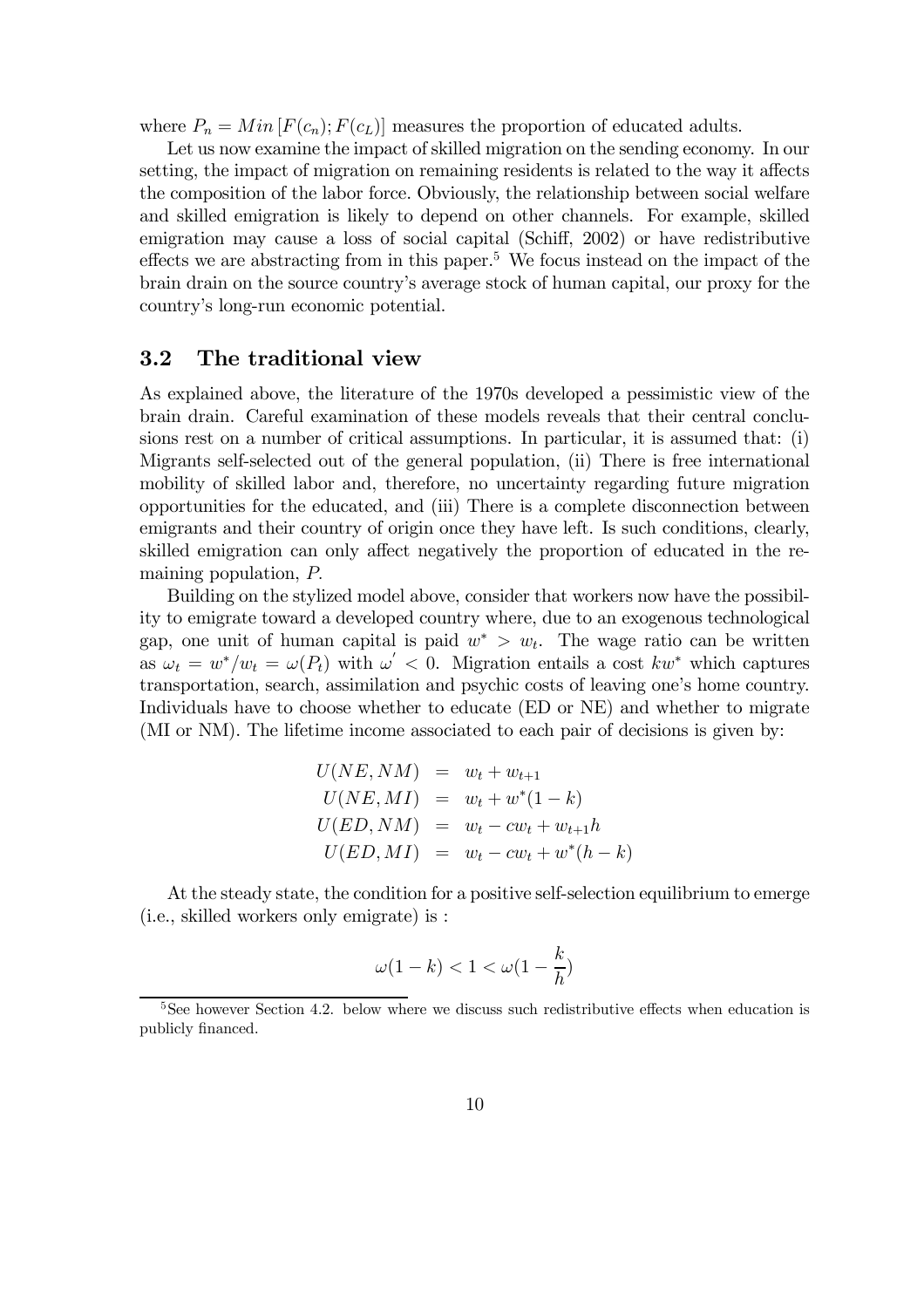In this case, migration prospects impact on the education cost threshold required for investing in education; the condition for investing in education becomes:

$$
c < c_o \equiv \omega(h - k) - 1
$$

which is higher than  $c_n = h - 1$  providing that the self-selection condition holds.

There is strong evidence that migration prospects indeed impact on people's decisions to invest in higher education. According to the International Office for Migration (IOM, 2003), the prospects of working abroad have increased the expected return to additional years of education and have led many people to invest in more schooling, especially in occupations in high demand overseas. For example, in their survey on medical doctors working in the UK, Kangasniemi et al. (2004) indicate that the migration premium in the medical professions lies between 2 and 4 (in PPP values); about 30% of Indian MDs surveyed acknowledge that the prospect of emigration affected their effort to put into studies; furthermore, the respondents estimate that migration prospects affect the effort of about  $40\%$  of current medical students in India. In the case of the software industry, Commander et al. (2004b) estimate that the migration premium for Indian IT workers contemplating emigration to the US lies between 3 to 5 (depending on the type of job) in PPP values.<sup>6</sup>

On the basis of survey and anecdotal evidence (and of introspection, too), one can therefore easily admit that migration prospects stimulate domestic enrollment in education. In a context of free migration and with no feedback effects, however, emigration deprives the country from its educated workforce, the proportion of educated in the remaining population falls to zero, and the average level of human capital of remaining members falls to one. In the presence of a minimal threshold for consumption, migration can be limited by an additional liquidity constraint. Liquidity constraints here are due to the monetary fraction of the migration costs (as psychic costs of leaving and assimilation costs are incurred only once migration has occured). Let us denote by  $k'w^* < kw^*$  this monetary component of the migration cost. Agents with education costs above  $c_M \equiv 1 - k'\omega - \phi < c_L$  cannot both educate and migrate so that some educated individuals remain in the home country when the threshold  $c_M$  is lower than  $c_n$ . In this case, indeed, individuals with education cost between  $c_M$  and  $c_n$  cannot afford paying for both migration and education but still have an incentive to invest in education (see case 1 on Figure 1). When  $c_M$  is higher than  $c_n$ , however, agents who cannot afford paying for migration costs have no incentive to educate and all the educated leave the country at the end of period 1 (see case 2 on Figure 1).

#### [INSERT FIGURE 1]

 $6$ In current US\$, the migration premium is obviously much higher. Many migrants confess that they are unable to compare earnings on a PPP basis. The expected migration premium is likely to lie between the PPP and the current \$ values.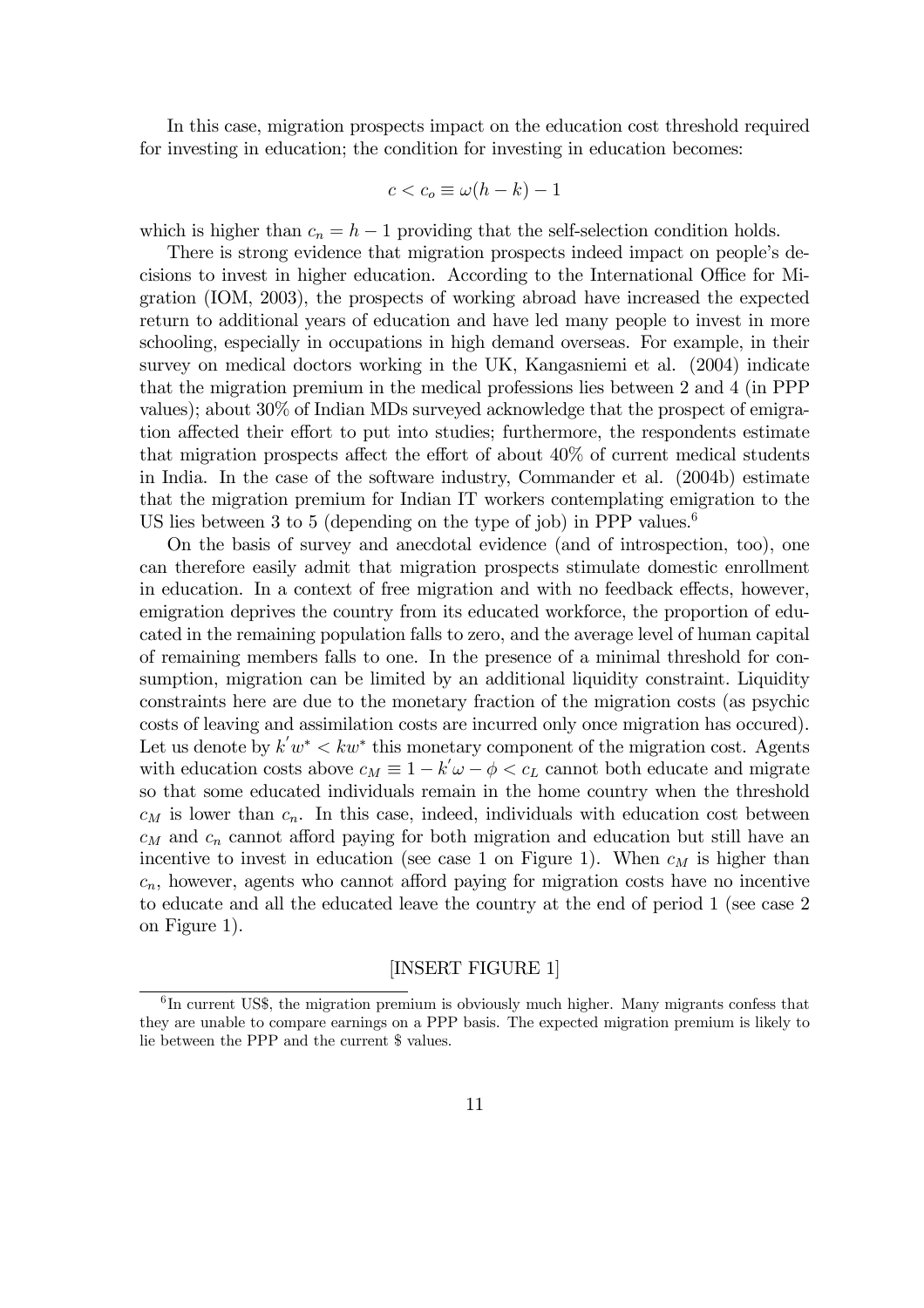In any event, the traditional view posits that once migration opportunities are introduced, the average level of human capital among remaining residents,  $H_t$ , decreases, which in turn depresses wages through the various externalities outlined above (Hamada, 1977, Usher, 1977, Blomqvist, 1986). Using a different perspective, Bhagwati and Hamada (1974) developed a model of wage determination in which the departure of skilled workers also reduces unskilled workers' expected earnings. The transmission mechanism involves a non-competitive wage-setting assumed to capture the various labor markets imperfections prevailing in developing countries. Assume that educated wages are determined by workers' unions and incorporate an element of international emulation (i.e., depend positively on wages abroad). Once skilledworkers wages are set, unskilled-workers wages follow with some rule of proportionality. In this setting, skilled migration reduces skilled unemployment, meaning that wage pressures become stronger. While the net effect on skilled employment depends on the elasticity of demand for skilled labor (determining whether the skilled labor wage bill increases), this tends to extend unemployment and reduces welfare among the uneducated.

Note that Bhagwati and Hamada (1974), as well as McCulloch and Yellen (1977), take into account the incentive effects of the brain drain on education decisions, with the increase in the expected wage for skilled workers stimulating human capital investments; they also raise a number of questions regarding optimal public financing of education in such a context, an issue that is dealt with in Section 4.

We now turn to the potentially beneficial aspects of the brain drain for source countries, starting with the case of temporary migration.

#### 3.3 Temporary migration

As explained, most receiving countries have recently made admission conditions for candidate immigrants more selective. Quality-selective procedures have been put in place and, in addition, many immigration programs targeting the educated and skilled are designed for temporary immigrants. To account for this, assume that candidate immigrants are allowed to spend only a fraction  $\gamma$  of their working life in the destination economy. Substituting temporary to permanent visas reinforces positive self-selection among migrants: the expected return to education being lowered, fewer people invest in education and only those at the upper-end of the ability distribution will find it beneficial to do so. Obviously, the exact impact depends on the length of the migration period. In terms of our notations, the lifetime income for educated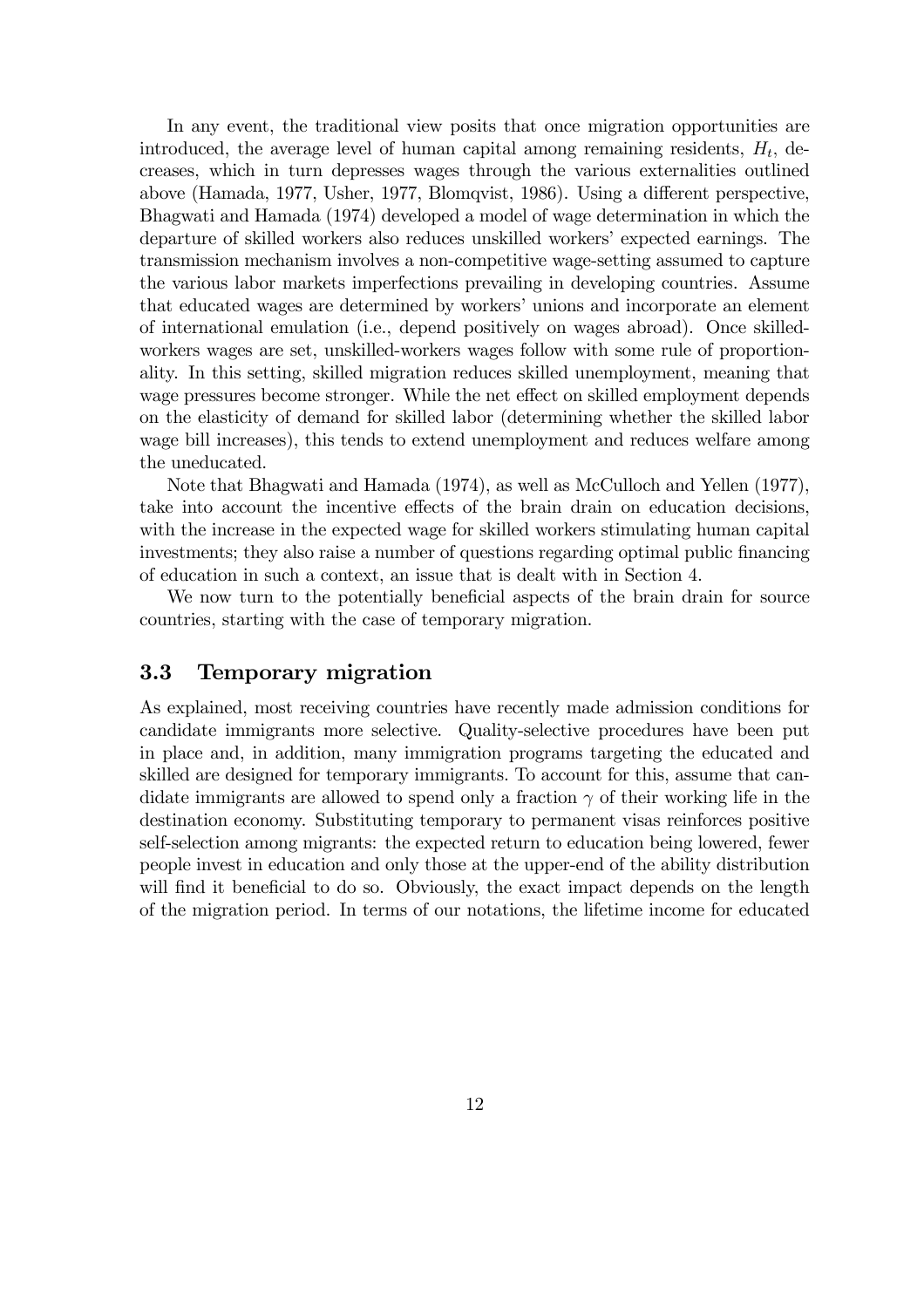agents is now given by:<sup>7</sup>

$$
U(ED, NM) = w_t - cw_t + w_{t+1}h
$$
  

$$
U(ED, MI) = w_t - cw_t + \gamma w^* h + (1 - \gamma) h w_{t+1} - kw^*
$$

At the steady state, emigration is optimal for skilled workers when the following condition holds:

$$
\gamma h(\omega - 1) > k\omega
$$

If the latter condition does not hold, migration prospects have no effect on human capital formation. If it does hold, then the prospect of temporary migration stimulates human capital investments at home.

Without liquidity constraints, the condition for investing in education then becomes:

$$
c < c_{\gamma} \equiv \gamma(\omega - 1)h + h - 1 - k\omega \quad \text{if} \quad \gamma h(\omega - 1) > k\omega
$$
  

$$
< c_n \equiv h - 1 \quad \text{if not}
$$

In the first alternative, and assuming a uniform distribution of education costs, the proportion of educated workers in the country becomes:

$$
P_{\gamma} = \frac{(1 - \gamma)c_{\gamma}}{1 - \gamma c_{\gamma}}.
$$

In terms of incentives, the case of temporary migration is similar to the case of permanent migration except that the incentive effect is propotional to  $\gamma$ . In terms of total impact, however, there is a major difference with the case of permanent visas in that the incentive effect now partly benefits the home country. Indeed, the probability  $P_{\gamma}$  can be lower or higher than  $P_n$ . Let us denote by  $\gamma^* \equiv \frac{k\omega}{h(\omega-1)}$  the value of  $\gamma$  above which skilled workers start opting for migration and, therefore, above which some migration takes place and impact on education decisions. Formally, a possibility of "beneficial brain drain" emerges if the derivative of  $P_{\gamma}$  with respect to  $\gamma$  is positive at  $\gamma = \gamma^*$ . This derivative is given by:

$$
\left[\frac{\partial P_{\gamma}}{\partial \gamma}\right]_{\gamma h(w-1)=k\omega} = \frac{(h-1)(h-2)+h(\omega-1)-k\omega}{\left[1-\gamma(h-1)\right]^2} \lesssim 0
$$

If it is positive, then there is an interval of  $\gamma$  for which the temporary migration of skilled workers stimulates human capital formation (i.e., raises the economy-wide

<sup>7</sup>Note that for simplicity we assume migration costs to be identical to the case of permanent migration. This could be justified by assuming that higher transportation costs (since people now travel both ways) strictly compensate for reduced psychological costs, or that the latter are incurred during the first years following immigration. Alternatively, we could assume that in case of temporary migration, people incur a migration cost of  $k' + \gamma(k - k') \equiv k''$ .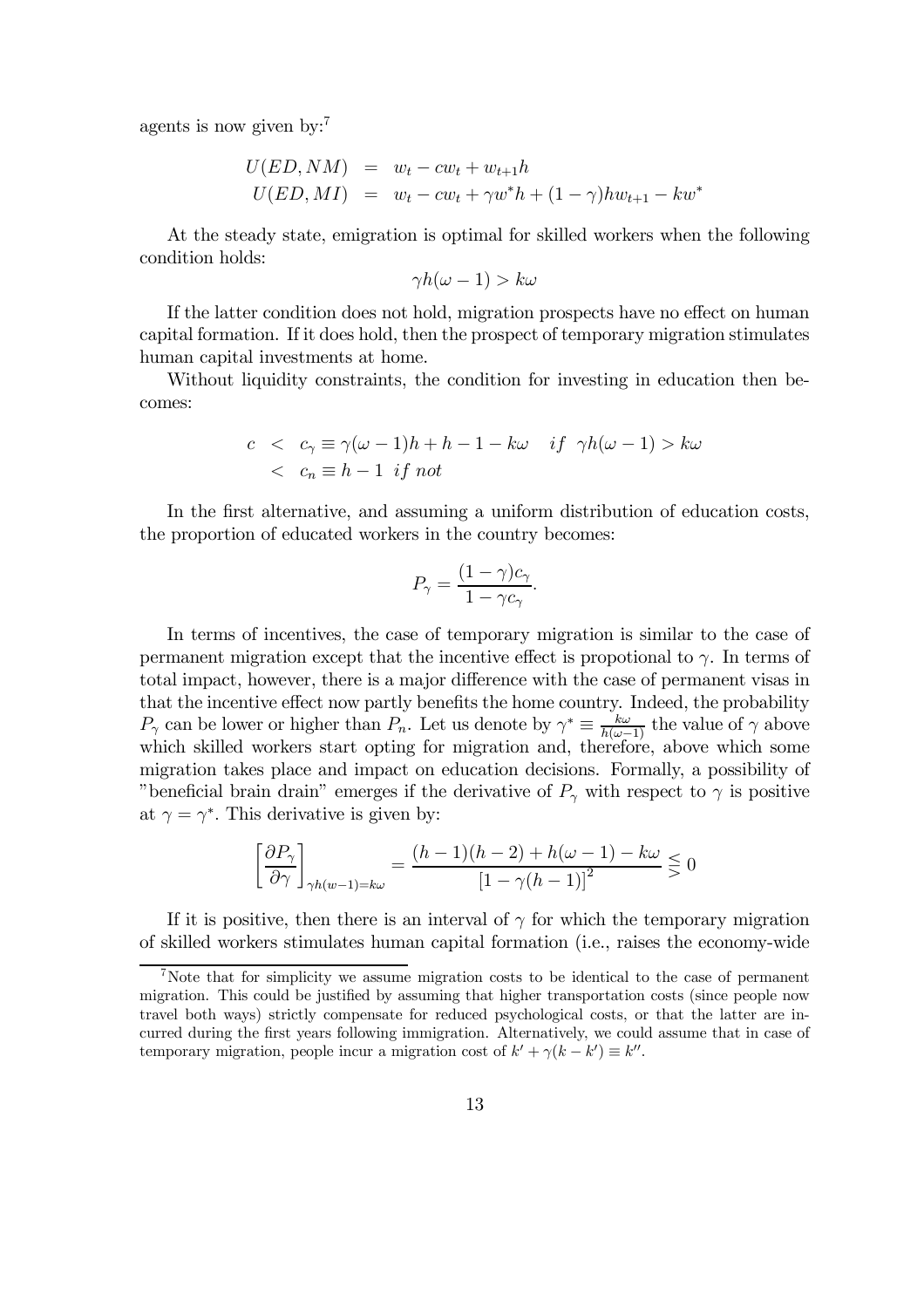average level of human capital).<sup>8</sup> However, liquidity constraints are likely to limit the size of the incentive effect. If  $c_{\gamma} > c_{L}$ , some agents have no access to education in spite of the fact that education is a profitable investment and this reduces the likelihood of a beneficial brain drain. Similarly, if liquidity constraints restrict migration prospects, the incentive effect is thereby weakened. In the particular case where  $c_M > c_n$ , the number of individuals engaging in education is constant and temporary migration reduces the share of educated workers.

Dos Santos and Postel-Vinay (2003) argue that a beneficial brain drain can still emerge even if the share of educated workers decreases. This is shown in a setting where growth is exogenous at destination and endogenous at origin, the engine of growth in the developing country being the knowledge and technology spillovers somehow carried out by migrants returning from the more advanced economy. To the extent that returnees contribute to the diffusion of the more advanced technology they experienced abroad, emigrants' return is therefore a potential source of growth for their home country. In terms of our notations, this is as if return migrants would come back with a productivity gain,  $\Theta h > h$ , which stimulates human capital formation at home. The average stock of human capital then becomes:

$$
H=1+P_{\gamma}(\Theta h-1)
$$

which must be compared to the case of no migration,  $H = 1 + P_n(h - 1)$ .

Using a different perspective, Stark *et al.* (1997) elaborate on the possibility of a brain gain associated with a brain drain in a context of imperfect information with return migration. In their setting, workers' productivity is revealed at destination only after a certain period of time during which people are paid according to the average productivity of their group. Some relatively low-skill workers will therefore find it beneficial to invest in education in order to migrate and be pooled at destination with high-skill workers; once individuals' ability are revealed, the low-skill workers return to their home country, which may then benefit from their educational investments.

There is limited evidence that return migration is significant among the highlyskilled. In fact, we know that in general, return migration is characterized by negative self-selection (Borjas and Bradsberg, 1996) and is seldom among the highly skilled unless sustained growth preceded return. For example, less than a fifth of Taiwanese PhDs who graduated from US universities in the 1970s in the fields of Science and Engineering returned to Taiwan (Kwok and Leland, 1982) or Korea, a proportion that rose to about two-thirds in the course of the 1990s, after two decades of impressive

<sup>&</sup>lt;sup>8</sup>Clearly, for  $\gamma = 1$ , the effect of the brain drain is unambiguously detrimental.

<sup>&</sup>lt;sup>9</sup>In a companion paper, Dos Santos and Postel-Vinay (2004) show that a change in immigration policy in the form of an increase in the share of temporary visas, may benefit to the sending countries. Such a change lowers the incentives to acquire education, which in turn lowers the pre-migration stock of human capital at origin, but implies a higher proportion of returnees among emigrants, which increases the country's stock of knowledge, a complement of human capital. Their paper derives the theoretical conditions required for an overall positive effect to occur.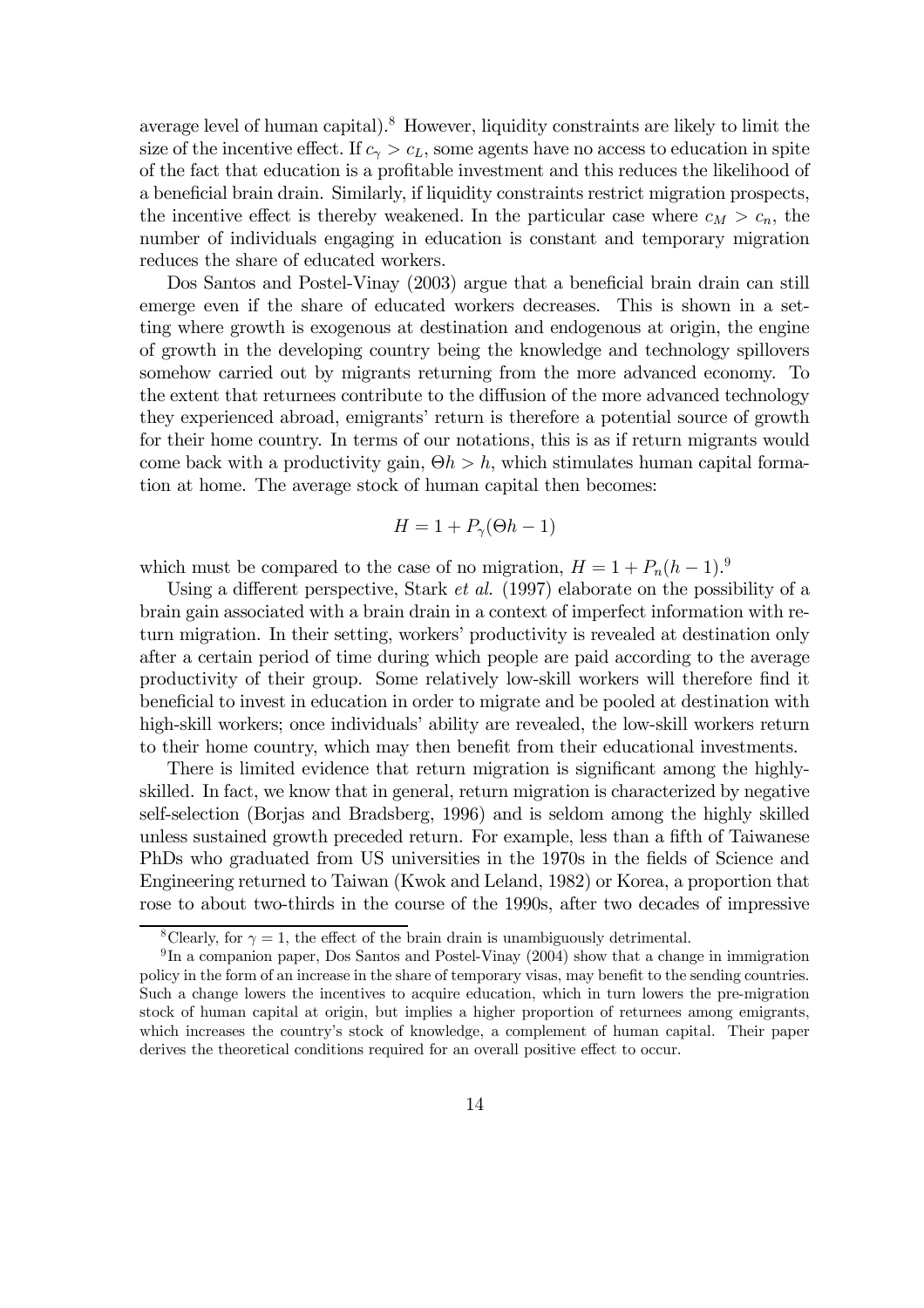growth in these countries. The figures for Chinese and Indian PhDs graduating from US universities in the same fields during the period 1990-99 are fairly identical to what they were for Taiwan or Korea 20 years before (stay rates of 87% and 82%, respectively) (OECD,  $2002$ ). This is confirmed by a recent survey showing that in the Hsinchu Science Park in Taipei, a large fraction of companies have been started by returnees from the USA (Luo and Wang, 2002). In the case of India, the evidence for the software industry is mixed. Saxeenian (2001) shows that despite the quick rise of the Indian software industry, only a fraction of Indian engineers in Bangalore are returnees. On the other hand, a recent comprehensive survey of India's software industry reached more optimistic conclusions and confirmed the presence of network effects and the importance of temporary mobility. The survey, conducted among 225 Indian software firms, showed strong evidence of brain circulation, with 30-40% of the higher-level employees having relevant work experience in a developed country (Commander et al.,  $2004b$ ).<sup>10</sup>

Such specific experiences apart, return skilled migration remains relatively limited and is often more a consequence than a trigger of growth in the home country.

#### 3.4 Uncertainty

Before 1965, the U.S. immigration policy was based on country-specific quotas. This quota system is now abolished but various types of requirements and restrictions imposed by the U.S. and other countries' immigration authorities render the migration decision very uncertain. Implicit or explicit size-quotas are effectively in place, and receiving an immigration visa, whether temporary or permanent, requires being in a close relationship either with relatives or employers who must then demonstrate that the migrant's skills can hardly be found among native workers. Moreover, in some countries, point-systems are used to evaluate the potential contribution of immigrants to the host economy. This means that at all stages of the immigration process, there is a probability that the migration project will have to be postponed or abandonned. Individuals engaging in education investments with the prospect of migration must therefore factor in the risks involved. Paradoxically, such uncertainty, which is certainly a bad thing ex ante from the individual's perspective, creates the possibility for a brain drain migration to generate a net human capital gain for the home country.

Starting with Mountford (1997), a series of theoretical contributions have explored the conditions required for this possibility to materialize. This has been done in various theoretical frameworks with heterogeneous (Mountford, 1997, Docquier and Rapoport, 1999, Beine et al., 2001) and homogenous agents (Stark et al., 1998, Vidal, 1998). As explained in the introduction of this section, the basic idea is that in a context of uncertainty regarding future migration opportunities and of higher earnings

 $10$ In their survey on medical doctors working in the UK, Kangasmieni et al. (2004) found that "many" doctors intend to return after completing their training abroad. Note that the survey asks about intentions, not actual returns.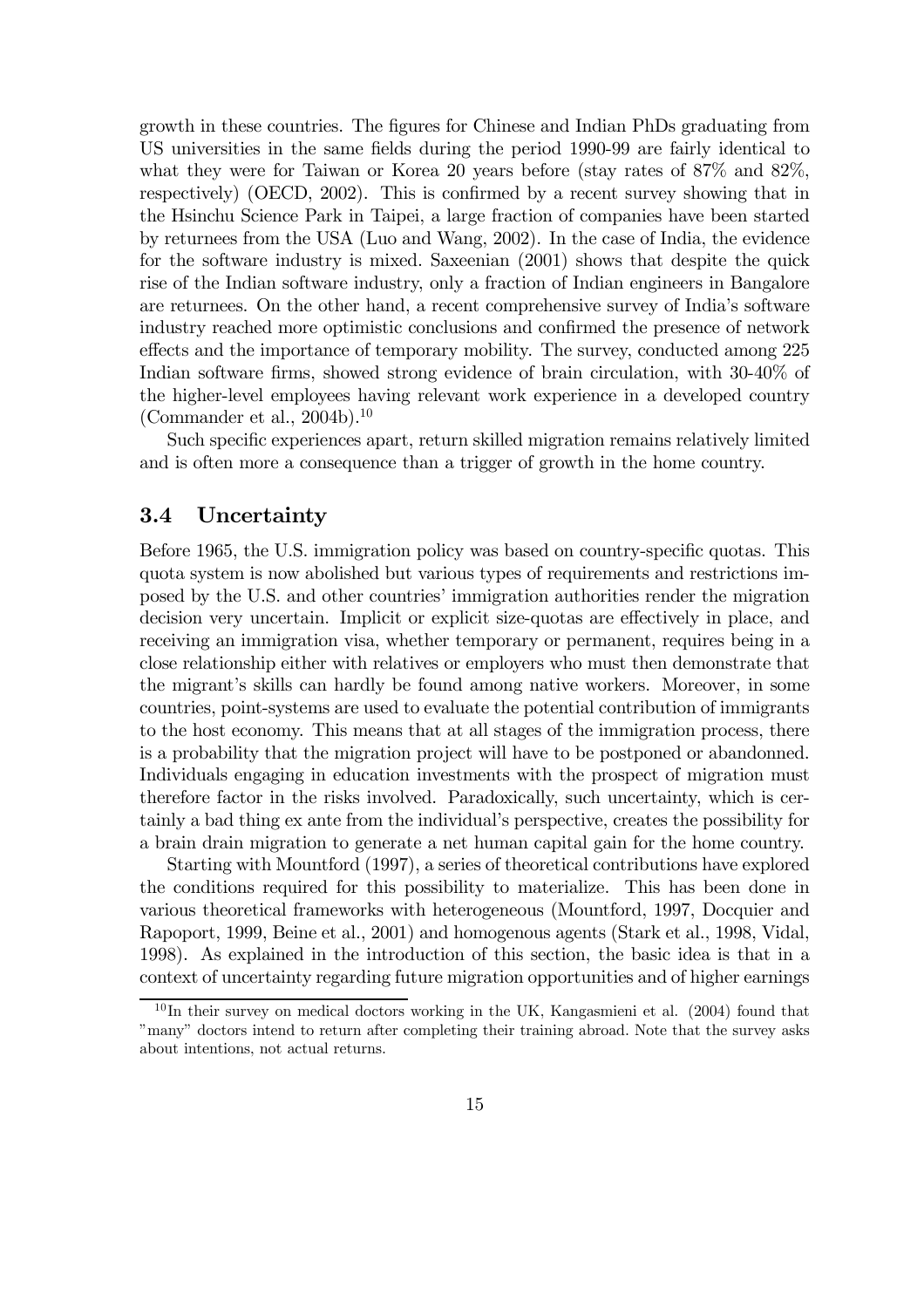abroad, migration prospects foster education investments (this induces an incentive or "brain" effect) which can compensate the loss from actual emigration (flight or "drain" effect), with the sign of the net effect on human capital formation being positive or negative depending on which effect dominates.<sup>11</sup>

In order to incorporate these approaches within our general framework, assume that the probability of migration depends solely on the achievement of a given educational requirement, which is observable, and not on individuals' ability, which is not perfectly observable (i.e., migrants are assumed to be randomly selected among those who satisfy some kind of prerequisite with informational content regarding their ability - in our case, education).<sup>12</sup> The model with uncertainty is similar to an outselection model where receiving countries accept a fraction  $p > 0$  of skilled candidates and reject all unskilled applications. Assume moreover that the subjective probability of receiving a visa, as seen by a potential migrant, equals to the proportion of educated who effectively emigrated among the previous generation. Under these assumptions, the lifetime income for educated agents is now given by:

$$
U(ED, NM) = w_t - cw_t + w_{t+1}h
$$
  
 
$$
U(ED, MI) = w_t - cw_t + pw^*h + (1 - p)hw_{t+1} - pkw^*
$$

Uncertainty and return migration induce similar effects on the expected return to education, which is lower in both cases than in the case of a certain and permanent migration. However, several differences are worth noticing. First, the incentive mechanism operates even for low values of  $p$  (remember that an incentive effect was obtained under temporary migration only for  $\gamma \geq \frac{k\omega}{h(\omega-1)}$ . Second, at  $p = \gamma$ , uncertainty generates more incentives to educate than temporary migration (at least at low levels of risk-aversion). The reason for this is straightforward and has to do with the fact that migration costs are incurred with probability  $p < 1$  under uncertainty but with probability  $p = 1$  in case of temporary migration.

At the steady state, the condition for skilled migration being optimal is the same as under certainty (i.e.,  $1 < \omega(1 - \frac{k}{h})$ ), but now education is worthwhile for people

 $11$ In a similar spirit, Katz and Rapoport (2005) develop a framework where expected wages are identical at origin and destination but are charaterized by a higher variance in the origin country. In such a context, education is imparted with an option value thanks to the possibility of migration, and the authors show that more variability raises the expected proportion of educated in the remaining population when individual abilities and domestic shocks are uniformly distributed.

 $12$ Our simplified model assumes homogenous skills among the educated. The size of the incentive effect would be different with heterogenous skills (see Commander et al, 2004). In reality, immigration authorities may be combining education with other selection devices such as tests of IQ or host-country language fluency. Were IQ a perfect signal of ability and the only criterion retained, migration could only be detrimental to human capital formation at home. Still, to the extent that knowing one's skills is a discovery process or, lternatively, to the extent that IQ or other tests are imperfect signals of ability, migration prospects induce additional incentives to invest in education for some workers with intermediate ability.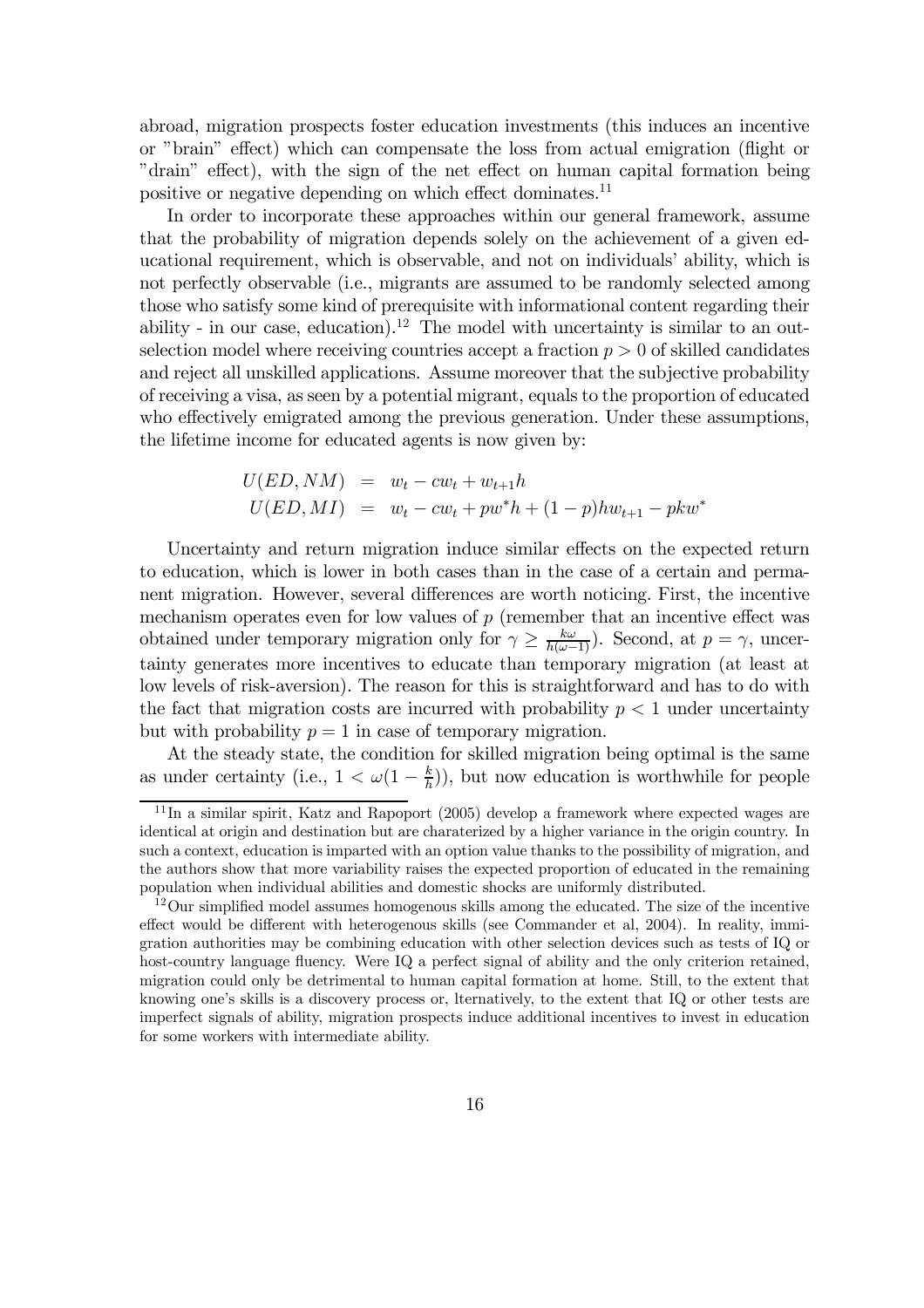for whom:

$$
c < c_p \equiv h - 1 + p h \left[ \omega \left( 1 - \frac{k}{h} \right) - 1 \right]
$$

Clearly, we have  $c_p = c_n$  when  $p = 0$  and  $c_p = c_o$  when  $p = 1$ .

As in the case of temporary migration, there is a possibility of beneficial brain drain for the sending country thanks to the incentive effect. Indeed, the proportion of educated workers in the country becomes  $P_p = \frac{(1-p)c_p}{1-pc_p}$ , which can be lower or higher than  $P_n$ . A beneficial brain drain can be obtained for some ranges of p, providing that the derivative of  $P_p$  with respect to p is positive at  $p = 0$ . We obtain:

$$
\left[\frac{\partial P_p}{\partial p}\right]_{p=0} = (h-1)(h-2) + h(\omega - 1) - k\omega \leq 0
$$

As in previous cases, liquidity constraints are likely to lower the size of the incentive effect. If  $c_p > c_l$ , the incentive effect will be limited to agents with education costs comprised between  $c_n$  and  $c_L$ . A similar remark applies if  $c_p > c_M$ .

What is the empirical evidence on this "prospect" channel? To the best of our knowledge, the first study to attempt at estimating the growth effects of the brain drain using cross-country comparisons is Beine, Docquier and Rapoport (2001); in a cross-section of 37 developing countries, and after controlling for remittances, they found that migration prospects have a positive and significant impact on human capital formation at origin, especially for countries with low GDP per capita levels. This was a first but imperfect try since they used gross migration rates as a proxy measure for the brain drain due to the lack of comparative data on international migration by education levels.

In a subsequent study, Beine et al. (2007b) used the DM emigration rates by education level to empirically assess the impact of the brain drain on human capital formation in developing countries. They find evidence of a positive impact of skilled migration prospects on gross human capital levels in a cross-section of 127 developing countries. In contrast, Faini  $(2003)$  finds a depressing but not significant effect of tertiary emigration on domestic enrollment in higher education, a finding he attributes to the choice of would-be migrants to pursue their studies abroad. As he himself aknowledges, however, his results must be taken with caution as they are based on enrollment data known to raise measurement problems.<sup>13</sup>

Beine et al. (2007b) also computed the net effect of the brain drain using counterfactual experiments: they compare the current proportion of post-secondary educated workers to their erstwhile value would skilled workers be allowed to emigrate at the same rate as unskilled workers. They find that countries combining relatively low levels of human capital and low skilled emigration rates are likely to experience a

<sup>&</sup>lt;sup>13</sup>Beine et al. (2007), on the other hand, use the improved Barro and Lee data which estimate the proportion of highly educated partly on the basis of census data and partly on the basis of schooling data using an inventory method aimed at limiting measurement errors.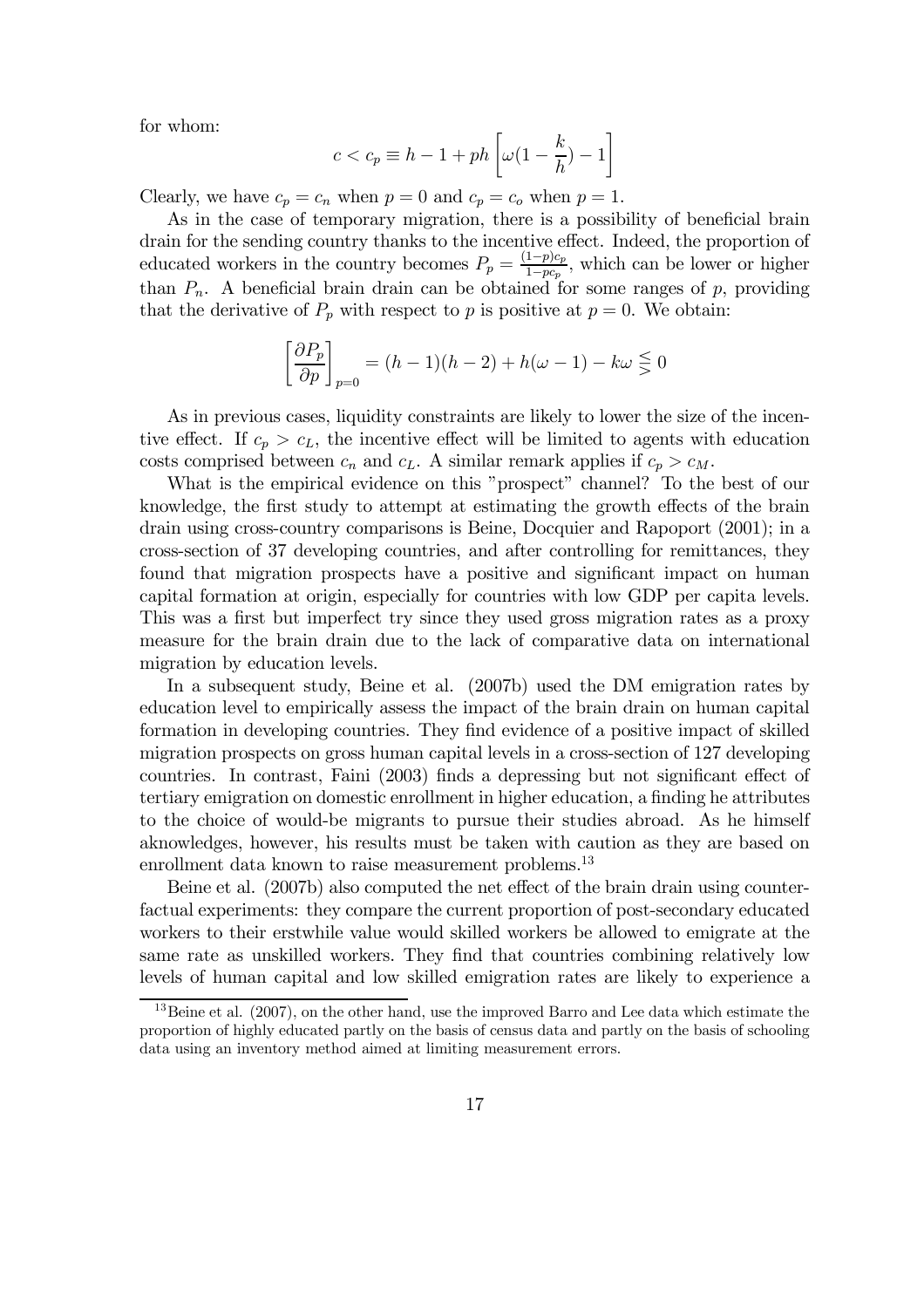net gain, and conversely. Figure 2 gives the reduced-form net effect of the brain drain on human capital formation in developing countries. The X-axis gives the DM emigration rates for the highly educated and the Y-axis gives the net impact of the brain drain on the proportion of skilled remaining in the country. The variability across countries at given migration rates is due to the impact of other right-hand-side variables, and the curve itself is adjusted using a second-order polynomial. On the whole, there appears to be more losers than winners, and in addition the former tend to lose relatively more than what the latter gain. Nonetheless, at an aggregate level and given that the largest developing countries are all among the winners (China, India, Indonesia, Brazil), brain drain migration may be seen not only as increasing the total number of skilled workers worldwide but also the number of such workers living in the developing world.

#### [INSERT FIGURE 2]

#### 3.5 Remittances

Migrants' remittances constitute another channel through which the brain drain may generate positive effects for source countries. It is well documented that workers' remittances often make a significant contribution to GNP and are a major source of income in many developing countries. Remittances impinge on households' decisions in terms of labor supply, investment, education (Hanson and Woodruff, 2003, Cox Edwards and Ureta, 2003), migration, occupational choice, and fertility, with potentially important aggregated effects. This is especially the case in poor countries where capital market imperfections reduce the set of options available to members of low-income classes.

The literature on migrants' remittances shows that the two main motivations to remit are altruism, on the one hand, and exchange, on the other hand.<sup>14</sup> Altruism is primarily directed towards one's immediate family, and then decreases with social distance. In contrast, no such proximity is required in the case of exchange; the exchange-based theory of remittances posits that remittances simply "buy" various types of services such as taking care of the migrant's assets (e.g., land, cattle) or relatives (children, elderly parents) at home. Such transfers are typically observed in case of a temporary migration and signal the migrants' intention to return. A particular type of exchange takes place when remittances are de facto repayments of loans used to finance the migrants' investments in education and/or migration, with altruism and social norms and sanctions making the intergenerational contract self-enforcing. Hence, it is a priori unclear whether educated migrants would remit more than their uneducated compatriots; the former may remit more to meet implicit commitments to reimburse the family for funding of education investments (and, in

<sup>&</sup>lt;sup>14</sup>See Rapoport and Docquier (2006) for a comprehensive survey of the theoretical and empirical literature on migrants' remittances.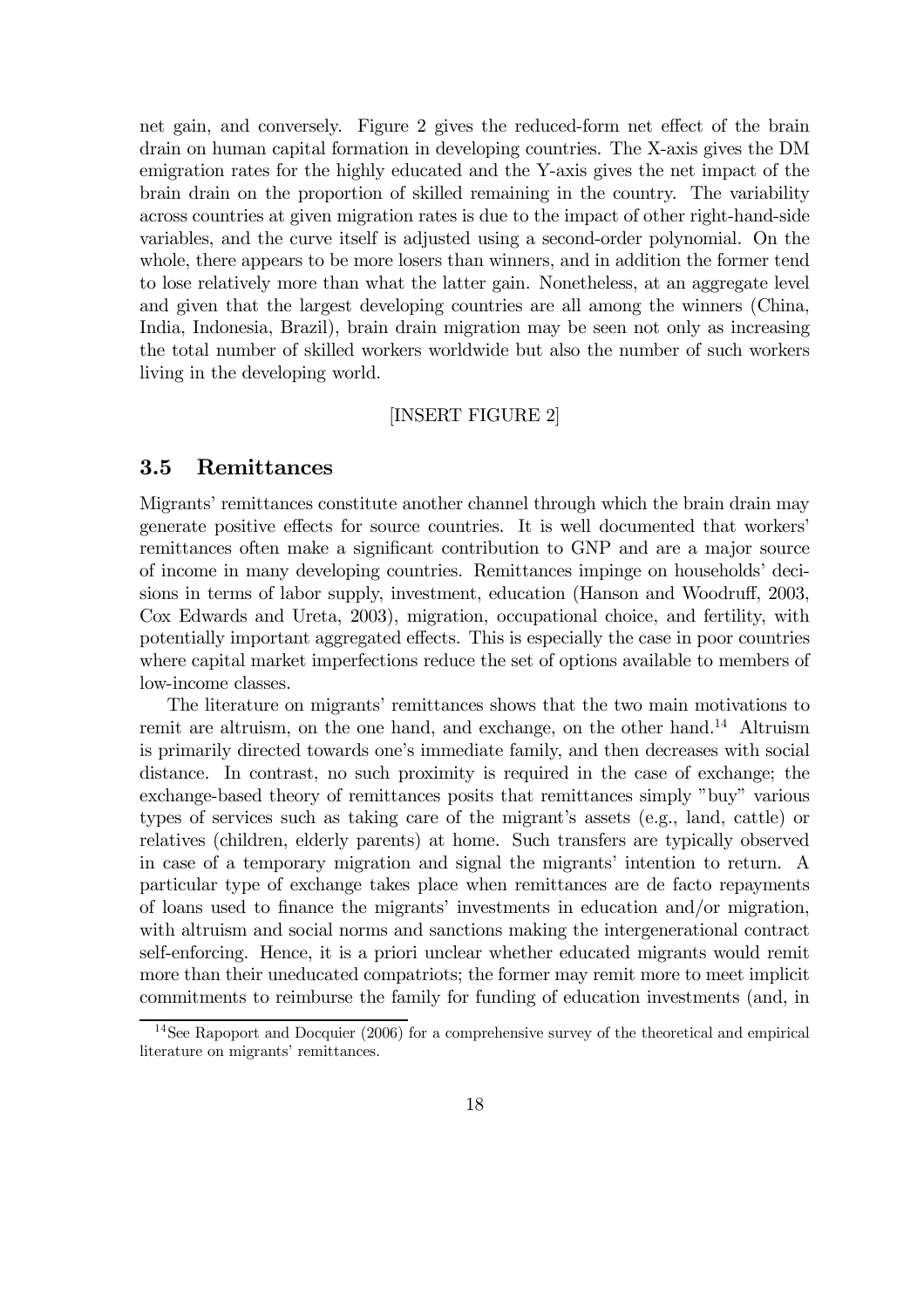addition, they have a higher income potential), but on the other hand, they tend to emigrate with their family, on a more permanent basis, and are therefore less likely to remit (or are likely to remit less) than someone moving alone on a temporary basis.

McCormick and Wahba (2000) obtain the result that highly-skilled migration may benefit those left behind in a trade-theoretic model where migration, remittances and domestic labor-market outcomes are jointly determined and multiple equilibria arise, with the high-migration equilibrium pareto-dominating the low-migration equilibrium. In a setting closer to the one used throughout this paper, Cinar and Docquier (2004) develop a stylized model where skilled emigrants altruistically remit part of their earnings to relatives in the source country. They assume that each remaining resident receives an identical amount of remittances (which depends on the proportion of migrants, the intercountry wage gap, and the altruistic parameter) and characterize the transition path (i.e., the dynamics of transfers) and the long-run equilibrium of the economy.

In our basic framework with constant marginal utility of income, remittances impact on human capital formation only when liquidity constraints are binding. Without migration (and assuming a uniform distribution of education costs), the share of the educated is given by  $c<sub>L</sub>$ . With migration, two opposite effects are observed. Initially, the number of educated remaining in the country falls to  $c_L - c_M$ . If emigrants remit part of their foreign income, liquidity constraints become less binding for recipients in the source country. The traditional negative effect can therefore, in principle, be compensated by better access to education for those left behind, with the total effect depending on the amounts transferred and on recipients' location on the cost axis.

Let us denote by T the amount of remittances received by each remaining resident at the steady state. As shown on Figure 3, the effect of remittances is to shift  $c<sub>L</sub>$  and  $c_M$  to the right. With a uniform distribution, and given that  $(c_L + T) - (c_M + T) =$  $c_L - c_M$ , the proportion of educated and the economy-wide average level of human capital are given by:  $P_T = \frac{c_L - c_M}{1 - c_M - T}$  and  $H_T = 1 + P_T (h - 1)$ . A beneficial brain drain obtains if  $H_T > H_n$ , that is, if  $T > T^* \equiv c_M(\frac{1}{c_L} - 1)$ .

#### [INSERT FIGURE 3]

In words, this means that for a beneficial brain drain to obtain through remittances, the transfer received by each remaining resident must be relatively high so that a large share of the population gains access to education. This is unlikely when migration costs are quite high (as  $\partial T^*/\partial k > 0$ ) and, more generally, does not seem to portray the evidence on remittance behavior in developing countries. Although remittances are generally positively correlated with donors' incomes, meaning that skilled emigrants are presumably important remitters, the results from empirical studies are mixed. Most micro-studies (e.g., Lucas and Stark, 1985, Cox et al., 1998, Brown and Poirine, 2005) find a positive effect of education on the probability of sending remittances and on the amounts remitted after controling for income, which suggests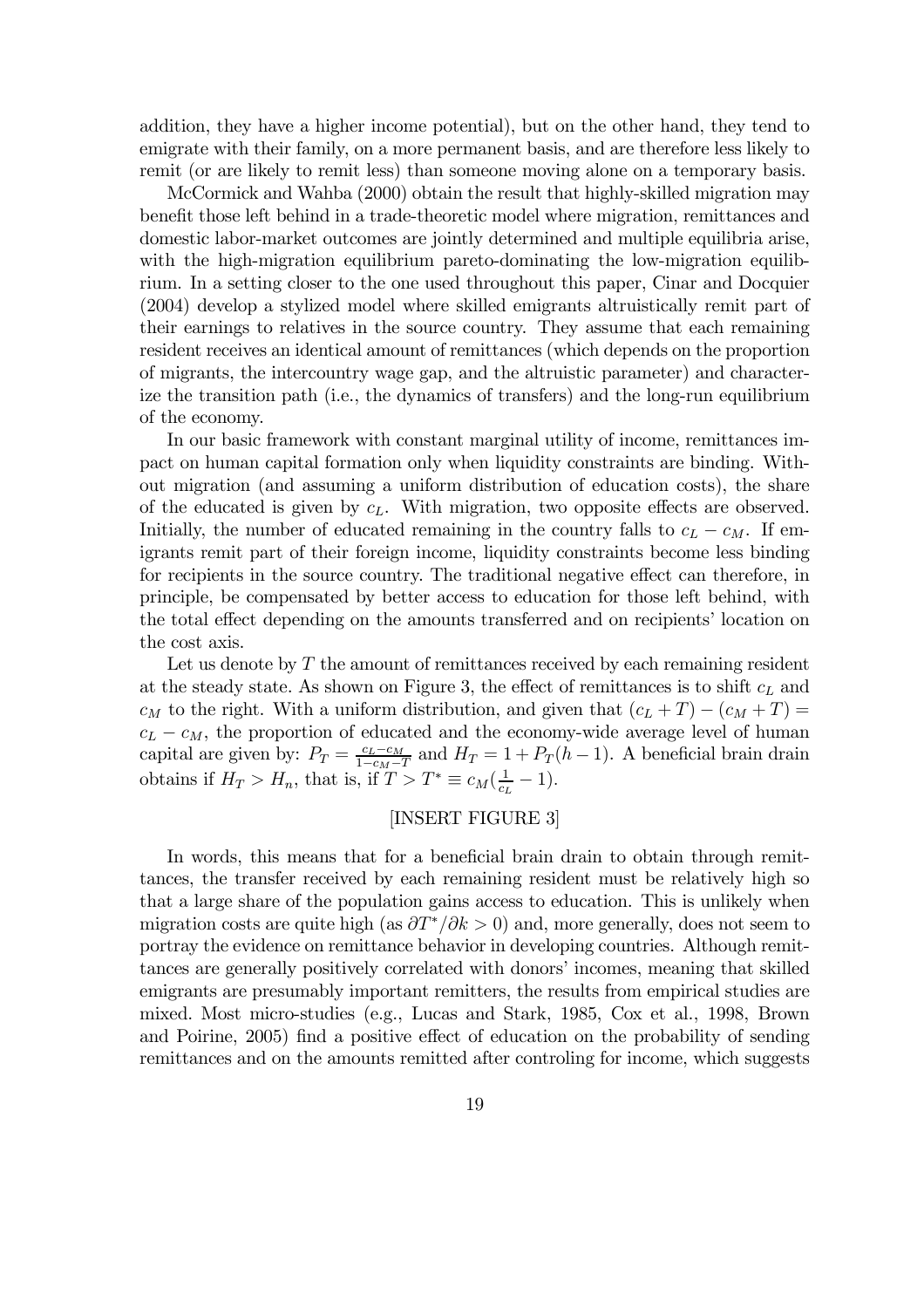that remittances have a loan repayment component. However, at an aggregate level, Faini (2007) shows that migrants' remittances decrease with the proportion of skilled individuals among emigrants and concludes that "this result suggests that the negative impact of the brain drain cannot be counterbalanced by higher remittances". This does not imply that remittances by skilled migrants are negligible, especially if the proportion of temporary migrants increases; for example, Kangasniemi et al. (2004) show that nearly half (45%) of Indian medical doctors working in the UK remit income to their home country and that remitters transfer on average 16% of their income.

Instead of sending remittances to relatives at home, migrants may return after they have accumulated savings abroad and use such savings to promote investment projects (generally small businesses). There is much evidence that low-skill workers migrate with the aim of accumulating enough savings to access to self-employment and entrepreneurship (see, e.g., Mesnard (2004) and Mesnard and Ravallion (2001) for Tunisia, Dustmann and Kirchkamp (2002) for Turkey, Ilahi (1999) for Pakistan, Woodruff and Zenteno (2007) for Mexico, or McCormick and Wahba (2001) for Egypt). The latter study also suggests that skill-acquisition may be more important for relatively educated migrants than the need to overcome liquidity constraints.

#### 3.6 Network effects

Our analysis has so far focused on the long run steady state. In the short run, with unanticipated migration, emigration of educated workers is a net loss to the home country. As time goes by, however, successive cohorts adapt their education decisions and the economy-wide average level of education partly (as in Figure 4a) or totally catches up, with a possible net gain in the long run (as in Figure 4b) thanks to the various channels detailed above. On the transition path, additional effects are likely to operate. In particular, there is a large economic and sociological literature emphasizing that the creation of migrants' networks facilitates exchanges of goods, factors, and ideas between the migrants' host and home countries. In this section we consider two types of migrant network effects: networks that encourage trade, FDI inflows and technology diffusion, and networks that encourage further migration.

#### [INSERT FIGURE 4]

An important socio-economic literature has emerged recently to analyze the consequences of the constitution of migrants' networks on migration patterns. For example, Massey, Goldring and Durand (1994) outline a cumulative theory of migration, noting that the first migrants usually come from the middle ranges of the socioeconomic hierarchy, and are individuals who have enough resources to absorb the costs and risks of the trip, but are not so affluent that working abroad is unattractive. Family and friends then draw on ties with these migrants to gain access to employment and assistance in migrating, substantially reducing the costs and risks of movement to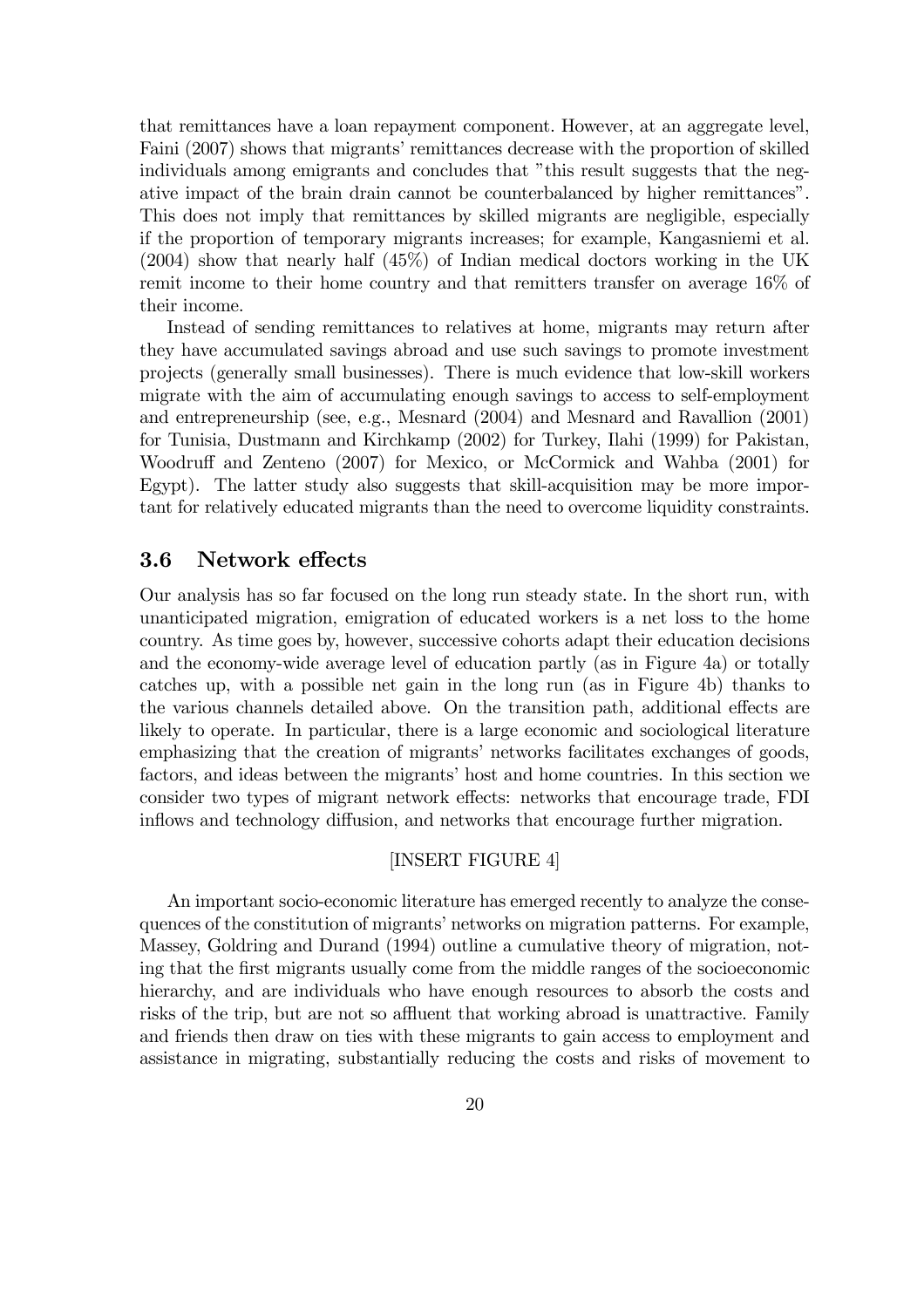them. This increases the attractiveness and feasibility of migration for additional members, allowing them to migrate and expand further the set of people with network connections. Migration networks can then be viewed as reducing the costs, and perhaps also increasing the benefits of migration (Bauer et al., 2002, Munshi, 2003, and McKenzie and Rapoport, 2007, find strong evidence of such network effects). In other words, migration incentives become endogenous once networks are formed.

Building on this idea, Kanbur and Rapoport (2005) introduce networks effects at destination in a standard model of selective migration. In the spirit of Carrington et al.  $(1996)$ , they assume that migration costs, k, are decreasing with the size of the network at destination, that is, with the number of migrants already emigrated abroad. As explained above, the role of migrants' networks is to diffuse information on job availability and provide hospitality and help in job search. Hence, past migration progressively raises the expected return to education (net of migration costs) and, therefore, domestic enrollment in education.<sup>15</sup> For a given p or  $\gamma$ , this raises the optimal number of individuals engaging in education and the share of educated workers remaining in the country. In this sense, migrant networks have positive effects on human capital formation and serve to mitigate the short-run detrimental effects of the brain drain.

Another type of network effect consists in the creation of business and trade networks; such a "diaspora externality" has long been recognized in the sociological literature and, more recently, by economists in the field of international trade. In many instances indeed, and contrarily to what one would expect in a standard tradetheoretic framework, trade and migration appear to be complements rather than substitutes (e.g., Gould, 1994, Lopez and Schiff, 1998). Interestingly, such a complementarity has been shown to prevail mostly for trade in heterogeneous goods, where ethnic networks help overcoming information problems linked to the very nature of the goods exchanged (Rauch and Trindade, 2002, Rauch and Casella, 2003). How is the relationship of substitutability or complementary between trade and migration impacted by the skill composition of migration, however, remains unclear. The only empirical study on this question we are aware of is that of Lopez and Schiff (1998), who used episodes of trade liberalization to conclude to a relationship of complementarity between trade and unskilled migration, and conversely for skilled migration.16

Similarly, one may ask whether migration and FDI are substitutes (as one would expect) or complements, and whether the skill composition of migration, or the sectoral composition of FDI, impact on the relatiosnhip between the two. Again, the

 $15$  For this incentive effect to operate, however, education must not only increase one's chances of migration but also allow for accessing to legal, high-skill jobs. In a context where immigration is illegal and migrants can only access unskilled jobs, the prospect of migration can instead reduce education investment. See McKenzie and Rapoport (2006) on Mexico-U.-S. migration, and De Brauw and Giles (2006) on rural-urban migration in China.

<sup>&</sup>lt;sup>16</sup> Interestingly, a recent theoretical paper (Kar and Beladi, 2004) using a Hecksher-Ohlin framework augmented to allow for non competitive wage settings comes up with predictions just opposite to the empirical findings of Lopez and Schiff.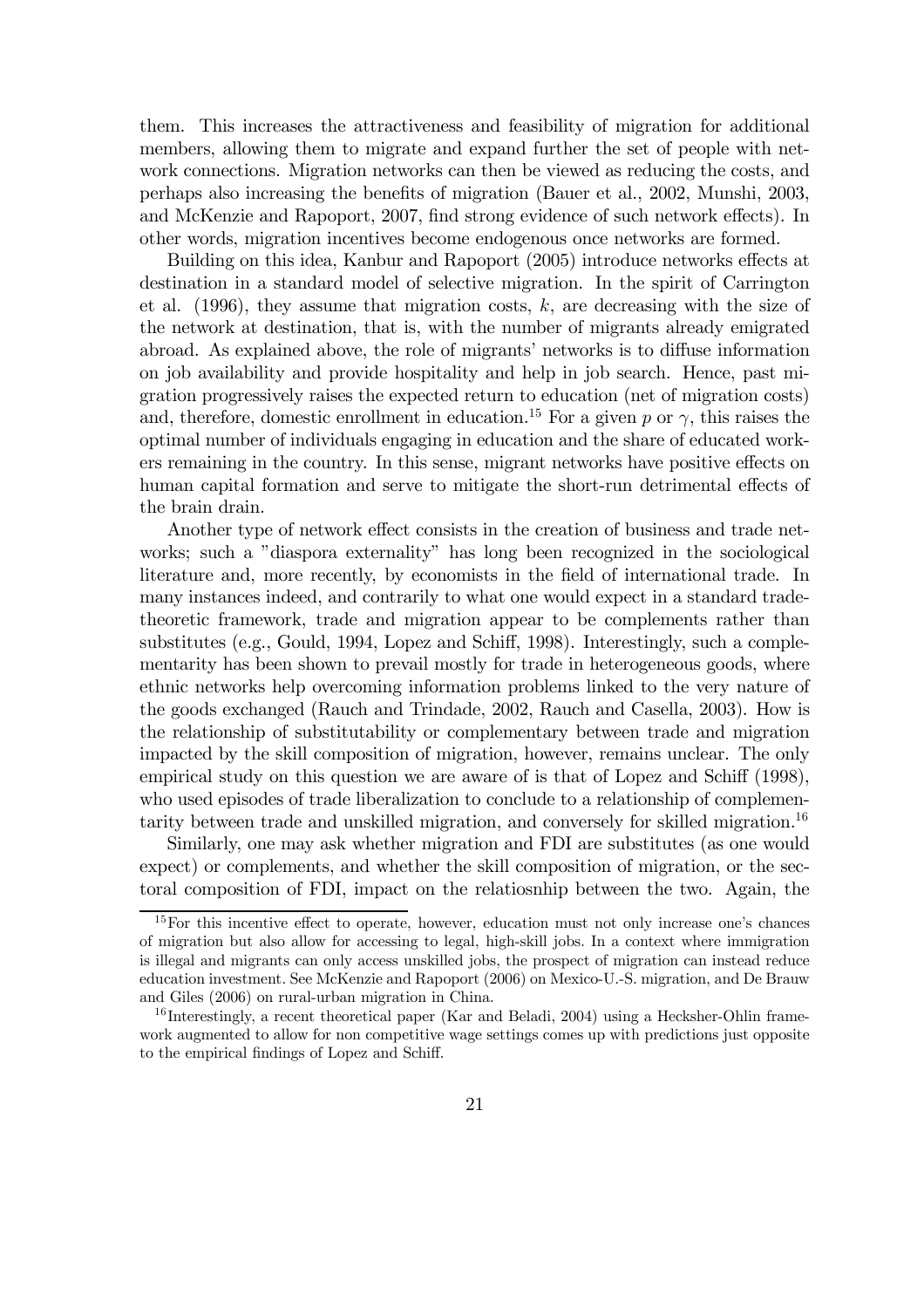evidence on these issues is scant. There are certainly many case-studies suggesting that skilled migrants take an active part in the creation of business networks leading to FDI project deployment in their home country. This is the case, in particular, for the software industry (Saxeenian, 2001, Arora and Gambardella, 2005, Commander et al., 2004b). At an agregate level, Kugler and Rapoport (2007) investigate the migration-FDI relationship for U.S.-rest of the world bilateral flows throughout the 1990s. They show that FDIs towards a given country are positively correlated with the initial U.S. immigration stock of that country (for both skilled and unskilled migration) but negatively correlated with the change in immigration stocks during the period studied. >From this they conclude to a relationship of contemporaneous substitutability and of dynamic complementarity between migration and FDI. Interestingly, after disagregating the results by skill level and destination sector, they find significant relationships only for current unskilled migration and current manufacturing FDI, which appear to be substitutes, and for past skilled migration and current FDI in the service sector, which appear to be complements.

## 4 Policy issues

Our discussion of policy issues is based on a simplified model combining liquidity constraints and uncertain migration prospects (solutions are henceforth indexed by pl). Since this kind of model relies on out-selection immigration policies, we consider that migration costs are zero  $(k = k' = 0)$ . However, similar conclusions would be obtained through combining self-selection (which requires positive migration costs) and return migration.

Without public intervention our model can be summarized by the following equations:

$$
c_{pl} \equiv Min[c_O; c_M]
$$
  

$$
P_{pl} = \frac{(1-p)c_{pl}}{1-pc_{pl}}
$$

where  $c_o = c_n + ph\Omega$  is the open economy critical education cost threshold,  $\Omega = \omega - 1$ measures the foreign wage premium,  $c_n = h - 1$  is the critical agent in the closed economy, and  $c_M = 1 - \phi$  is the critical threshold of education cost when liquidity constraints are binding. The foreign wage premium  $\Omega$  is endogenous and decreases with the domestic proportion of educated  $P_{pl}$ .

In this framework, we analyze the role of emigration (or immigration) policy, education policy, and (Bhagwati) tax policy on the interplay between migration and human capital formation. These policies are evaluated in terms of their impact on the average level of human capital,  $H_{pl} = 1 + (h - 1)P_{pl}$  and in terms of their impact on the income of the unskilled,  $I_{pl} = 2w$ . Basically, these two social objectives can be assimilated to efficiency and social justice. We have  $\frac{\partial P_{pl}}{\partial c_{pl}} = \frac{1-p}{(1-p c_{pl})^2} > 0$ ; hence,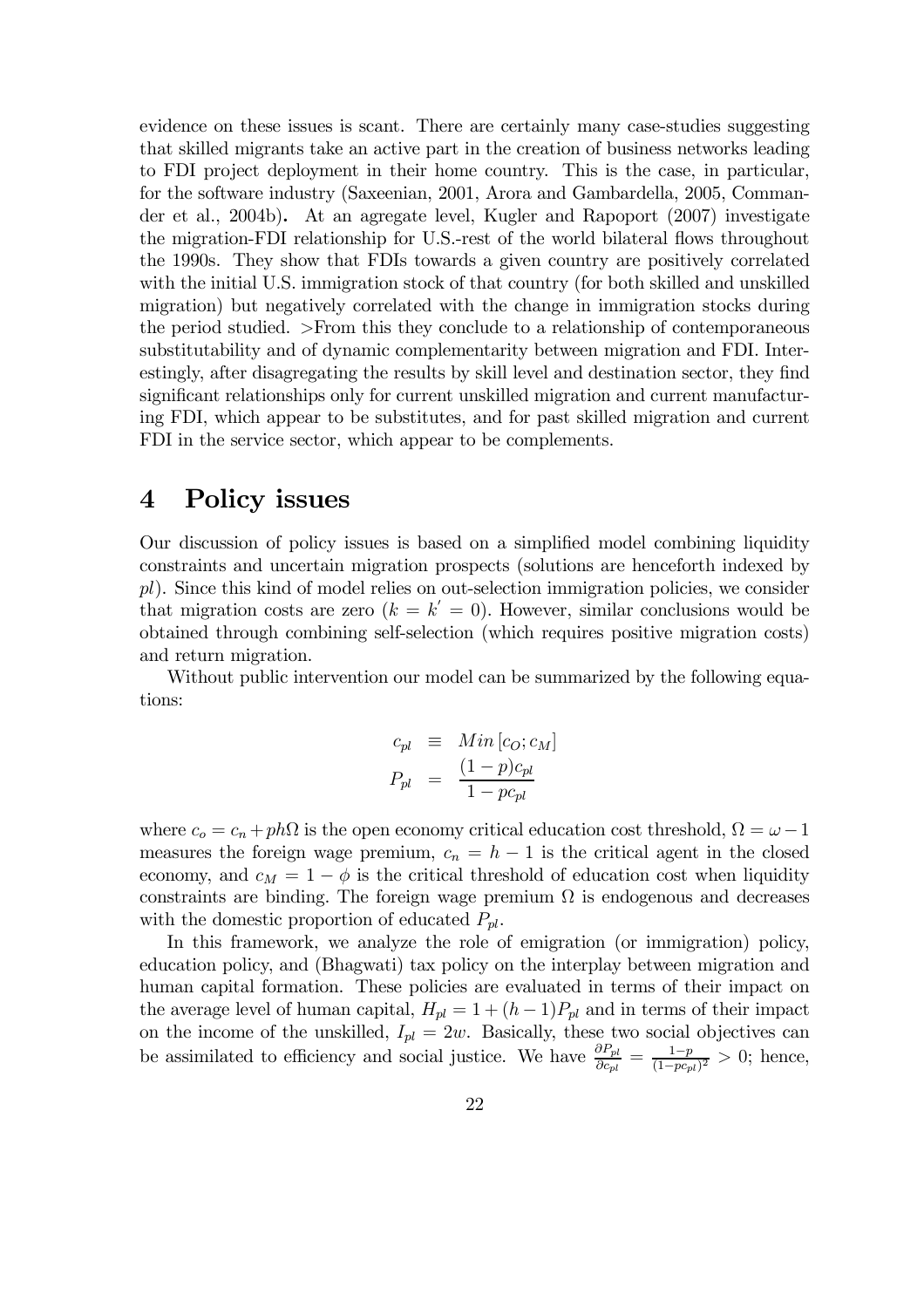for a given  $p$ , the average level of human capital increases with the critical ability. Focusing on efficiency therefore requires maximizing  $c_{pl}$ . Without public intervention, maximizing the proportion of educated also maximizes the welfare of uneducated agents, which means that efficient and socially just solutions coincide.

#### 4.1 Migration policy: the optimal rate of skilled migration

We use a diagrammatic representation in the  $(\Omega, p)$  plane.

If liquidity constraints are not binding, a beneficial brain drain emerges if  $P_{pl} > c_n$ , or, equivalently, if:

$$
\Omega > \Omega_{BB}(p) \equiv \frac{(h-1)(2-h)}{h\left[1-p(2-h)\right]}
$$

This expression is an increasing and convex function of  $p$ , depicted as the BB curve in Figure 5.

Liquidity constraints are binding if  $c_{pl} > c_n$ , i.e. if:

$$
\Omega > \Omega_{LL}(p) \equiv \frac{2 - h - \phi}{ph}
$$

which is depicted as the LL curve in Figure 5.

When liquidity constraint are binding, a beneficial brain drain emerges when  $\frac{(1-p)c_M}{1-pc_M} > c_n$ , or equivalently, when  $p < p_b \equiv \frac{2-h-\phi}{(1-\phi)(2-h)}$ . Note that  $p_b$  is the intersection between LL and BB.

The optimal rate of skilled migration depends on  $\Omega$ , which is itself endogenous as it depends on human capital accumulation and, therefore, on migration prospects. Let us define  $\Omega_n$  as the foreign wage premium prevailing at  $p = 0$ . If  $\Omega_n > \Omega_{BB}(0) =$  $(h-1)(2-h)/h$ , then there is room for a beneficial brain drain over some ranges of p. Several paths of migration premium can be represented diagrammatically. In each case (i.e., for each  $\Omega_n$ ), the optimal migration rate corresponds to the minimal value of the  $(\Omega, p)$  locus. For limited values of p, the proportion of educated increases and the foreign wage premium decreases with  $p$ . For a higher  $p$ , the proportion of educated decreases. The optimal migration rate lies between 0 and the BB curve (depicted as the bold curve). If liquidity constraints are binding, the incentive effect of migration vanishes and the optimal rate of migration is constrained by the LL curve. In countries where  $\Omega_n > \Omega_{BB}(0)$ , a brain drain is always detrimental. The proportion of educated and the welfare of unskilled workers decrease with  $p$ . The optimal rate of migration is then zero. These results may be summarized as follows:

Remark 1 As apparent from Figure 5, the optimal migration rate is zero for relatively rich countries, that is, for countries with a low foreign wage premium. It then increases with the foreign wage premium  $\Omega$  as long as liquidity constraint are not binding, and then decreases with  $\Omega$  for poor countries where liquidity constraints are binding.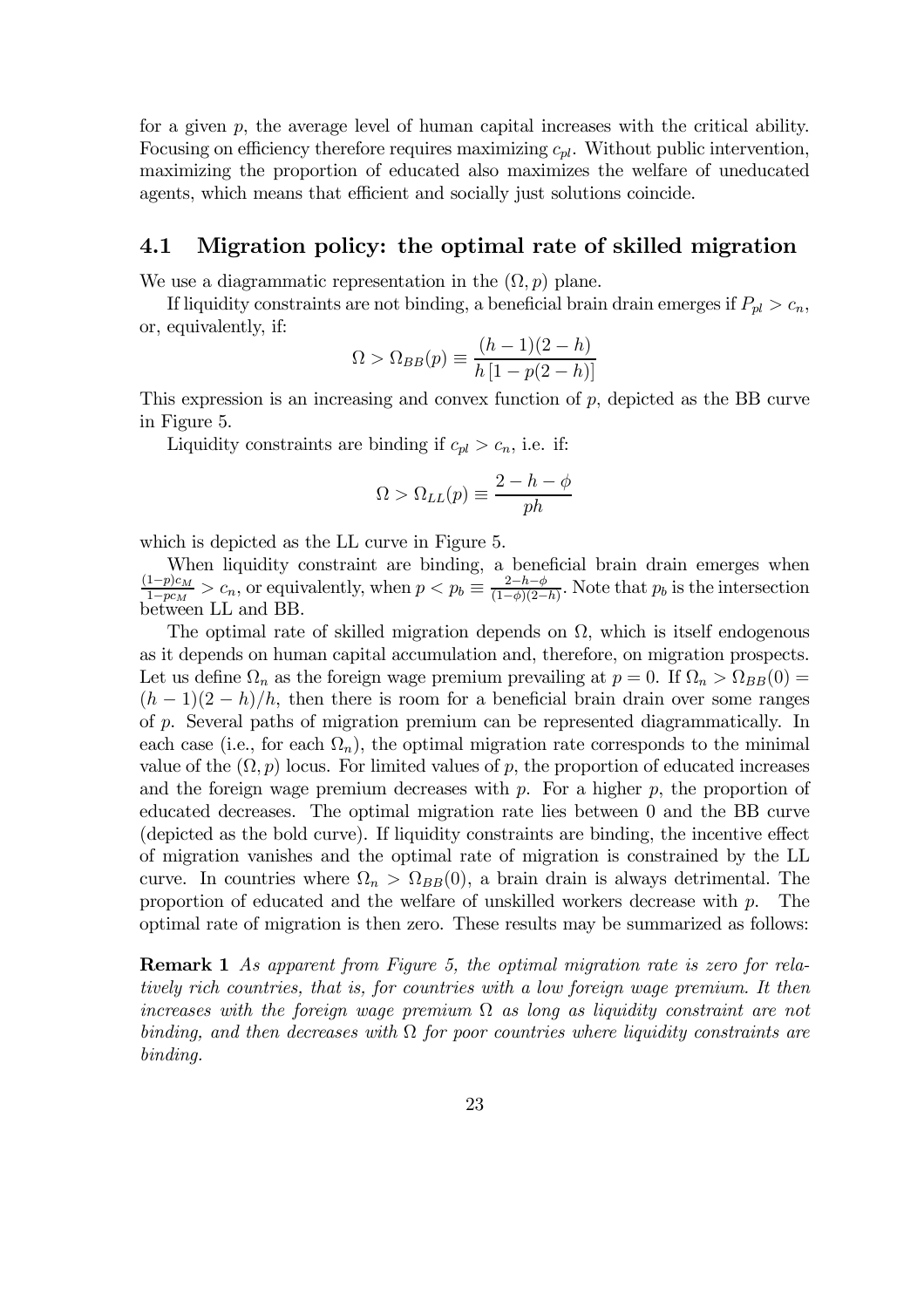#### [INSERT FIGURE 5]

In other words, there is an inverse-U shape relationship between optimal skilled emigration and level of development.

#### 4.2 Education policy

Consider now that the government collects an income tax on both educated and uneducated adults remaining in the country. The tax may be expressed in terms of educated workers' wages,  $\tau wh$ , with  $\tau$  denoting the tax rate, and is assumed to finance an education subsidy allocated to each young opting for education; the education subsidy may itself be expressed in terms of the local wage,  $\theta w$ . The critical education cost threshold then becomes:

$$
\begin{array}{rcl} c_O^{\tau} & = & h-1+\theta+ph(\Omega+\tau) \\ c_M^{\tau} & = & 1-\phi+\theta \\ c_{pl}^{\tau} & = & Min\left[c_O^{\tau},c_M^{\tau}\right] \end{array}
$$

Education policy plays a double role in the debate on the brain drain effects. First, for a given pair  $(\tau, \theta)$ , the condition for a beneficial brain drain to obtain is modified. Second, the brain drain requires budgetary adjusments (increasing taxes or reducing subsidies). We address these two effects separetely.

Let us first consider that the government budget in the closed economy is balanced under the pair  $(\tau_n, \theta_n)$ . The budget constraint implies that  $\tau_n h = m \theta_n (h - 1 + \theta_n)$ , where  $m$  is the number of children per adult. Assume also that liquidity constraints are not binding in the closed economy so that  $c<sub>\tau</sub> = h - 1 + \theta_n < 1 - \phi + \theta_n$ . Without fiscal adjustments (e.g., assuming that international aid allows the government to keep the policy  $(\tau_n, \theta_n)$  unchanged), and assuming first that liquidity constraints are not binding (that is,  $c_O^{\tau} \leq c_M^{\tau}$ ), then a beneficial brain drain emerges if:

$$
\Omega > \Omega_{BB}^{\tau}(p) \equiv \frac{(h - 1 + \theta_n)(2 - h - \theta_n)}{h [1 - p(2 - h - \theta_n)]} - \tau_n
$$

Compared to the economy without taxes and subsidies, the BB curve shifts downward:  $\Omega_{BB}^{\tau}(p) < \Omega_{BB}(p)$ . This is clearly the case for high values of p (at  $p = 1$ ). This is also the case for small values of  $p$ , at least when the skill premium is sufficiently high (at  $p = 0$ , using the budget constraint,  $\Omega_{BB}^{\tau}(0) < \Omega_{BB}(0)$  requires  $\theta > \frac{(3-2h)-m(h-1)}{1+m}$ which decreases with h and m; if  $m = 0$ , a sufficient condition to obtain the desired condition is  $h > 4/3$ . On the other hand, if liquidity constraints are binding, that is, if  $c_O^{\tau} > c_M^{\tau}$  (this will be the case if  $\Omega > \Omega_{LL}^{\tau}(p) \equiv \frac{2-h-\phi}{ph} - \tau_n$ ), then compared to the economy without taxes and subsidies, the LL curve will also shift downwards but the condition for a beneficial brain drain to emerge will be:

$$
p < p_b^{\tau} \equiv \frac{2 - h - \phi}{(1 - \phi + \theta_n)(2 - h - \theta_n)}.
$$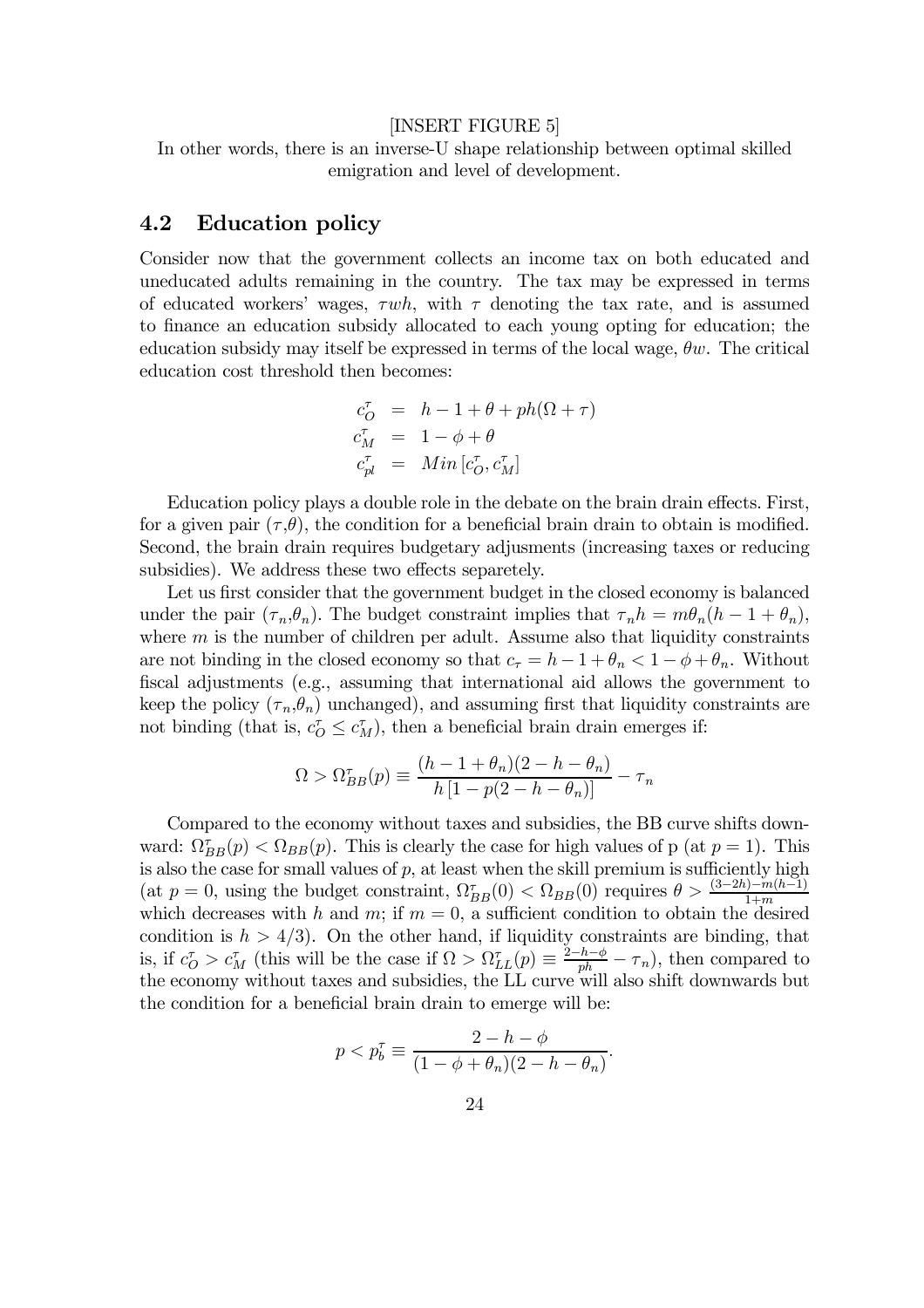If the subsidy is sufficiently high  $(\theta_n > \phi - h + 1)$ , then  $p_b^{\tau}$  is higher than  $p_b$ , the critical migration rate without education policy.

These results may be summarized as follows:

**Remark 2** If the closed economy fiscal policy can be maintained, then education policy reinforces the likelihood of a beneficial brain drain. As apparent from Figure 6, the area for which a beneficial brain drain obtains in the  $(\Omega, p)$  plane (see the area delimited by the solid lines) is larger than in the case without education policy (see the area delimited by the dashed lines).

#### [INSERT FIGURE 6]

Secondly, the brain drain generates a fiscal loss that requires fiscal adjustments such as decreasing education subsidies by  $\Delta\theta$  and/or increasing taxes by  $\Delta\tau$ . The optimal policy-mix depends on the social objective of the government. Reducing education subsidies lowers the proportion of educated in both the constrained and unconstrained cases:

$$
\Delta c_{O}^{\tau} = -\Delta \theta
$$
  

$$
\Delta c_{M}^{\tau} = -\Delta \theta
$$

In contrast, increasing taxes stimulates education investment in the unconstrained case but has no influence on human capital accumulation in the constrained case:

$$
\begin{array}{rcl}\n\Delta c_O^\tau & = & ph \Delta \tau \\
\Delta c_M^\tau & = & 0\n\end{array}
$$

Therefore, if the government's objective is to maximize the average level of human capital (efficiency), adjusting through taxes appears to be the best option. Alternatively, if the objective is to maximize the income of unskilled workers, now defined as  $I_{pl} = w(2 - \tau h)$ , then adjusting through taxes would seem preferable in terms of efficiency but disproportionately harms the uneducated workers; if human capital externalities are not too strong, reducing subsidies is therefore preferable for the sake of social justice.

**Remark 3** The fiscal adjusment to the brain drain raises a tradeoff between efficiency and social justice. The optimal policy mix depends on the social welfare function of the government.

#### 4.3 The case for a Bhagwati tax

Finally, consider that the government is allowed to collect a tax (expressed in percent of educated workers' wages at home,  $\tau^*wh$  on skilled emigrants. We do not discuss here the feasibility of such tax scheme, which obviously requires international tax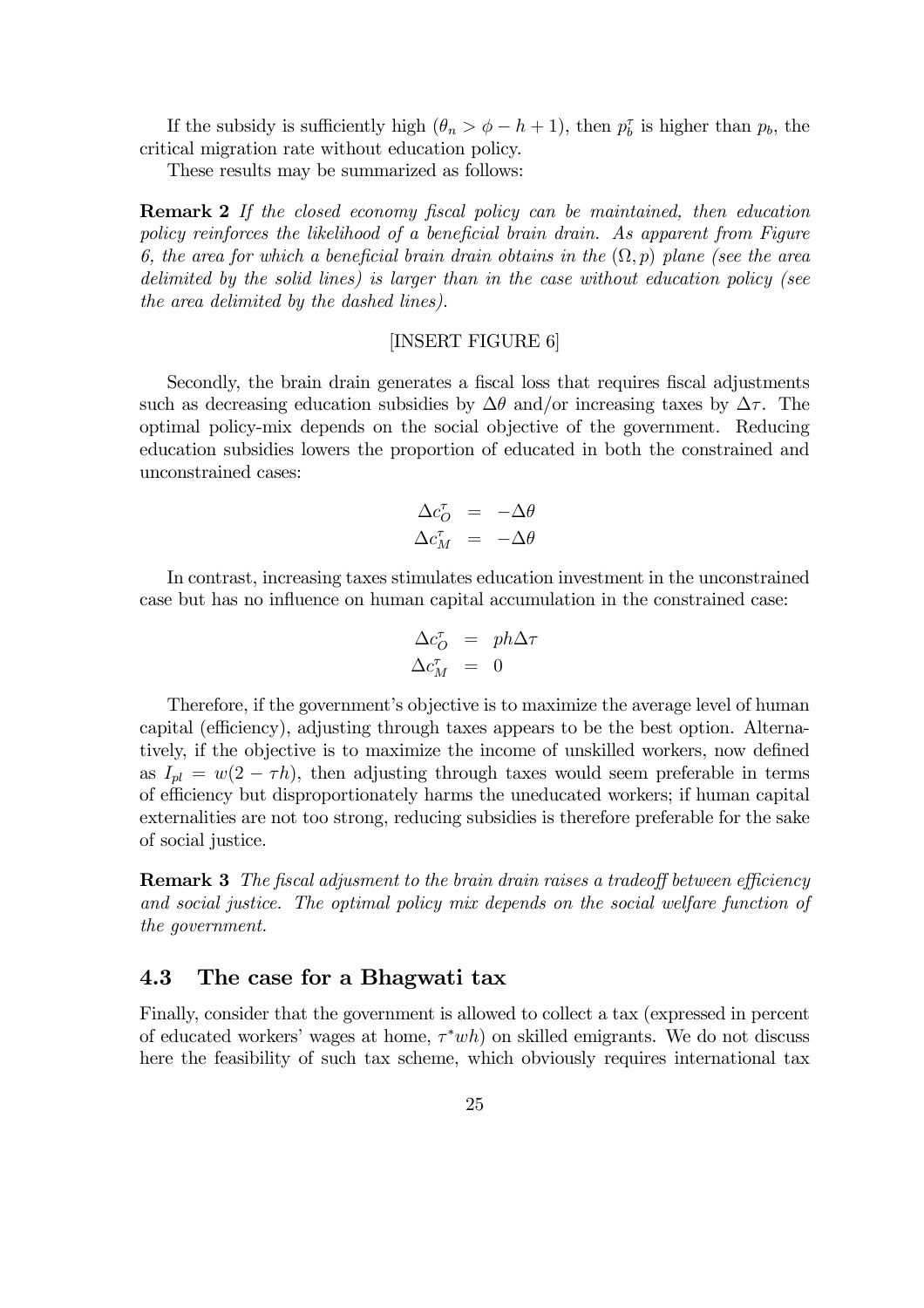cooperation between home and host country governments (see Desai, Kapur and McHale, 2004). Assume that the tax can be used to finance either a lump-sum transfer to the young,  $T^*w$ , or an education subsidy to those opting for education (expressed in percent of the wage rate at home,  $\theta^* w$ <sup>17</sup>. The critical education cost then becomes:

$$
c_{O}^{\tau^*} = h - 1 + ph\Omega + \theta^* - ph\tau^*
$$
  
\n
$$
c_{M}^{\tau^*} = 1 - \phi + \theta^* + T^*
$$
  
\n
$$
c_{pl}^{\tau^*} = Min \left[c_{O}^{\tau^*}, c_{M}^{\tau^*}\right]
$$

In contrast to domestic taxes, a "tax on brains" (or Bhagwati tax) reduces the incentives to educate. If the proceeds from the tax are redistributed as an education subsidy, this partly compensates the negative incentive effect just described by creating an additional incentive to educate. Both education subsidies and lump-sum transfers make liquidity constraints less binding.

The government's budget constraint becomes more complex. The number of taxpayers is now given by  $N c_{pl}^{\tau^*} p$ , where N denotes the number of young in the previous period. As m measures the number of children per adult, the number of young living in the origin country in the current period is equal to  $N(1 - c_{pl}^{T^*}p)m$ . At the steady state, the budget constraint is given by:

$$
c_{pl}^{\tau^*}ph\tau^* = (1-c_{pl}^{\tau^*}p)m\left[T^* + c_{pl}^{\tau^*}\theta^*\right]
$$

where the demographic growth factor (fertility minus emigration) is assumed to be positive:  $(1 - c_{pl}^{\tau^*} p)m > 1$ .

When is a Bhagwati tax socially optimal, and how should it be redistributed?

First, let us assume that the tax revenue is used to finance an education subsidy  $(T^* = 0)$ ; this affects the critical education cost thresholds as follows:

$$
\begin{array}{lcl} c_{O}^{\tau^{\ast}} & = & h - 1 + ph\Omega + \displaystyle \left[ \frac{1 - (1 - c_{pl}^{\tau^{\ast}}p)m}{(1 - c_{pl}^{\tau^{\ast}}p)m} \right] ph\tau^{\ast} \\[2ex] c_{M}^{\tau^{\ast}} & = & 1 - \phi + \frac{ph\tau^{\ast}}{(1 - c_{pl}^{\tau^{\ast}}p)m} \end{array}
$$

Alternatively, if the tax is used to finance a lump-sum subsidy to the young  $(\theta^* = 0)$ , then the critical thresholds become:

$$
\begin{array}{lcl} c^{ \tau^* }_O & = & h - 1 + p h \Omega - p h \tau^* \\ c^{ \tau^* }_M & = & 1 - \phi + \frac{c^{ \tau^* }_pl p h \tau^* }{ (1 - c^{\tau^*}_{pl} p) m } \end{array}
$$

<sup>&</sup>lt;sup>17</sup>Allocating a lump-sum transfer to adults would simply reduce the incentive to emigrate, thus reinforcing the effect of the Bhagwati tax...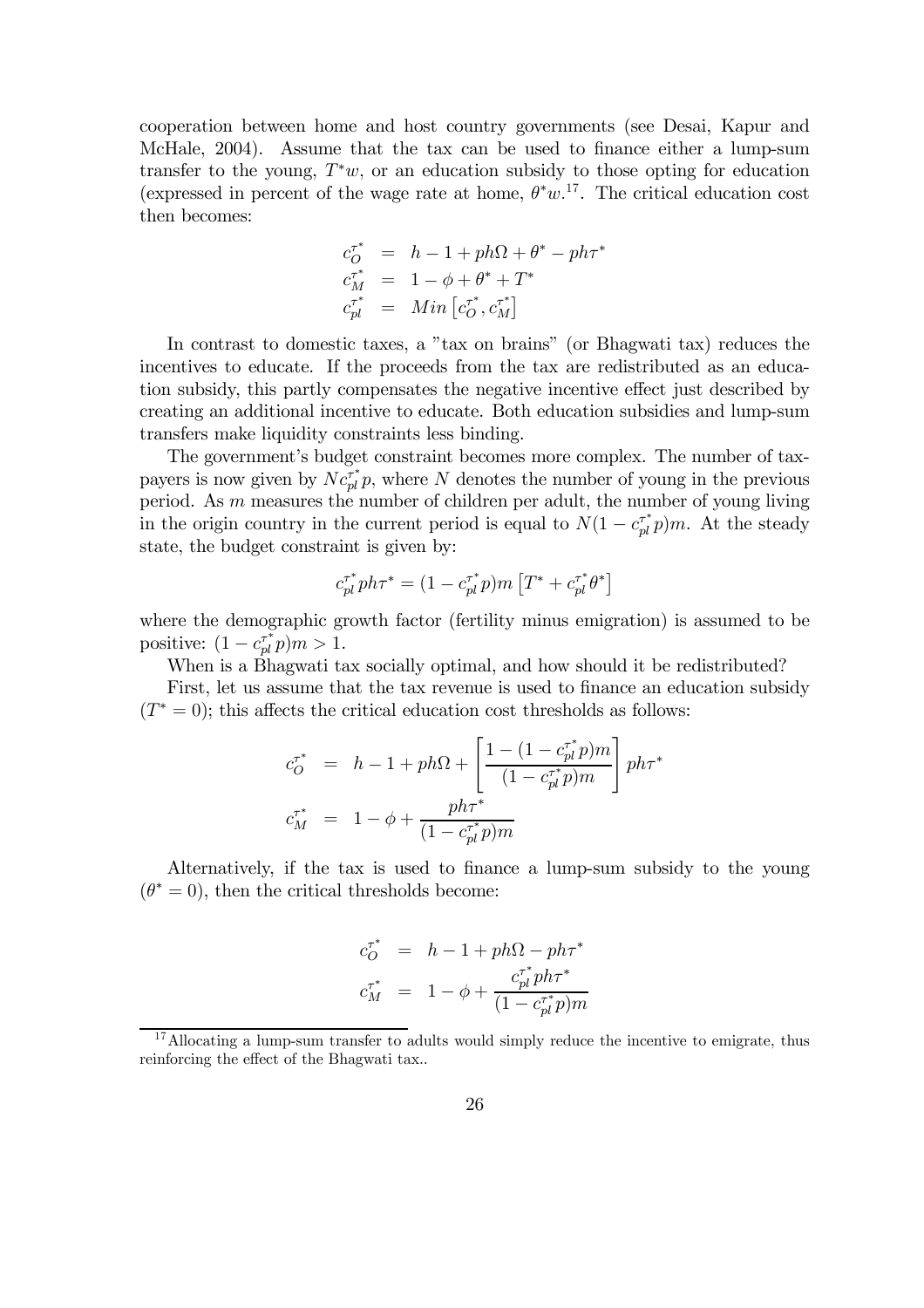When the government aims at maximizing the stock of human capital (and, thus, the critical education cost threshold  $c_{pl}^{\tau^*}$ ), we have to distinguish between the constrained and unconstrained equilibria. Finding the critical education cost threshold requires in most cases to solve an implicite function (second order polynomial). However, intuitive results can be obtained by comparing the effect of  $ph\tau^*$  in the equations above. In the unconstrained case  $(c_{pl}^{\tau^*} = c_0^{\tau^*})$ , a Bhagwati tax always reduces the critical cost threshold  $c_{\mathcal{O}}^{\tau^*}$ . Even in the case of a detrimental brain drain, the tax reinforces the efficiency loss. The decrease is lower when the tax is redistributed as an education subsidy. On the other hand, in the constrained case  $(c_{pl}^{\tau^*} = c_M^{\tau^*})$ , a Bhagwati tax always increases the stock of human capital and the efficiency gain is stronger when the tax is redistributed as an education subsidy.

When the governement maximizes uneducated workers' income  $(I_{pl} = w [2 + T^*])$ , two effects are obtained. First, by decreasing the average level of human capital, the Bhagwati tax reduces the local wage  $w$ . This effect is stronger if the tax is redistributed as a lump-sum transfer to the young. However, in this case, unskilled workers share the gain from migration with emigrants. If spillover effects are not too large, then the uneducated have a clear interest in setting a Bhagwati tax and redistributing its proceeds in a lump-sum way. These results may be summarized as follows:

**Remark 4** In terms of efficiency, a Bhagwati tax is detrimental in the unconstrained  $equilibrium$  and beneficial in the constrained equilibrium. In both cases, redistributing the tax revenue as an education subsidy is more efficient than a lump-sum transfer. In terms of social justice, taxing migrants and redistributing the Bhagwati tax as a lumpsum transfer is preferable as long as spillover effects (human capital externalities) are not too large.

## 5 Conclusion

In this paper we proposed an overview of the theoretical and empirical literature on the effects of skilled migration on developing countries. We first presented new evidence on the size of the brain drain at the international level, showing that the phenomenon has gained in magnitude over the last decades and represents a substantial outflow of human capital for many developing countries. We then proposed a stylized model of brain drain migration and human capital formation to capture the various channels through which skilled migration affects developing countries. We insisted on the fact that the stock of human capital from which emigrants are drawn is endogenous to migration, be it through ex-ante (e.g., incentives) or ex-post (e.g., remittances, networks) effects. For each channel, we then explored the conditions under which skilled emigration is detrimental or beneficial to the source country, and summarized the empirical evidence available from case and cross-country studies. Finally, we used a particular specification of the model to discuss a number of policy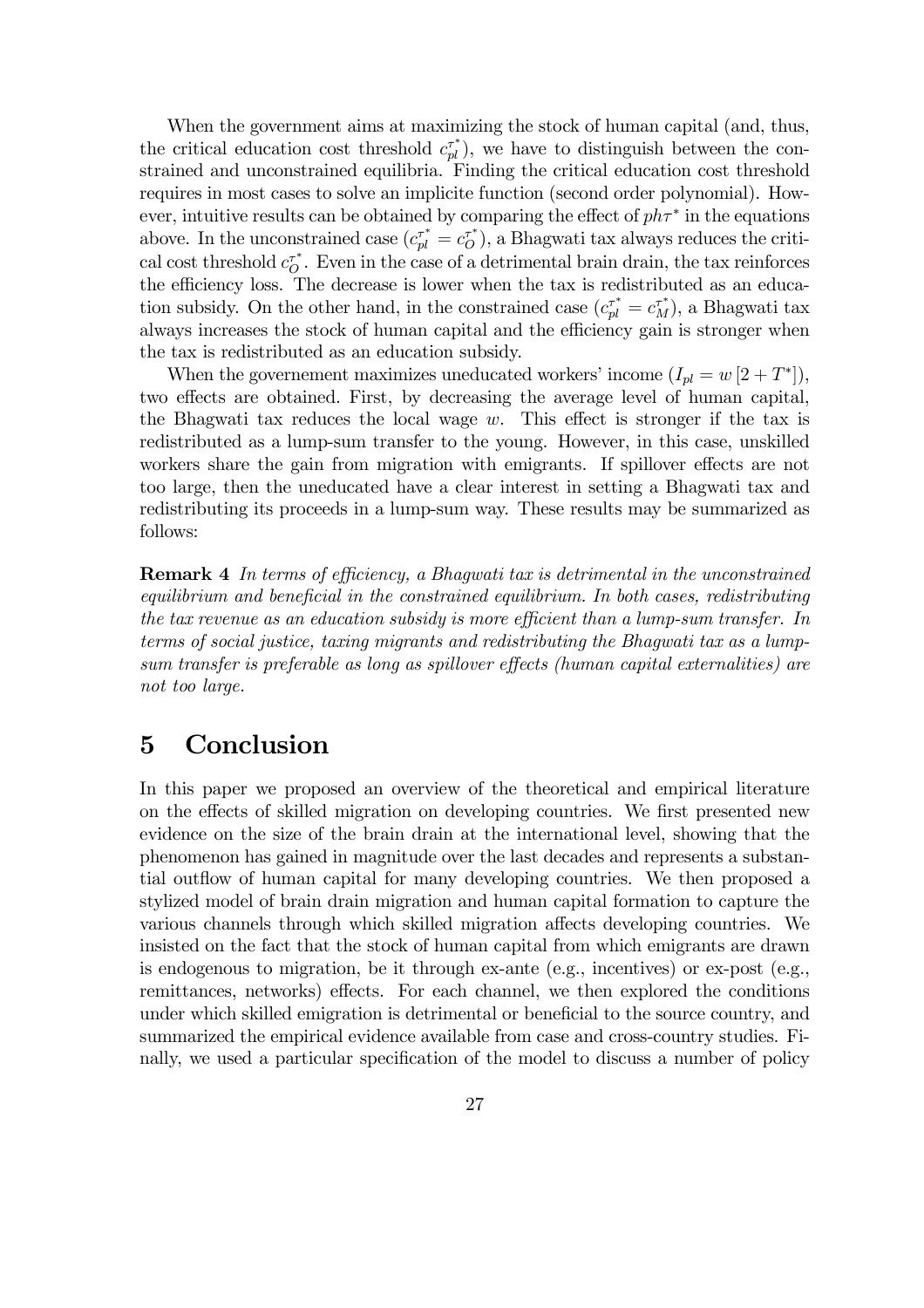issues from the perspective of developing countries, with the following general results. First, the optimal rate of migration displays an inverse U-shaped relationship with the source-country level of development. Second, when education is partly publicly financed through education subsidies, the likelihood of a beneficial brain drain is higher than under purely privately financed education, and optimal fiscal adjustments to the brain drain generally involve an efficiency-equity trade-off. And third, a Bhagwati tax may provide additional benefits to the source countries only if education investments there are liquidity constrained.

The main general conclusion to draw from the above analysis is that for a given developing country, the optimal migration rate of its highly educated population is likely to be positive. Whether the current rate is greater or lower than this optimum is an empirical question that must be addressed country by country. In many instances, countries that would impose restrictions on the international mobility of their educated residents, arguing for example that emigrants' human capital has been largely publicly …nanced, could in fact decrease the long-run level of their human capital stock. This also suggests that rich countries should not necessarily see themselves as free riding on poor countries' educational efforts. The difficulty, however, is to design quality-selective immigration policies that would address the differentiated effects of the brain drain across origin countries without distorting too much the whole immigration system; this could be achieved, at least partly, by designing specific incentives to return migration to those countries most negatively affected by the brain drain, and promote international cooperation aiming at more brain circulation.

# 6 References

Adams, Richard (2003): International migration, remittances and the brain drain: a study of 24 labor-exporting countries, World Bank Policy Research Working Paper No. 2972.

Adams, Walter A. (ed) (1968): The brain drain, New York: Macmillan.

Arora, Ashish and Alfonso Gambardella, eds. (2005): From Underdogs to Tigers: The Rise and Growth of the Software Industry in Some Emerging Economies. Oxford, U.K., Oxford University Press.

Barro, Robert J. and Jong-Wha Lee (2001): International Data on Educational Attainment: Updates and Implications, Oxford Economic Papers, 53, 3: 541-63.

Bauer, Thomas, Gil S. Epstein and Ira N. Gang (2002): Herd effects or migration networks? The location choice of Mexican immigrants in the US, IZA Discussion Paper No 551, August.

Beine, Michel, Frederic Docquier and Hillel Rapoport (2001): Brain drain and economic growth: Theory and Evidence, Journal of Development Economics, 64, 1: 275-89.

Beine, Michel, Frederic Docquier and Hillel Rapoport (2007a): Measuring international skilled migration: a new database controlling for age of entry, World Bank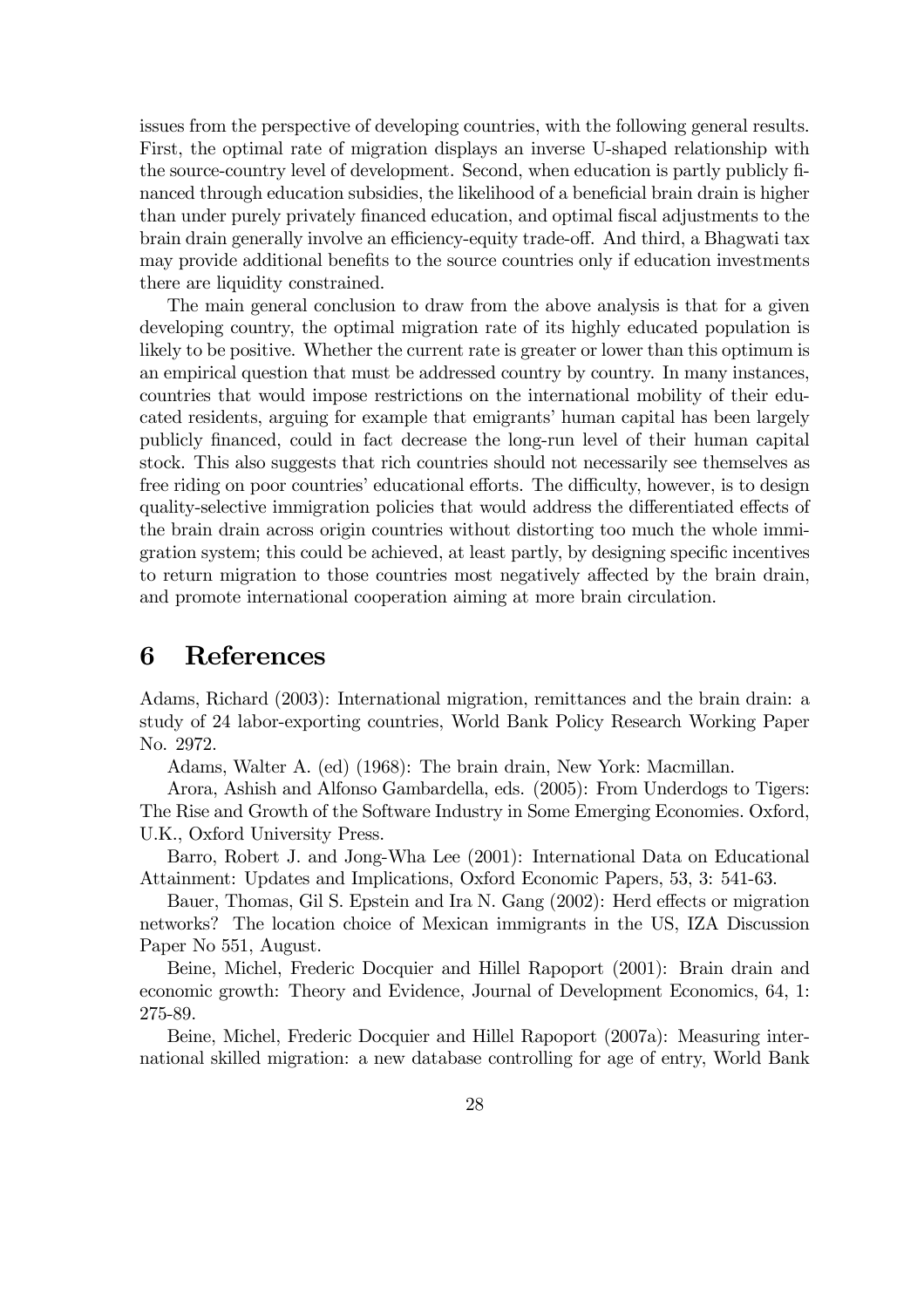Economic Review, forthcoming.

Beine, Michel, Frederic Docquier and Hillel Rapoport (2007b): Brain drain and human capital formation in developing countries: winners and losers, Economic Journal, forthcoming.

Berry, Albert R. and Ronald Soligo (1969): Some welfare aspects of international migration, Journal of Political Economy, 77, 5: 778-94.

Bhagwati, Jagdish N. (1976): The brain drain and taxation: theory and empirical analysis, New York: North Holland.

Bhagwati, Jagdish N. and William Dellalfar (1973): The brain drain and income taxation, World Development, 1, 1-2: 94-1001.

Bhagwati, Jagdish N. and Koichi Hamada (1974): The brain drain, international integration of markets for professionals and unemployment, Journal of Development Economics, 1, 1: 19-42.

Bhagwati, Jagdish N. and Carlos Rodriguez (1975): Welfare theoretical analyses of the brain drain, Journal of Development Economics, 2, 3: 195-222.

Blomqvist, Ake G. (1986): International migration of educated manpower and social rates of return to education in LDCs, International Economic Review, 27, 1: 165-74.

Borjas, George J. and Bernt Bratsberg (1996): Who leaves? The outmigration of the foreign-born, Review of Economics and Statistics, 78, 1: 165-76.

Brown, Richard P.C. and Bernard Poirine (2005): A model of migrants' remittances with human capital investment and intrafamilial transfers, International Migration Review, 39, 2: 407-438.

Carrington, William J. and Enrica Detragiache (1998): How Big is the Brain Drain?, IMF Working Paper, No 98.

Carrington, William J, Enrica Detragiache, and Tara Vishwanath (1996): Migration with endogenous moving costs, American Economic Review, 86, 4: 909-30.

Cinar, Dilek and Frederic Docquier (2004): Brain drain and remittances: implications for the source countries, Brussels Economic Review, 47, 1: 103-18.

Commander, Simon, Mari Kangasniemi and Alan L. Winters (2004a): The brain drain: curse or boon? A survey of the literature, in R. Badlwin and L.A. Winters, eds.: Challenges to Globalization, The University of Chicago Press, Chapter 7.

Commander, Simon, Rupa Chanda, Mari Kangasmieni and Alan L. Winters (2004b): Who gains from skilled migration? Evidence from the software industry, Manuscript, Center for Economic Performance, London School of Economics.

Cox, Donald, Zekeriya Ezer and Emmanuel Jimenez (1998): Motives for private transfers over the life cycle: an analytical framework and evidence from Peru, Journal of Development Economics, 55, 1: 57-80.

Cox Edwards, Alejandra, and Manuelita Ureta (2003): Internation migration, remittances ans schooling: evidence from El Salvador, Journal of Development Economics, 72, 2: 429-61.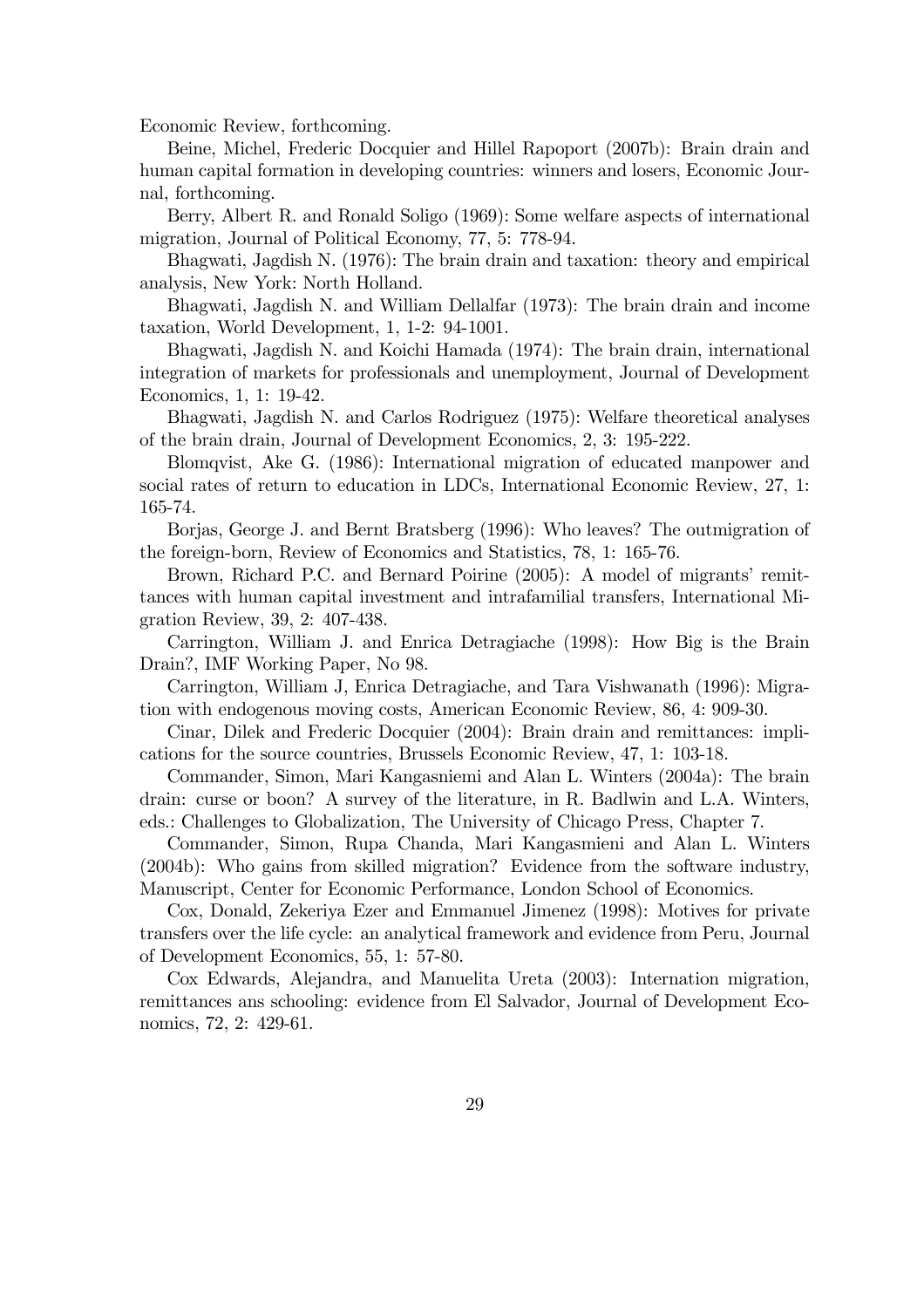de Brauw, Alan and John Giles (2006): Migrant opportunity and the educational attainment of youth in rural China, IZA Discussion Paper No 2326, September.

Desai, Mihir, Devesh Kapur and John McHale (2004): Sharing the spoils: Taxing international human capital flows, International Tax and Public Finance, 11, 5.

Docquier, Frederic and Abdeslam Marfouk (2006): Measuring international migration by educational attainment, 1990-2000; in Caglar Ozden and Maurice Schiff (eds): International Migration, Remittances and the Brain Drain, New York: McMillan and Palgrave. Chapter 5, pp. 151-99.

Docquier, Frederic and Hillel Rapoport (1999): Fuite des cerveaux et formation de capital humain, Economie Internationale, 78, 3: 63-71.

Docquier, Frederic and Hillel Rapoport (2004): Skilled migration: the perspective of developing countries, World Bank Policy Research Working Paper No 3382, August.

Domingues Dos Santos, Manon and Fabien Postel-Vinay (2003): Migration as a source of growth: the perspective of a developing country, Journal of Population Economics, 16, 1: 161-75.

Domingues Dos Santos, Manon and Fabien Postel-Vinay (2004): The impact of temporary migration on human capital accumulation and economic development, Brussels Economic Review, 47, 1: 77-88.

Dustmann, Christian and Oliver Kirchkamp (2002): The optimal migration duration and activity choice after remigration, Journal of Development Economics, 67, 2: 351-72.

Faini, Riccardo (2003): Is the brain drain an unmitigated blessing? UNU-WIDER Discussion Paper No 2003/64, September.

Faini, Riccardo (2007): Remittances and the brain drain, World Bank Economic Review, forthcoming.

Grubel, Herbert and Anthony Scott (1966): The international flow of human capital, American Economic Review, 56: 268-74.

Hamada, Koichi (1977): Taxing the brain drain: A global point of view, in J. Bhagwati, ed.: The New International Order, Cambridge, Mass.: M.I.T. Press.

Hamada, Koichi and Jagdish N. Bhagwati (1975): Domestic distorsions, imperfect information and the brain drain, Journal of Development Economics, 2, 3: 265-80.

Hanson, Gordon H. and Christopher Woodruff (2003): Emigration and educational attainment in Mexico, Mimeo., University of California at San Diego.

Haque, Nadeem U. and Aziz Jahangir (1999): The quality of governance: secondgeneration civil reform in Africa, Journal of African Economies, 8: 65-106.

Haque, Nadeem U and Se-Kik Kim (1995): 'Human capital ‡ight': impact of migration on income and growth, IMF Staff Papers, 42, 3: 577-607.

Hoffmann, Anders N. (2003): Education, trade and investment liberalizations, Journal of International Economics, 60, 2: 433-53.

Ilahi, Nadeem (1999): Return migration and occupational change, Review of Development Economics, 3, 2: 170-86.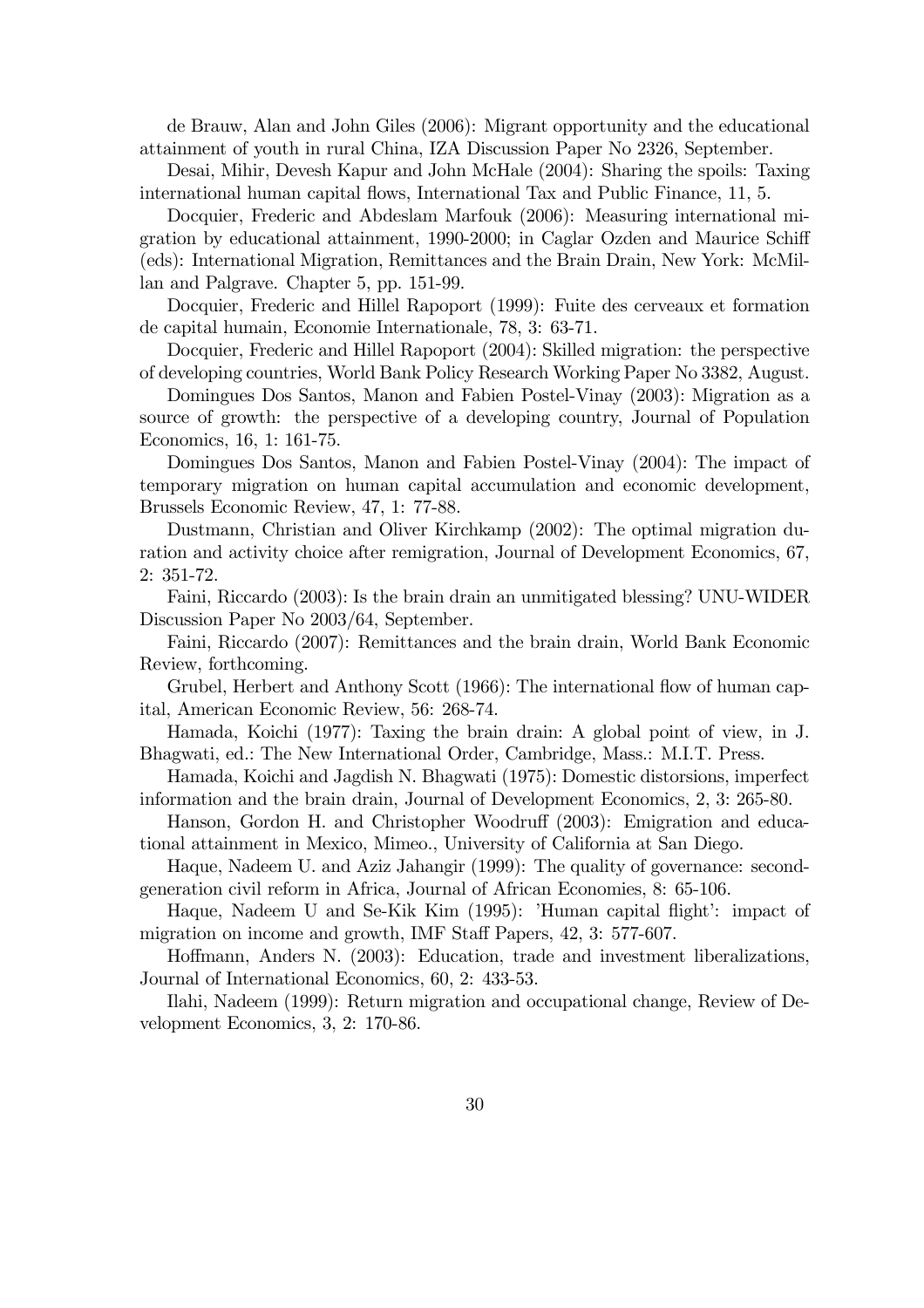IOM (2003): World migration 2003 - Managing migration, Geneva: International Organization for Migration.

Johnson, Harry (1967): Some economic aspects of the brain drain, Pakistan Development Review, 7, 3: 379-411.

Kanbur, Ravi and Hillel Rapoport (2005): Migration selectivity and the evolution of spatial inequality, Journal of Economic Geography, 5, 1: 43-57.

Kangasmieni, Mari, Alan L. Winters and Simon Commander (2004): Is the medical brain drain beneficial? Evidence from overseas doctors in the UK, Manuscript, Center for Economic Performance, London School of Economics.

Kar, Saibal and Hamid Beladi (2004): Skill formation and international migration: welfare perspective of developing countries, Japan and the World Economy, 16: 35-54.

Katz, Eliakim and Hillel Rapoport (2005): On human capital formation with exit options, Journal of Population Economics, 18, 2: 267-74.

Klenow, Peter J. and Andres Rodriguez-Clare (2005): Externalities and growth; in P. Aghion and S. Durlauf, eds.: Handbook of Economic Growth, North Holland. Vol. 1A, Chapter 11, pp. 817-61.

Kugler, Maurice and Hillel Rapoport (2007): International labor and capital flows: complements or substitutes?, Economics Letters, 94, 2: 155-62.

Kwok, Viem and Hayne E. Leland (1982): An economic model of the brain drain, American Economic Review, 72, 1: 91-100.

Lopez, Ramon and Maurice Schiff (1998): Migration and the skill composition of the labour force: the impact of trade liberalization in LDCs, Canadian Journal of Economics, 31, 2: 318-36.

Lowell, Lindsay B. and Allan M. Findlay (2001): Migration of highly skilled persons from developing countries: impact and policy responses, Geneva: International Labour Office (Draft Synthesis Report).

Lucas, Robert E. (1988): On the mechanics of economic development, Journal of Monetary Economics, 22, 3: 3-42.

Lucas, Robert E.B. and Stark, Oded (1985): Motivation to remit: evidence from Botswana, Journal of Political Economy, 93: 901-18.

Luo, Yu-Ling, and Wei-Jen Wang (2002): High-skill migration and Chinese Taipei's industrial development, in OECD: International mobility of the highly-skilled, Paris: OECD Editions.

Massey, Douglas S., Luin Goldring and Jorge Durand (1994): Continuities in Transnational Migration: An Analysis of Nineteen Mexican Communities, American Journal of Sociology, 99, 6: 1492-1533.

McCormick, Barry and Jackline Wahba (2000): Overseas unemployment and remittances to a dual economy, Economic Journal, 110: 509-34.

McCormick, Barry and Jackline Wahba (2001): Overseas work experience, savings and entrepreneurship amongst return migrants to LDCs, Scottish Journal of Political Economy, 48, 2: 164-78.

McCullock, Rachel and Janet T. Yellen (1975):Consequences of a tax on the brain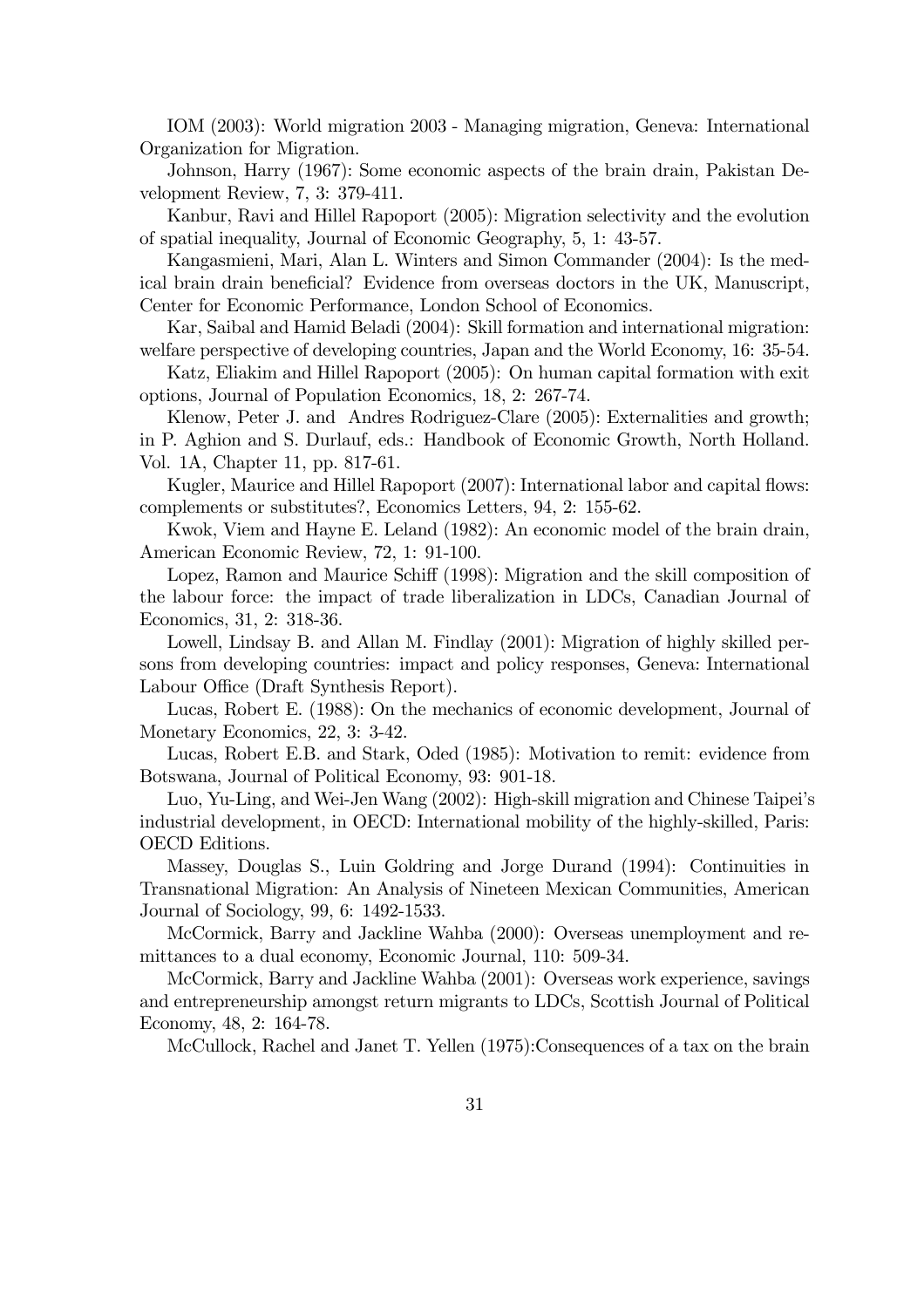drain for unemployment and income inequality in Less Developed Countries, Journal of Development Economics, 2, 3: 249-64.

McCullock, Rachel and Janet T. Yellen (1977): Factor mobility, regional development and the distribution of income, Journal of Political Economy, 85, 1: 79-96.

McKenzie, David. and Hillel Rapoport (2006): Can migration reduce educational attainment? Evidence from Mexico, World Bank Policy Research Working Paper No 3952, June.

McKenzie, David and Hillel Rapoport (2007): Network effects and the dynamics of migration and inequality: theory and evidence from Mexico, Journal of Development Economics, 84, 1: 1-27.

Mesnard, Alice (2004): Temporary migration and capital market imperfections, Oxford Economic Papers, 56: 242-62.

Mesnard, Alice and Martin Ravallion (2001): Wealth distribution and self-employment in a developing country, CEPR Discussion Paper DP3026.

Miyagiwa, Kaz (1991): Scale economies in education and the brain drain problem, International Economic Review, 32, 3: 743-59.

Mountford, Andrew (1997): Can a brain drain be good for growth in the source economy?, Journal of Development Economics, 53, 2: 287-303.

Munshi, Kaivan (2003): Networks in the modern economy: Mexican migrants in the US labor market, Quarterly Journal of Economics, 118, 2: 549-99.

OECD (2000): Trends in international migration, Paris: OECD Editions.

OECD (2002): Trends in international migration, Paris: OECD Editions.

Rapoport, Hillel and Frederic Docquier (2006): The economics of migrants' remittances; in S.C. Kolm and J. Mercier-Ythier, eds.: Handbook of the economics of giving, reciprocity and altruism, Amsterdam: North-Holland. Vol. 2, Chapter 17, pp. 1135-98.

Rauch, James E. and Vitor Trindade (2002): Ethnic chinese networks in international trade, Review of Economics and Statistics, 84, 1: 116-30.

Rauch, James E. and Allessandra Casella, A. (2003) Overcoming informational barriers to international resource allocation: Prices and Ties, Economic Journal, 113, 484: 21-42.

Rodriguez, Carlos (1975): Brain drain and economic growth: a dynamic model, Journal of Development Economics, 2, 3: 223-48.

Saxeenian, AnnaLee. (2001) Bangalore, the Silicon Valley of India?, CREDPR Working Paper No 91, Stanford University.

Schiff, Maurice (2002): Love thy neighbor: trade, migration and social capital, European Journal of Political Economy, 18, 1: 87-107.

Stark, Oded, Christian Helmenstein and Alexia Prskawetz (1997): A brain gain with a brain drain, Economics Letters, 55: 227-34.

Stark, Oded, Christian Helmenstein and Alexia Prskawetz (1998): Human capital depletion, human capital formation, and migration: a blessing or a 'curse'?, Economics Letters, 60, 3: 363-7.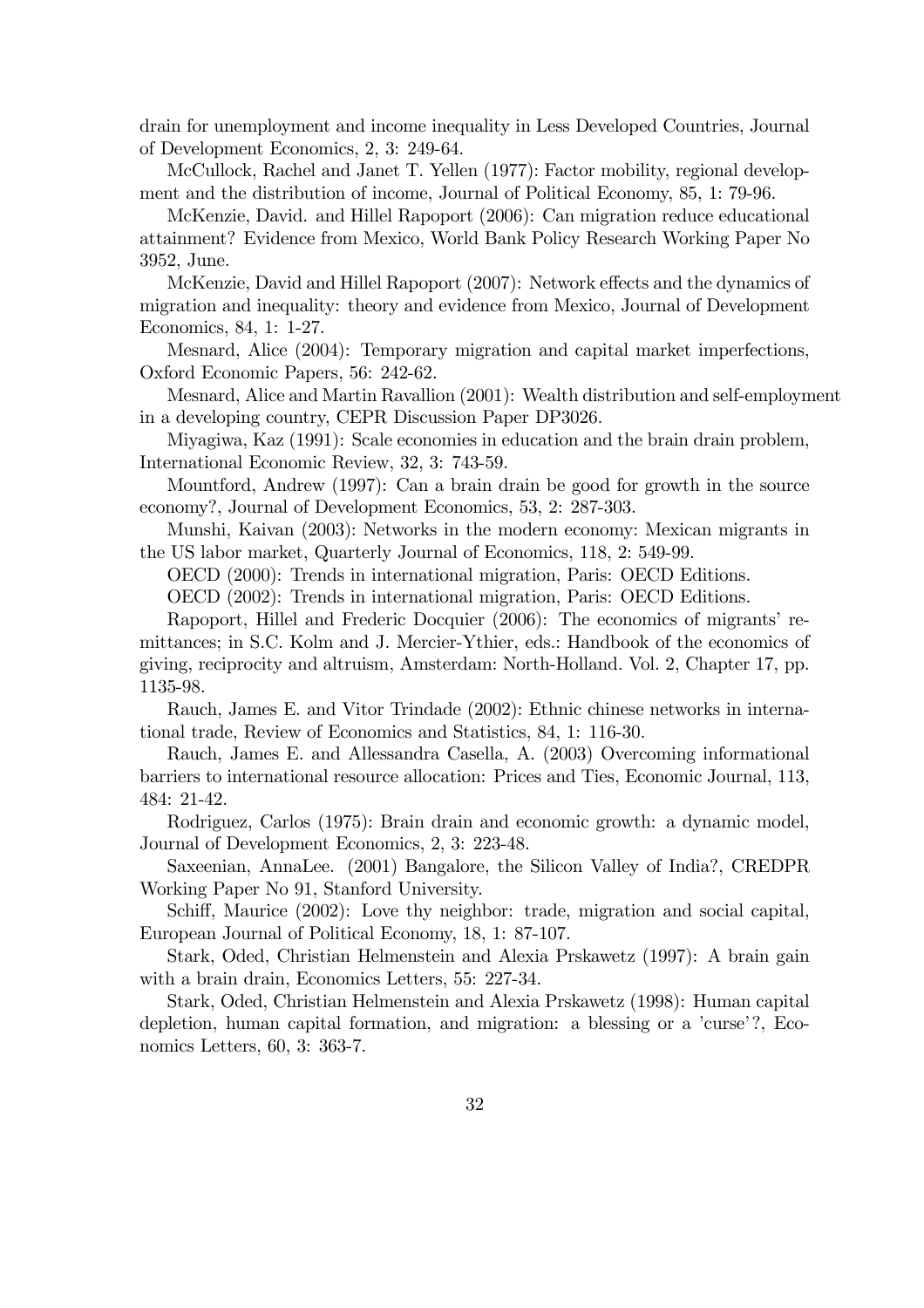Stark, Oded and You Qiang Wang (2002): Inducing human capital formation: migration as a substitute for subsidies, Journal Public Economics, 86, 1: 29-46.

Usher, Dan (1977): Public property and the effects of migration upon other residents of the migrants' countries of origin and destination, Journal of Political Economy, 85, 5: 1001-20.

Vidal, Jean-Pierre (1998): The effect of emigration on human capital formation, Journal of Population Economics, 11, 4: 589-600.

Woodruff, Christopher and Rene Zenteno (2007): Migration networks and microenterprises in Mexico, Journal of Development Economics, 82, 2: 509-28.

World Trade Organization (2004): Trade Statistics, Historical Series 1980-2003 (http://www.wto.org/english/res\_e/statis\_e/statis\_e.htm).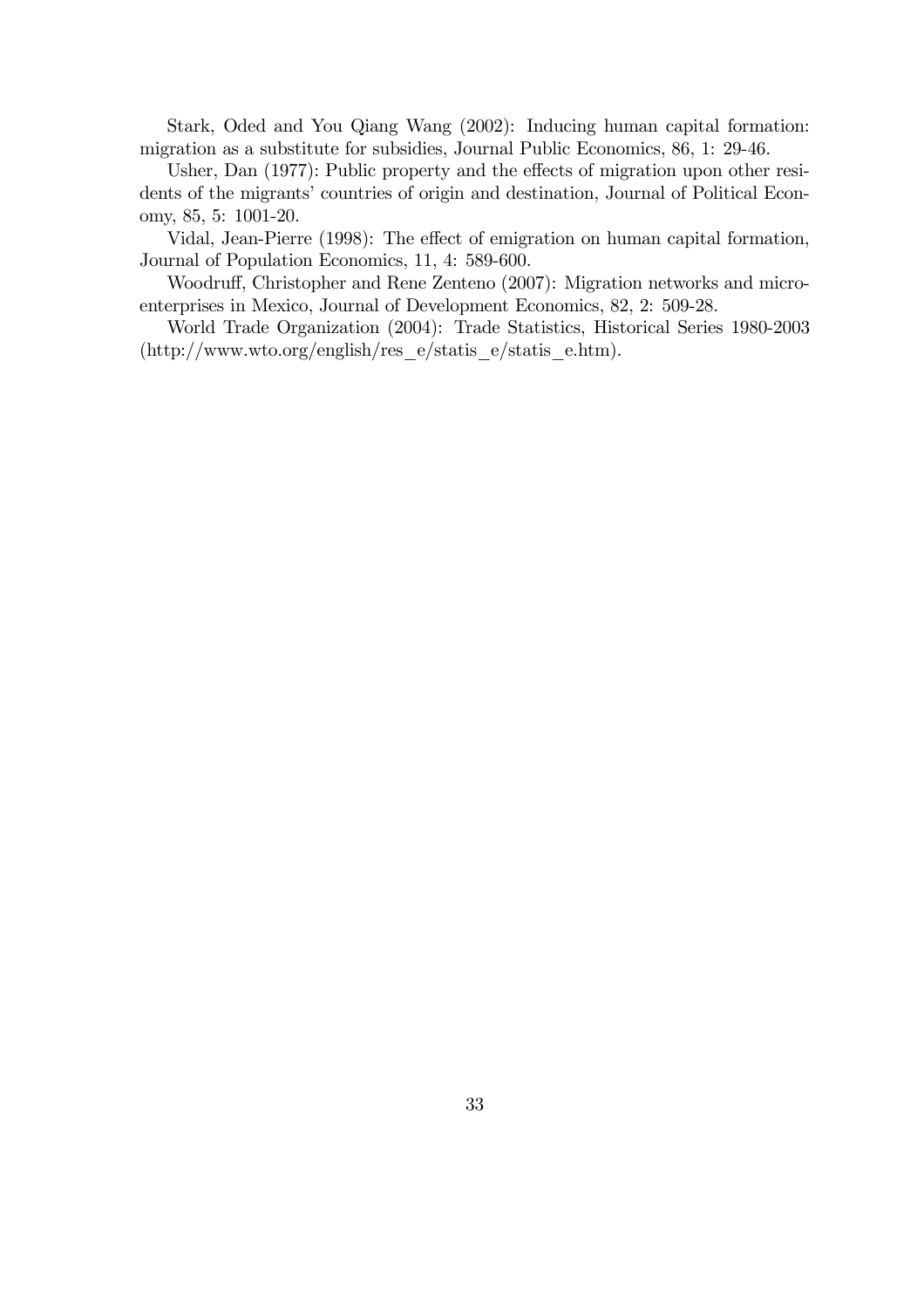|                                  |              | Rate of emigration in % | Share of skilled workers in % |                   |  |  |
|----------------------------------|--------------|-------------------------|-------------------------------|-------------------|--|--|
| By country size                  | <b>Total</b> | <b>Skilled</b>          | Among<br>residents            | Among<br>migrants |  |  |
| Large countries (Pop>25 million) | 1.3          | 4.1                     | 11.3                          | 36.4              |  |  |
| Upper-Middle (25>Pop>10)         | 3.1          | 8.8                     | 11.0                          | 33.2              |  |  |
| Lower-Middle (10>Pop>2.5)        | 5.8          | 13.5                    | 13.0                          | 33.1              |  |  |
| Small countries (Pop<2.5)        | 10.3         | 27.5                    | 10.5                          | 34.7              |  |  |
| By income group                  | <b>Total</b> | <b>Skilled</b>          | <b>Among</b><br>residents     | Among<br>migrants |  |  |
| High Income countries            | 2.8          | 3.5                     | 30.7                          | 38.3              |  |  |
| Upper-Middle Income countries    | 4.2          | 7.9                     | 13.0                          | 25.2              |  |  |
| Lower-Middle Income countries    | 3.2          | 7.6                     | 14.2                          | 35.4              |  |  |
| Low Income countries             | 0.5          | 6.1                     | 3.5                           | 45.1              |  |  |
| UN Least developed countries     | 1.0          | 13.2                    | 2.3                           | 34.0              |  |  |
| By region                        | <b>Total</b> | <b>Skilled</b>          | <b>Among</b><br>residents     | Among<br>migrants |  |  |
| America                          | 3.3          | 3.3                     | 29.6                          | 29.7              |  |  |
| Northern America                 | 0.8          | 0.9                     | 51.3                          | 57.9              |  |  |
| Caribbean                        | 15.3         | 42.8                    | 9.3                           | 38.6              |  |  |
| Central America                  | 11.9         | 16.9                    | 11.1                          | 16.6              |  |  |
| South America                    | 1.6          | 5.1                     | 12.3                          | 41.2              |  |  |
| Europe                           | 4.1          | 7.0                     | 17.9                          | 31.7              |  |  |
| Eastern Europe                   | 2.2          | 4.3                     | 17.4                          | 34.2              |  |  |
| Northern Europe                  | 6.8          | 13.7                    | 19.9                          | 43.2              |  |  |
| Southern Europe                  | 6.6          | 10.7                    | 10.8                          | 18.2              |  |  |
| Western Europe                   | 3.3          | 5.4                     | 23.4                          | 39.3              |  |  |
| Africa                           | 1.5          | 10.4                    | 4.0                           | 30.9              |  |  |
| Eastern Africa                   | 1.0          | 18.6                    | 1.8                           | 40.8              |  |  |
| Middle Africa                    | 1.0          | 16.1                    | 1.6                           | 30.9              |  |  |
| Northern Africa                  | 2.9          | 7.3                     | 7.5                           | 19.6              |  |  |
| Southern Africa                  | 1.0          | 6.8                     | 8.7                           | 62.1              |  |  |
| Western Africa                   | 1.0          | 14.8                    | 2.4                           | 42.0              |  |  |
| Asia                             | 0.8          | 5.5                     | 6.3                           | 46.8              |  |  |
| Eastern Asia                     | 0.5          | 3.9                     | 6.3                           | 55.5              |  |  |
| South-central Asia               | 0.5          | 5.3                     | 5.0                           | 52.5              |  |  |
| South-eastern Asia               | 1.6          | 9.8                     | 7.9                           | 51.4              |  |  |
| Western Asia                     | 3.5          | 6.9                     | 11.4                          | 22.9              |  |  |
| Oceania                          | 4.3          | 6.8                     | 27.8                          | 45.0              |  |  |
| Australia and New Zealand        | 3.7          | 5.4                     | 32.7                          | 49.2              |  |  |
| Melanesia<br>Micronesia          | 4.5<br>7.2   | 44.0<br>32.3            | 2.7<br>7.1                    | 45.0<br>43.6      |  |  |
| Polynesia                        | 48.7         | 75.2                    | 7.1                           | 22.7              |  |  |

# **Table 1. Data by country group in 2000**

Source: Docquier and Marfouk (2006)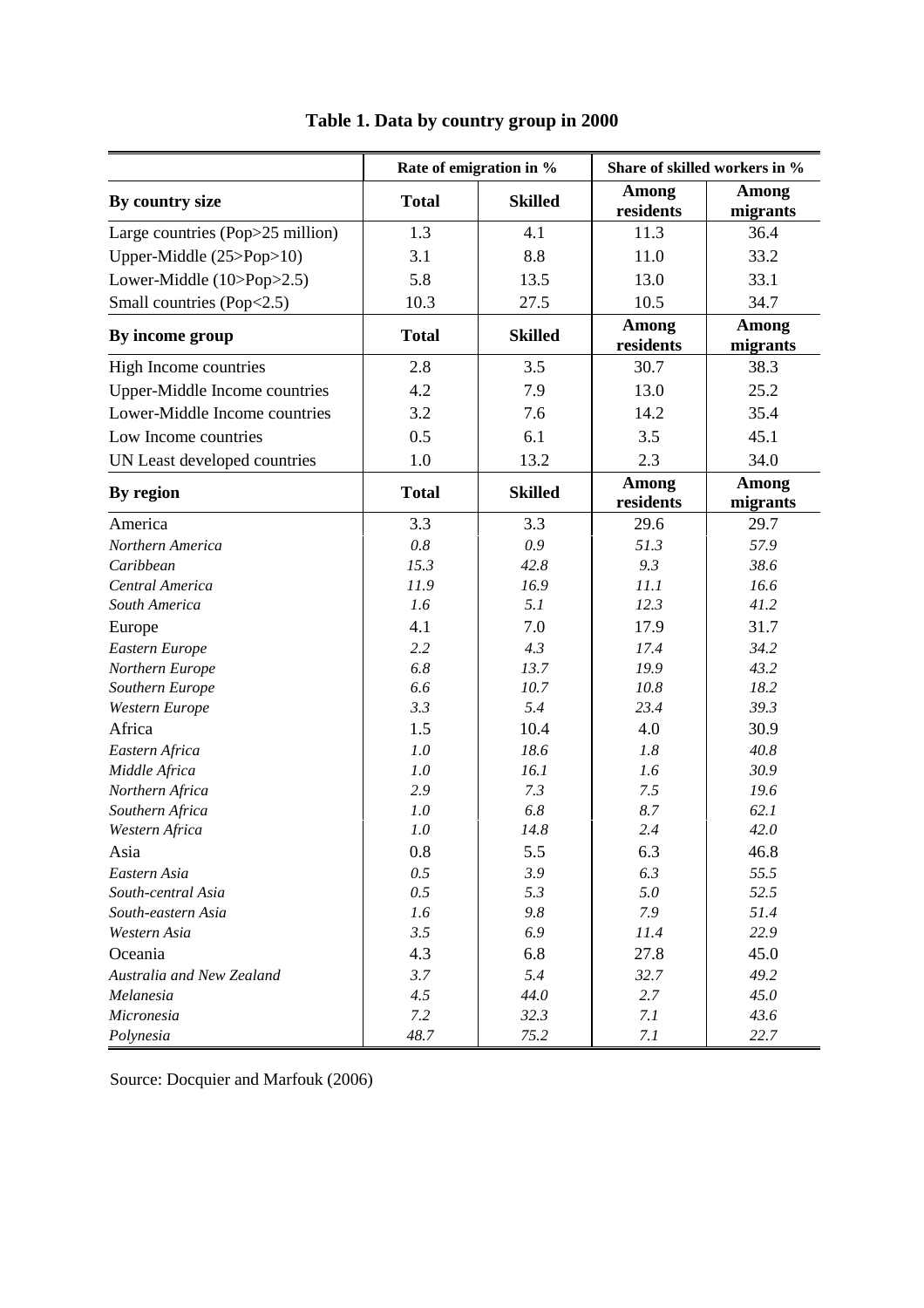| Middle- and low-income countries with population above 4 million<br>All middle-income and low-income countries |         |                            |      |                           |     |                            |      |                            |      |                          |      |
|----------------------------------------------------------------------------------------------------------------|---------|----------------------------|------|---------------------------|-----|----------------------------|------|----------------------------|------|--------------------------|------|
| <b>Highest stocks <math>0+</math></b>                                                                          |         | Highest rates $0+$ in $\%$ |      | Lowest rates $0+$ in $\%$ |     | Highest rates $0+$ in $\%$ |      | Highest rates $18+$ in $%$ |      | Highest rates $22+$ in % |      |
| Philippines                                                                                                    | 1126513 | Guyana                     | 89.0 | India                     | 4.3 | Haiti                      | 83.6 | Haiti                      | 78.3 | Haiti                    | 73.7 |
| India                                                                                                          | 1037768 | Grenada                    | 85.1 | Burma                     | 4.0 | Sierra Leone               | 52.5 | Sierra Leone               | 51.1 | Sierra Leone             | 48.4 |
| Mexico                                                                                                         | 923017  | Jamaica                    | 85.1 | Paraguay                  | 3.9 | Ghana                      | 46.8 | Ghana                      | 44.9 | Mozambique               | 43.7 |
| China                                                                                                          | 816916  | St Vinc&Gren               | 84.5 | China                     | 3.8 | Mozambique                 | 45.1 | Mozambique                 | 44.4 | Ghana                    | 42.3 |
| Vietnam                                                                                                        | 506459  | Haiti                      | 83.6 | Moldova                   | 3.6 | Kenya                      | 38.4 | Kenya                      | 35.7 | Kenya                    | 33.4 |
| Poland                                                                                                         | 449778  | Trinidad-Tobago            | 79.3 | <b>Botswana</b>           | 3.6 | Laos                       | 37.4 | Uganda                     | 32.7 | Uganda                   | 30.7 |
| Cuba                                                                                                           | 332707  | St Kitts&Nevis             | 78.5 | Ukraine                   | 3.6 | Uganda                     | 35.6 | Somalia                    | 31.4 | Somalia                  | 29.9 |
| Iran                                                                                                           | 308774  | Samoa                      | 76.4 | Namibia                   | 3.4 | Angola                     | 33.0 | Angola                     | 29.2 | Angola                   | 26.4 |
| Jamaica                                                                                                        | 291169  | Tonga                      | 75.2 | Venezuela                 | 3.4 | Somalia                    | 32.6 | Sri Lanka                  | 26.1 | Sri Lanka                | 24.1 |
| Russia                                                                                                         | 290208  | Saint Lucia                | 71.1 | <b>Belarus</b>            | 3.2 | El Salvador                | 31.0 | Laos                       | 25.7 | Rwanda                   | 23.9 |
| Taiwan                                                                                                         | 275265  | Cape Verde                 | 67.4 | <b>Burkina Faso</b>       | 2.6 | Sri Lanka                  | 29.6 | Rwanda                     | 24.7 | Laos                     | 21.9 |
| Ukraine                                                                                                        | 249155  | <b>Belize</b>              | 65.5 | Argentina                 | 2.5 | Nicaragua                  | 29.6 | El Salvador                | 23.3 | Afghanistan              | 20.4 |
| Colombia                                                                                                       | 233563  | Dominica                   | 64.2 | Chad                      | 2.4 | Cuba                       | 28.7 | Nicaragua                  | 22.8 | Nicaragua                | 19.4 |
| Pakistan                                                                                                       | 222534  | <b>Barbados</b>            | 63.5 | Thailand                  | 2.4 | Papua N.G.                 | 28.5 | Afghanistan                | 21.5 | Croatia                  | 18.9 |
| Romania                                                                                                        | 177076  | Gambia                     | 63.2 | Libya                     | 2.4 | Vietnam                    | 27.1 | Croatia                    | 20.7 | El Salvador              | 18.3 |
| Turkey                                                                                                         | 174437  | Fiji                       | 62.2 | Georgia                   | 2.3 | Rwanda                     | 25.8 | Papua N.G.                 | 19.8 | Malawi                   | 18.0 |
| <b>Brazil</b>                                                                                                  | 168367  | Mauritius                  | 56.1 | Brazil                    | 2.3 | Honduras                   | 24.4 | Cuba                       | 19.4 | Papua N.G.               | 17.1 |
| South Africa                                                                                                   | 168047  | Seychelles                 | 55.8 | Indonesia                 | 2.1 | Guatemala                  | 24.2 | Vietnam                    | 19.0 | Cuba                     | 17.0 |
| Peru                                                                                                           | 163758  | Sierra Leone               | 52.5 | Azerbaijan                | 2.0 | Croatia                    | 24.1 | Honduras                   | 18.9 | Vietnam                  | 15.8 |
| Dominican Rep                                                                                                  | 155179  | Suriname                   | 47.9 | Russia                    | 1.5 | Afghanistan                | 23.3 | Guatemala                  | 18.4 | Honduras                 | 15.2 |
| Haiti                                                                                                          | 152715  | Ghana                      | 46.8 | Kazakhstan                | 1.2 | Dominican Rep              | 21.6 | Malawi                     | 18.2 | Togo                     | 15.0 |
| Egypt                                                                                                          | 150596  | Mozambique                 | 45.1 | Maldives                  | 1.2 | Togo                       | 18.7 | Togo                       | 16.9 | Zambia                   | 14.5 |
| Nigeria                                                                                                        | 149528  | Liberia                    | 45.0 | Mongolia                  | 1.1 | Malawi                     | 18.7 | Dominican Rep              | 15.7 | Slovakia                 | 14.4 |
| Serbia & Mont.                                                                                                 | 149065  | Marshall Islands           | 39.4 | Kyrgyzstan                | 0.7 | Cambodia                   | 18.3 | Slovakia                   | 15.4 | Guatemala                | 14.1 |
| Morocco                                                                                                        | 141238  | Lebanon                    | 38.6 | Uzbekistan                | 0.7 | Senegal                    | 17.7 | Zambia                     | 15.1 | Dominican Rep            | 12.8 |
| Lebanon                                                                                                        | 138237  | Kenya                      | 38.4 | <b>Bhutan</b>             | 0.6 | Cameroon                   | 17.2 | Cameroon                   | 14.6 | Senegal                  | 12.5 |
| El Salvador                                                                                                    | 127710  | Micronesia                 | 37.8 | Oman                      | 0.6 | Morocco                    | 17.0 | Senegal                    | 14.1 | Serbia & Mont.           | 12.3 |
| Hungary                                                                                                        | 124463  | Laos                       | 37.4 | Swaziland                 | 0.5 | Zambia                     | 16.8 | Morocco                    | 13.4 | Cameroon                 | 12.3 |
| Trinidad-Tobago                                                                                                | 120329  | Uganda                     | 35.6 | Tajikistan                | 0.4 | Slovakia                   | 16.7 | Serbia & Mont.             | 12.9 | Morocco                  | 12.1 |
| Guyana                                                                                                         | 118263  | Nauru                      | 34.5 | Turkmenistan              | 0.2 | Mexico                     | 15.3 | Poland                     | 12.2 | Poland                   | 11.2 |

# **Table 2. Skilled emigration - Top-30 countries in 2000**

Sources: Docquier and Marfouk (2006); Beine, Docquier and Rapoport (2007a)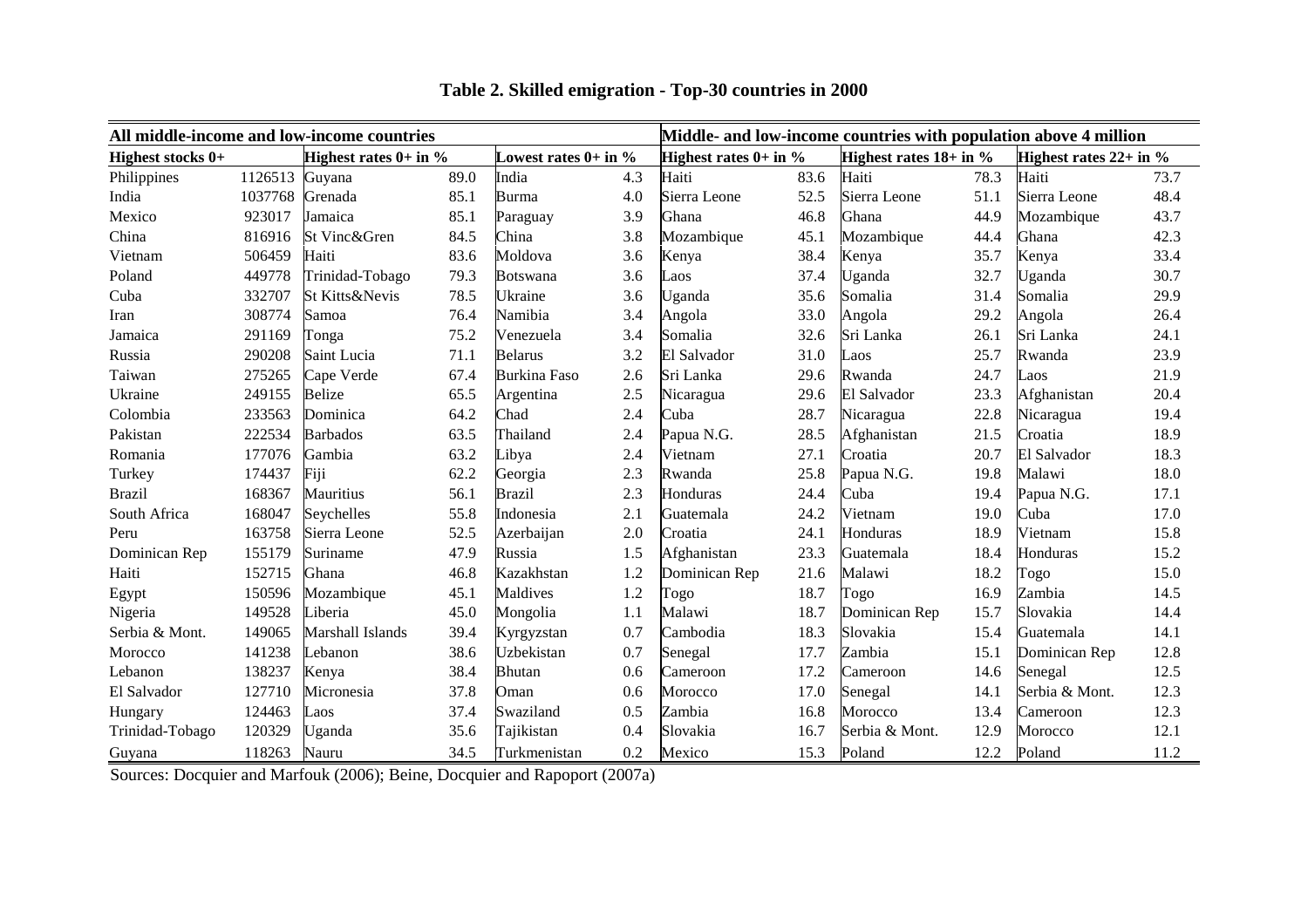

### **Figure 1. Brain drain, education choices and liquidity constraints**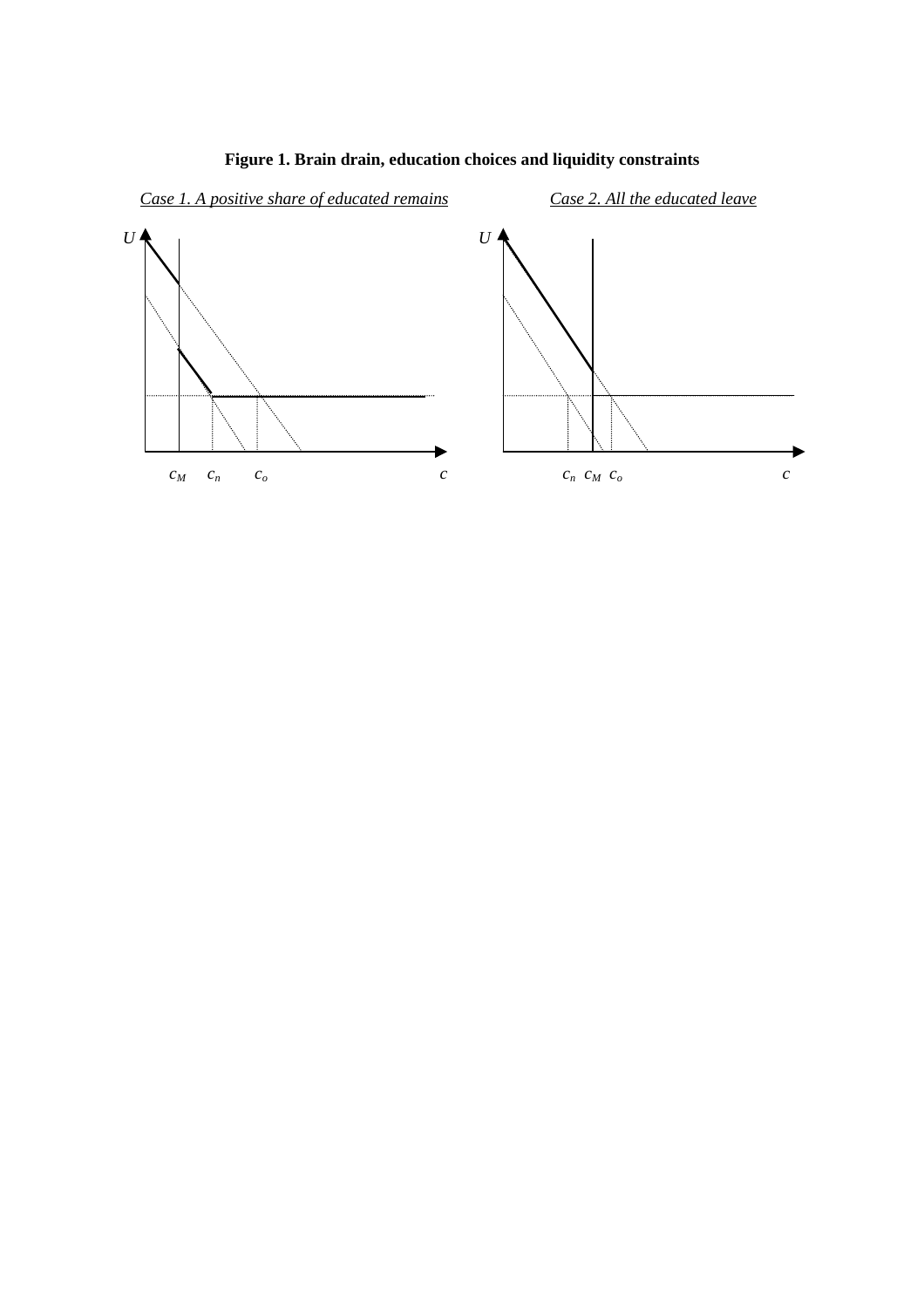

**Figure 2. Brain drain and human capital in LDC's** *(with 2nd order polynomial trend)*

Emigration rate of tertiary-educated workers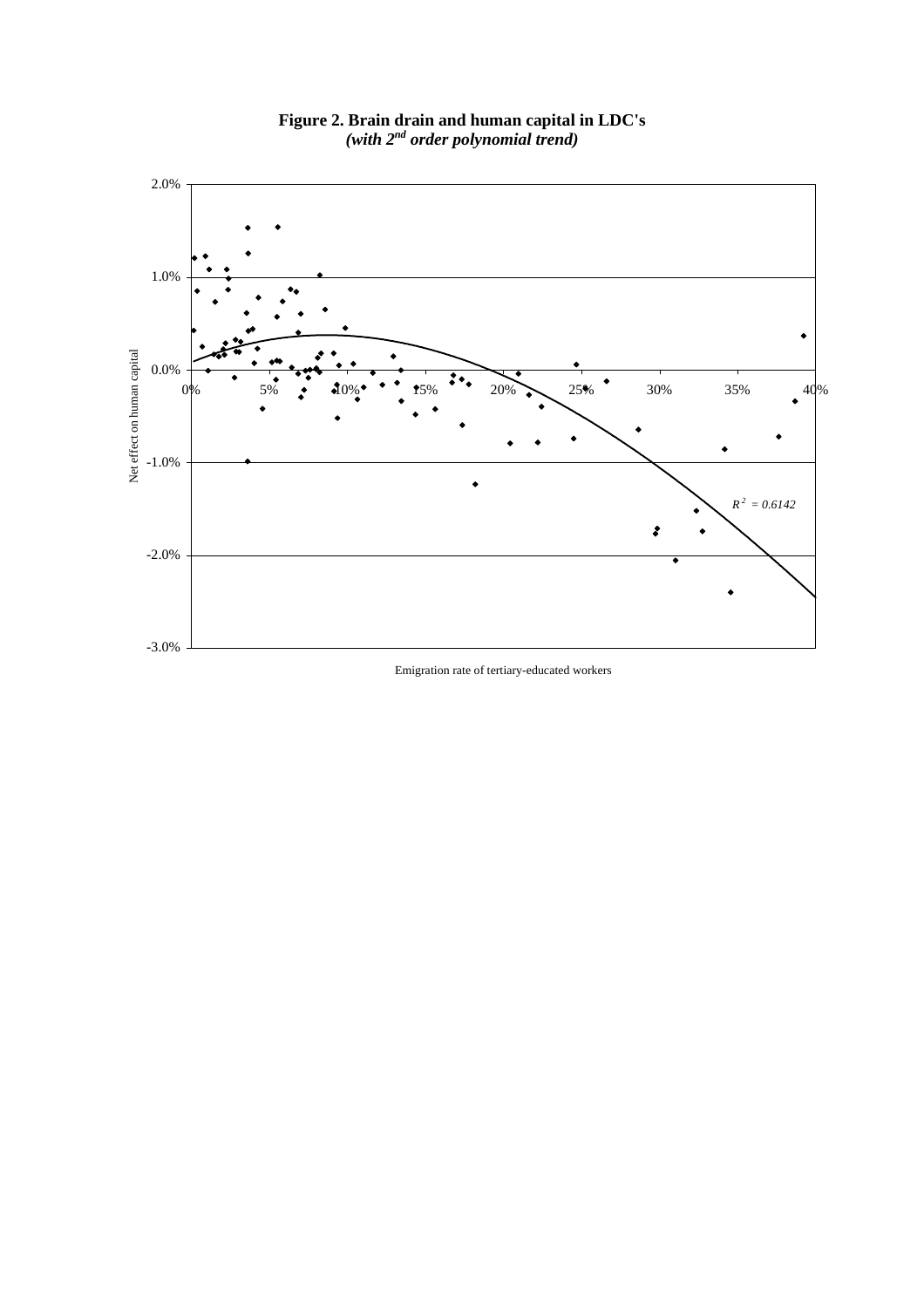

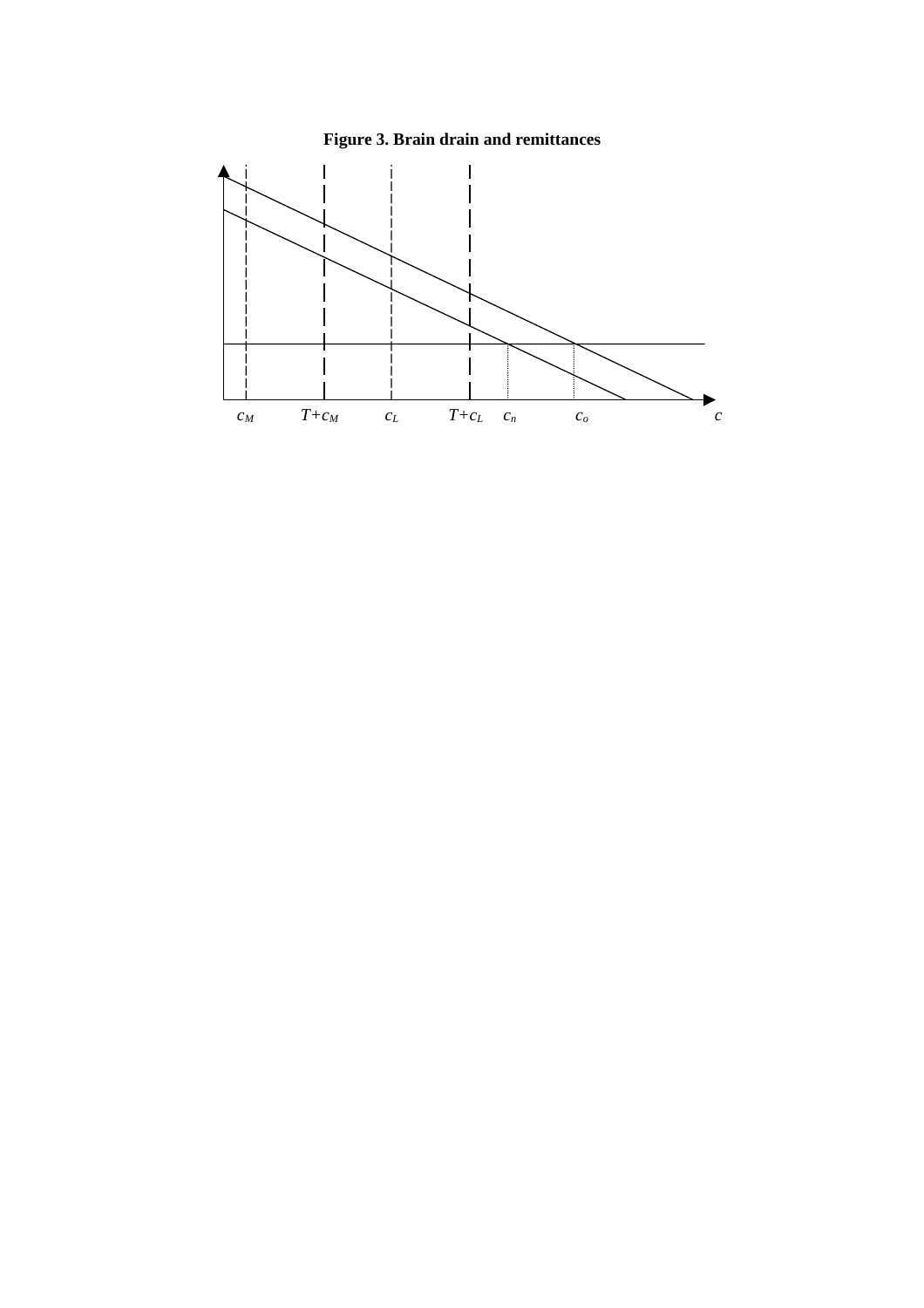

**Figure 4. The dynamic impact of brain drain**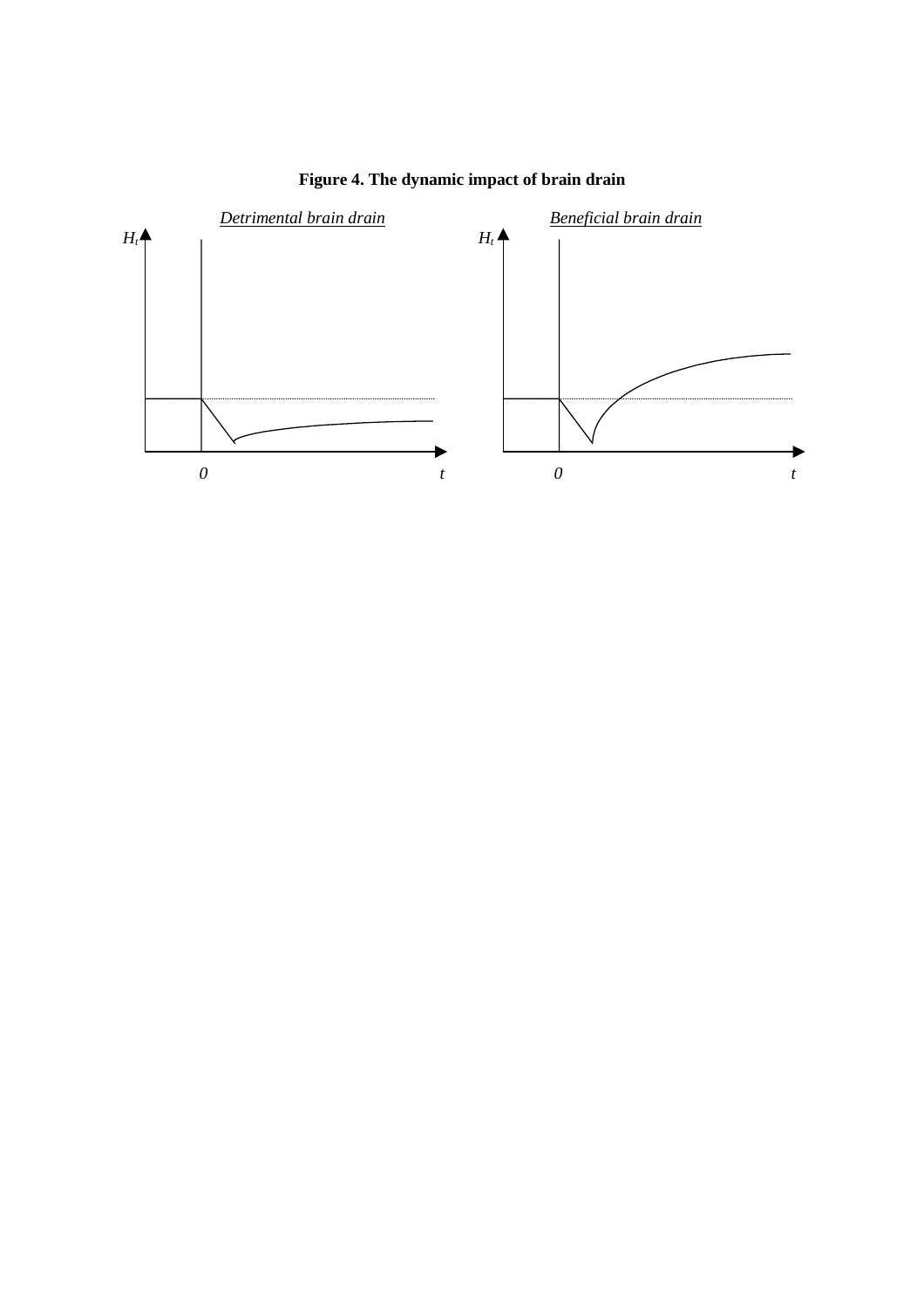

**Figure 5. The optimal skilled emigration rate.**